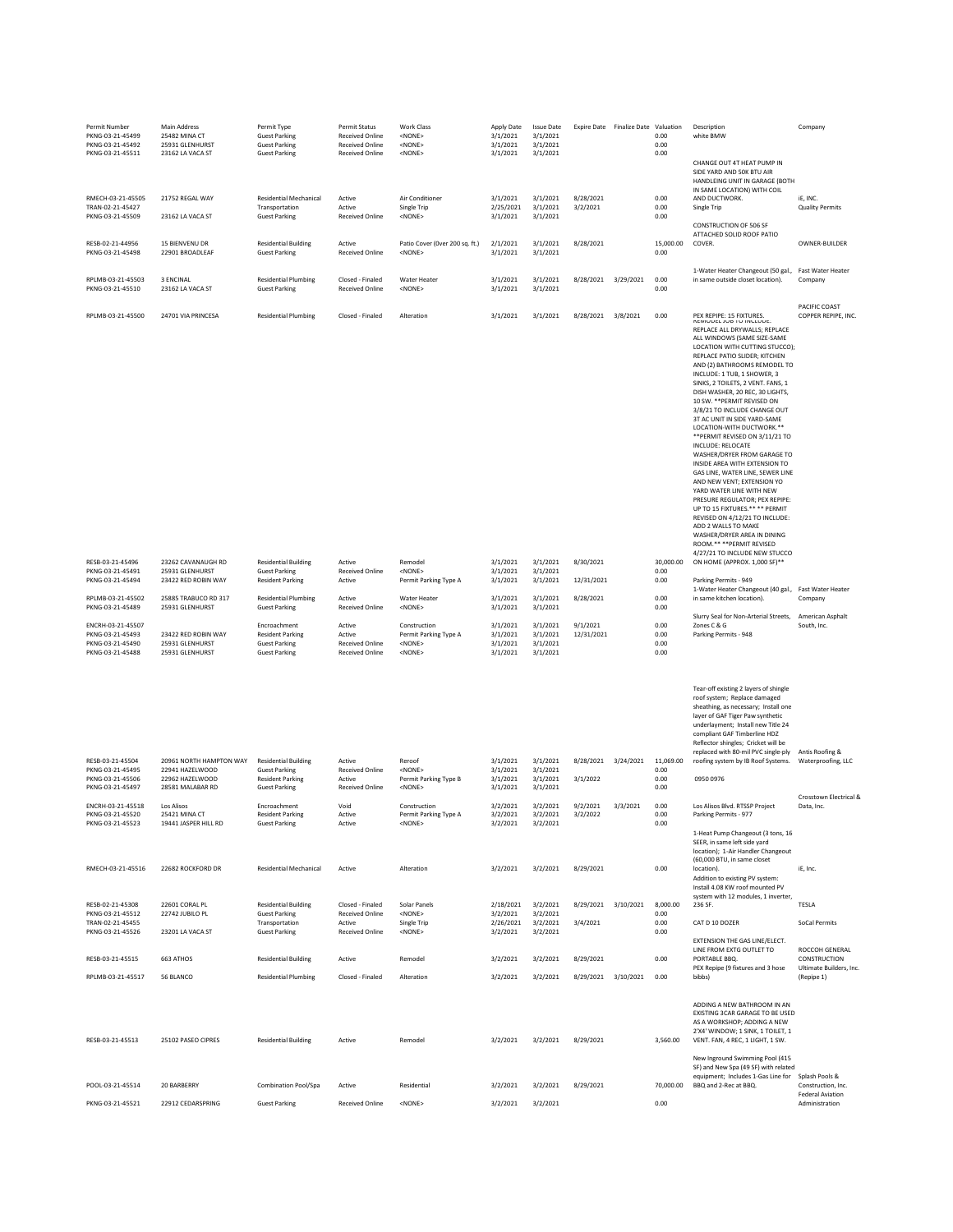| SIGN-02-21-45298                                                             | 25431 ARCTIC OCEAN DR                                                                                  | Sign                                                                                                | Active                                                                                         | Wall Sign                                                    | 2/18/2021 3/3/2021                           |                                              | 8/30/2021               |           | 1,000.00                          | 1-Non-Illuminated Wall Sign (foam<br>letters) for "OC3PL"                                                                                                                                                                                                                                                                                                                                                                                                                                                                                                                                                                                                                                                                                                                                               | Sunset Signs &<br>Printing, Inc.               |
|------------------------------------------------------------------------------|--------------------------------------------------------------------------------------------------------|-----------------------------------------------------------------------------------------------------|------------------------------------------------------------------------------------------------|--------------------------------------------------------------|----------------------------------------------|----------------------------------------------|-------------------------|-----------|-----------------------------------|---------------------------------------------------------------------------------------------------------------------------------------------------------------------------------------------------------------------------------------------------------------------------------------------------------------------------------------------------------------------------------------------------------------------------------------------------------------------------------------------------------------------------------------------------------------------------------------------------------------------------------------------------------------------------------------------------------------------------------------------------------------------------------------------------------|------------------------------------------------|
| RESB-03-21-45529                                                             | 20702 EL TORO RD 64                                                                                    | <b>Residential Building</b>                                                                         | Closed - Finaled                                                                               | Remodel                                                      | 3/3/2021                                     | 3/3/2021                                     | 8/30/2021 4/5/2021      |           | 0.00                              | Bath Remodel: Remove existing tub<br>and fiberglass walls; Install one (1)<br>new acrylic tub and acrylic walls in<br>same location; Replace mixing<br>valve.                                                                                                                                                                                                                                                                                                                                                                                                                                                                                                                                                                                                                                           | PERMIT RUNNER                                  |
| RESB-02-21-45466                                                             | 22151,22155,22161,22165<br>NEWBRIDGE DR BLDG #36                                                       | <b>Residential Building</b>                                                                         | Active                                                                                         | Reroof                                                       | 2/26/2021                                    | 3/3/2021                                     | 8/30/2021               |           | 13,562.00                         | REROOF BLDG. #36 (4-UNIT BLDG):<br>Tear-off existing sloped roof only;<br>Replace plywood deck & fascia<br>board, as needed. SLOPED ROOF<br>(4,830 SF): Install GAF Shingle Mate<br>underlayment, 26-gauge galvanized<br>sheet metal, 2"x2" drip edge metal<br>for eaves, GAF TimberCrest 10" Cool<br>for hip and ridge, and Timberline<br>HDZ RS Shingles.                                                                                                                                                                                                                                                                                                                                                                                                                                             | Fontaine<br>Weatherproofing, Inc.              |
| RESB-02-21-45463<br>PKNG-03-21-45539                                         | 22095,22097,22101,22105<br>NEWBRIDGE DR BLDG #72<br>22831 LARKIN ST                                    | <b>Residential Building</b><br><b>Resident Parking</b>                                              | Active<br>Active                                                                               | Reroof<br>Permit Parking Type A                              | 2/26/2021 3/3/2021<br>3/3/2021               | 3/3/2021                                     | 8/30/2021<br>12/31/2021 |           | 21,279.00<br>0.00                 | REROOF BLDG. #72 (4-UNIT BLDG):<br>Tear-off existing sloped roof and flat<br>roof; Replace plywood deck & fascia<br>board, as needed. SLOPED ROOF<br>(4,830 SF): Install GAF Shingle Mate<br>underlayment, 26-gauge galvanized<br>sheet metal, 2"x2" drip edge metal<br>for eaves, GAF TimberCrest 10" Cool<br>for hip and ridge, and Timberline<br>HDZ RS Shingles. FLAT ROOF (1,853<br>SF): Install BUR-GAF NB5G/P6<br>System - one layer of red rosin<br>sheathing paper; one ply GAF #75<br>base sheet; hot mop four plies GAF<br>Flexply 6 ply sheet with Type III<br>asphalt; and hot mop (apply flood<br>coat of Type III asphalt at rate of 60<br>lbs / 100 SF and broadcast new<br>Gravel Aggregate - 4/5 Granite into Fontaine<br>hot asphalt at 400 lbs / 100 SF).<br>Parking Permits - 1007 | Weatherproofing, Inc.                          |
| RESB-02-21-45468<br>PKNG-03-21-45541                                         | 26311,26313,26315,26317,2632<br>1,26323,26325,26327 SPRING<br><b>CREEK CIR BLDG #8</b><br>23272 SKY DR | <b>Residential Building</b><br><b>Guest Parking</b>                                                 | Active<br><b>Received Online</b>                                                               | Reroof<br><none></none>                                      | 2/26/2021<br>3/3/2021                        | 3/3/2021<br>3/3/2021                         | 8/25/2021               |           | 22,101.00<br>0.00                 | REROOF BLDG. #8 (8-UNIT BLDG):<br>Tear-off existing sloped roof and flat<br>roof; Replace plywood deck & fascia<br>board, as needed. SLOPED ROOF<br>(3,780 SF): Install GAF Shingle Mate<br>underlayment, 26-gauge galvanized<br>sheet metal, 2"x2" drip edge metal<br>for eaves, GAF TimberCrest 10" Cool<br>for hip and ridge, and Timberline<br>HDZ RS Shingles. FLAT ROOF (3,170<br>SF): Install BUR-GAF NB5G/P6<br>System - one layer of red rosin<br>sheathing paper; one ply GAF #75<br>base sheet; hot mop four plies GAF<br>Flexply 6 ply sheet with Type III<br>asphalt; and hot mop (apply flood<br>coat of Type III asphalt at rate of 60<br>lbs / 100 SF and broadcast new<br>Gravel Aggregate - 4/5 Granite into Fontaine<br>hot asphalt at 400 lbs / 100 SF).                            | Weatherproofing, Inc.                          |
|                                                                              |                                                                                                        |                                                                                                     |                                                                                                |                                                              |                                              |                                              |                         |           |                                   | (ROLL PLANS) 20,000 SF INTERIOR<br>T/I FOR "RALPHS MARKET #079" TO<br>INCLUDE: PROVIDE POWER FOR<br>NEW SALES FLOOR FIXTURES, NEW<br>FURRING AT NEW PREP. SINK<br>LOCATION, 4 FLOOR SINKS,<br>EXTENSION TO GAS LINE WITH 6<br>NEW OUTLETS, 4 SINKS, 23 REC, 4<br>SW, 12 LIGHTS, 1 OVEN, 2 RICE<br>COOKER, 1 POWER APPARATUS FOR<br>TV MONITOR, 10 POWER<br>APPARATUSES AT SALES AREA FOR<br>DROP CORD RECEPTACLES, 6<br>POWER APPARATUSES FOR                                                                                                                                                                                                                                                                                                                                                           |                                                |
| COMB-06-20-40667<br>PKNG-03-21-45540                                         | 21751 LAKE FOREST DR<br>23272 SKY DR                                                                   | <b>Commercial Building</b><br><b>Guest Parking</b>                                                  | Closed - Finaled<br><b>Received Online</b>                                                     | Tenant Improvement<br><none></none>                          | 6/25/2020<br>3/3/2021                        | 3/3/2021<br>3/3/2021                         | 8/30/2021               | 5/14/2021 | 0.00                              | 300,000.00 REFRIGERATION CASES.                                                                                                                                                                                                                                                                                                                                                                                                                                                                                                                                                                                                                                                                                                                                                                         | <b>RSVC Company</b>                            |
| RELEC-03-21-45532                                                            | 24086 GEMWOOD DR                                                                                       | <b>Residential Electrical</b>                                                                       | Closed - Finaled                                                                               | Alteration                                                   | 3/3/2021                                     | 3/3/2021                                     | 8/30/2021 3/30/2021     |           | 0.00                              | 1-Panel Upgrade to 200 amps.                                                                                                                                                                                                                                                                                                                                                                                                                                                                                                                                                                                                                                                                                                                                                                            | Advalue Construction,<br>Inc.                  |
| RESB-03-21-45501<br>PKNG-03-21-45528                                         | 22586 AUBURN DALE DR<br>22931 HAZELWOOD                                                                | <b>Residential Building</b><br><b>Guest Parking</b>                                                 | Active<br><b>Received Online</b>                                                               | Solar Panels<br><none></none>                                | 3/1/2021<br>3/3/2021                         | 3/3/2021<br>3/3/2021                         | 8/30/2021               |           | 7,150.00<br>0.00                  | ADDITION TO AN EXISTING PV<br>SYSTEM: INSTALL 3.25 KW ROOF<br>MOUNTED PV SYSTEM WITH 10<br>MODULES, 1 INVERTER, 182 SF.                                                                                                                                                                                                                                                                                                                                                                                                                                                                                                                                                                                                                                                                                 | <b>VIVINT SOLAR</b>                            |
| RMECH-03-21-45538                                                            | 23551 DURYEA DR                                                                                        | <b>Residential Mechanical</b>                                                                       | Active                                                                                         | Furnace Change Out                                           | 3/3/2021                                     | 3/3/2021                                     | 8/30/2021               |           | 0.00                              | CHANGE OUT 100K BTU FURNACE<br>IN UPSTAIR CLOSET (SAME<br>LOCATION).                                                                                                                                                                                                                                                                                                                                                                                                                                                                                                                                                                                                                                                                                                                                    | 1st Choice Heating &<br>Air Conditioning, Inc. |
| PKNG-03-21-45534<br>RESB-03-21-45531<br>PKNG-03-21-45527<br>PKNG-03-21-45530 | 23162 LA VACA ST<br>22172 WINDWARD WAY<br>22742 JUBILO PL<br>22931 HAZELWOOD                           | <b>Guest Parking</b><br><b>Residential Building</b><br><b>Guest Parking</b><br><b>Guest Parking</b> | <b>Received Online</b><br>Closed - Finaled<br><b>Received Online</b><br><b>Received Online</b> | <none><br/>Reroof<br/><none><br/><none></none></none></none> | 3/3/2021<br>3/3/2021<br>3/3/2021<br>3/3/2021 | 3/3/2021<br>3/3/2021<br>3/3/2021<br>3/3/2021 | 8/30/2021 3/15/2021     |           | 0.00<br>15,000.00<br>0.00<br>0.00 | T/O 3200 SF SHAKE ROOF<br>MATERIAL; INSTALL NEW<br>PLYWOOD; INSTALL #30<br>UNDERLAYMENT; INSTALL<br>PRESIDENTIAL SHINGLES.                                                                                                                                                                                                                                                                                                                                                                                                                                                                                                                                                                                                                                                                              |                                                |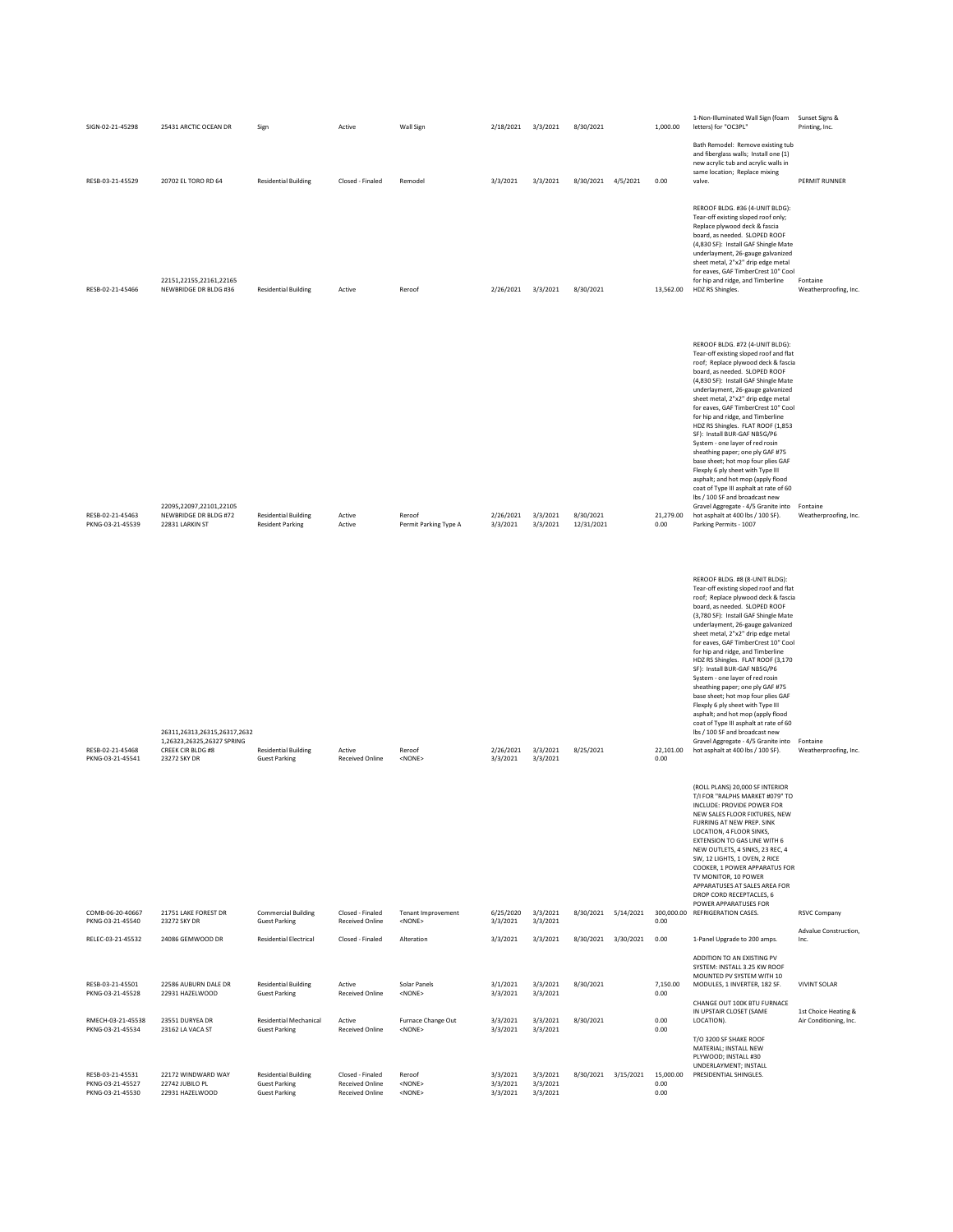| RESB-02-21-45464                                                             | 22111.22115.22121.22125<br>NEWBRIDGE DR BLDG #38                                | <b>Residential Building</b>                                                                             | Active                                                                         | Reroof                                                          | 2/26/2021                                     | 3/3/2021                                     | 8/30/2021               |           | 21,279.00                    | board, as needed. SLOPED ROOF<br>(4,830 SF): Install GAF Shingle Mate<br>underlayment, 26-gauge galvanized<br>sheet metal, 2"x2" drip edge metal<br>for eaves, GAF TimberCrest 10" Cool<br>for hip and ridge, and Timberline<br>HDZ RS Shingles. FLAT ROOF (1,853<br>SF): Install BUR-GAF NB5G/P6<br>System - one layer of red rosin<br>sheathing paper; one ply GAF #75<br>base sheet; hot mop four plies GAF<br>Flexply 6 ply sheet with Type III<br>asphalt; and hot mop (apply flood<br>coat of Type III asphalt at rate of 60<br>lbs / 100 SF and broadcast new<br>Gravel Aggregate - 4/5 Granite into<br>hot asphalt at 400 lbs / 100 SF). | Fontaine<br>Weatherproofing, Inc.        |
|------------------------------------------------------------------------------|---------------------------------------------------------------------------------|---------------------------------------------------------------------------------------------------------|--------------------------------------------------------------------------------|-----------------------------------------------------------------|-----------------------------------------------|----------------------------------------------|-------------------------|-----------|------------------------------|--------------------------------------------------------------------------------------------------------------------------------------------------------------------------------------------------------------------------------------------------------------------------------------------------------------------------------------------------------------------------------------------------------------------------------------------------------------------------------------------------------------------------------------------------------------------------------------------------------------------------------------------------|------------------------------------------|
| RPLMB-03-21-45545                                                            | 25512 LOGANBERRY LN                                                             | <b>Residential Plumbing</b>                                                                             | Closed - Finaled                                                               | Repair                                                          | 3/4/2021                                      | 3/4/2021                                     | 8/31/2021               | 3/5/2021  | 0.00                         | 1-Main Sewer Line Repair (in front of<br>home; approx. 4 ft. in length).                                                                                                                                                                                                                                                                                                                                                                                                                                                                                                                                                                         | iE, Inc.                                 |
| TRAN-03-21-45570                                                             |                                                                                 | Transportation                                                                                          | Active                                                                         | <b>Single Trip</b>                                              | 3/4/2021                                      | 3/4/2021                                     | 3/8/2021                |           | 0.00                         | MOBILE HOME IN TOW                                                                                                                                                                                                                                                                                                                                                                                                                                                                                                                                                                                                                               | <b>RELIABLE PERMIT</b><br>SOLUTIONS      |
| RELEC-03-21-45549<br>PKNG-03-21-45562<br>PKNG-03-21-45557                    | 19445 HIGHRIDGE WAY<br>22892 BROADLEAE<br>25332 ROMERA PL                       | <b>Residential Electrical</b><br><b>Guest Parking</b><br><b>Resident Parking</b>                        | Closed - Finaled<br><b>Received Online</b><br>Active                           | Alteration<br>$<$ NONF><br>Permit Parking Type A                | 3/4/2021<br>3/4/2021<br>3/4/2021              | 3/4/2021<br>3/4/2021<br>3/4/2021             | 8/31/2021<br>12/31/2021 | 3/30/2021 | 0.00<br>0.00<br>0.00         | 1-Panel Upgrade to 125 amps.<br>0533 0534<br>1-AC Changeout (5 tons, 16 SEER, in                                                                                                                                                                                                                                                                                                                                                                                                                                                                                                                                                                 | Unique Electric<br>Services, Inc.        |
| RMECH-03-21-45548<br>PKNG-03-21-45578<br>PKNG-03-21-45576                    | 21101 CANTEBURY LN<br>22851 LARKIN ST<br>22941 BROADLEAF                        | Residential Mechanical<br><b>Guest Parking</b><br><b>Guest Parking</b>                                  | Active<br><b>Received Online</b><br><b>Received Online</b>                     | Air Conditioner<br><none><br/><none></none></none>              | 3/4/2021<br>3/4/2021<br>3/4/2021              | 3/4/2021<br>3/4/2021<br>3/4/2021             | 8/31/2021               |           | 0.00<br>0.00<br>0.00         | same right side yard location); 1-<br>Coil.                                                                                                                                                                                                                                                                                                                                                                                                                                                                                                                                                                                                      | iE, Inc.                                 |
| RESB-02-21-45339                                                             | 1699 Sonora Creek Ln                                                            | <b>Residential Building</b>                                                                             | Active                                                                         | Solar Panels                                                    | 2/19/2021                                     | 3/4/2021                                     | 8/31/2021               |           | 23,500.00                    | Install 8.16 KW roof mounted PV<br>system with 24 modules, 1 inverter,<br>13.5 KWh with 1 powerwall, 1 load<br>center, 472 SF.                                                                                                                                                                                                                                                                                                                                                                                                                                                                                                                   | TESLA                                    |
| RMECH-03-21-45547<br>PKNG-03-21-45582                                        | 21772 JOHNSTONE DR<br>22851 LARKIN ST                                           | <b>Residential Mechanical</b><br><b>Guest Parking</b>                                                   | Active<br><b>Received Online</b>                                               | Air Conditioner<br><none></none>                                | 3/4/2021<br>3/4/2021                          | 3/4/2021<br>3/4/2021                         | 8/31/2021               |           | 0.00<br>0.00                 | C/O 4 TON A/C IN BACKYARD AND<br>80K BTU FURNACE IN ATTIC (BOTH<br>IN SAME LOCATION), WITH COIL,<br>DISCONNECT AND DUCTWORK.                                                                                                                                                                                                                                                                                                                                                                                                                                                                                                                     | <b>AURA ENERGY</b><br>COMPLIANCE         |
| RMECH-03-21-45546                                                            | 49 BONITA VISTA                                                                 | <b>Residential Mechanical</b>                                                                           | Closed - Finaled                                                               | Air Conditioner                                                 | 3/4/2021                                      | 3/4/2021                                     | 8/31/2021               | 4/2/2021  | 0.00                         | C/O 4 TON AC IN BACKYARD AND<br>80K BTU IN ATTIC (BOTH IN SAME<br>LOCATION) WITH COIL,<br>DISCONNECT AND DUCTWORK.                                                                                                                                                                                                                                                                                                                                                                                                                                                                                                                               | <b>AURA ENERGY</b><br>COMPLIANCE         |
| RPLMB-03-21-45574<br>ETF-03-21-45555<br>PKNG-03-21-45561<br>PKNG-03-21-45542 | 29042 MODJESKA PEAK LN<br>21141 Canada Road<br>22892 BROADLEAF<br>25462 MINA CT | <b>Residential Plumbing</b><br><b>Expand the Forest</b><br><b>Guest Parking</b><br><b>Guest Parking</b> | Closed - Finaled<br>Active<br><b>Received Online</b><br><b>Received Online</b> | Water Heater<br>$<$ NONE $>$<br><none><br/><none></none></none> | 3/4/2021<br>2/22/2021<br>3/4/2021<br>3/4/2021 | 3/4/2021<br>3/4/2021<br>3/4/2021<br>3/4/2021 | 8/31/2021 3/9/2021      |           | 0.00<br>0.00<br>0.00<br>0.00 | C/O 50 GALLON WATER HEATER, IN<br>GARAGE (SAME LOCATION).                                                                                                                                                                                                                                                                                                                                                                                                                                                                                                                                                                                        | LIQUID PLUMBING,<br>INC.                 |
|                                                                              |                                                                                 |                                                                                                         |                                                                                |                                                                 |                                               |                                              |                         |           |                              | FOLDED PLANS, Remove and<br>replace all existing car wash<br>equipment with new equipment<br>(including plumbing, electrical,<br>mechanical) inside existing car wash<br>at existing "Speedway" station;<br>Dispose of all existing car wash<br>equipment; Replace electrical<br>conduits as needed and remove and A& S Engineering                                                                                                                                                                                                                                                                                                              |                                          |
| COMB-03-20-39383<br>PKNG-03-21-45580                                         | 26731 PORTOLA PKWY<br>22851 LARKIN ST                                           | <b>Commercial Building</b><br><b>Guest Parking</b>                                                      | Closed - Finaled<br><b>Received Online</b>                                     | <b>Tenant Improvement</b><br><none></none>                      | 3/9/2020<br>3/4/2021                          | 3/4/2021<br>3/4/2021                         | 8/31/2021               | 3/18/2021 | 25,000.00<br>0.00            | replace lighting inside car wash.                                                                                                                                                                                                                                                                                                                                                                                                                                                                                                                                                                                                                | Services, Inc.                           |
| RMECH-03-21-45568                                                            | 25712 LE PARC 74                                                                | <b>Residential Mechanical</b>                                                                           | Active                                                                         | Air Conditioner                                                 | 3/4/2021                                      | 3/4/2021                                     | 9/1/2021                |           | 0.00                         | CHANGE OUT 2T ROOFTOP<br>PACKAGE UNIT (SAME LOCATION).<br>Install 4.08 KW roof mounted PV<br>system with 12 modules, 1 inverter,                                                                                                                                                                                                                                                                                                                                                                                                                                                                                                                 | <b>Advanced Permit</b><br>Services, Inc. |
| RESB-02-21-45223                                                             | 26 PROMINENCE                                                                   | <b>Residential Building</b>                                                                             | Active                                                                         | Solar Panels                                                    | 2/12/2021                                     | 3/4/2021                                     | 8/31/2021               |           | 16,000.00                    | 236 SF.                                                                                                                                                                                                                                                                                                                                                                                                                                                                                                                                                                                                                                          | TESLA                                    |
| RMECH-03-21-45569                                                            | 22206 TREERIDGE LN                                                              | <b>Residential Mechanical</b>                                                                           | Active                                                                         | Air Conditioner                                                 | 3/4/2021                                      | 3/4/2021                                     | 8/31/2021               |           | 0.00                         | C/O EXISTING 100K BTU FURNANCE Advanced Permit<br>IN GARAGE, (SAME LOCATION).                                                                                                                                                                                                                                                                                                                                                                                                                                                                                                                                                                    | Services, Inc.                           |

|                  |                         |                             |                        |              |           |          |           |           | REROOF BLDG. #39 (4-UNIT BLDG):              |                       |
|------------------|-------------------------|-----------------------------|------------------------|--------------|-----------|----------|-----------|-----------|----------------------------------------------|-----------------------|
|                  |                         |                             |                        |              |           |          |           |           | Tear-off existing sloped roof and flat       |                       |
|                  |                         |                             |                        |              |           |          |           |           | roof; Replace plywood deck & fascia          |                       |
|                  |                         |                             |                        |              |           |          |           |           | board, as needed. SLOPED ROOF                |                       |
|                  |                         |                             |                        |              |           |          |           |           | (4,830 SF): Install GAF Shingle Mate         |                       |
|                  |                         |                             |                        |              |           |          |           |           | underlayment, 26-gauge galvanized            |                       |
|                  |                         |                             |                        |              |           |          |           |           | sheet metal, 2"x2" drip edge metal           |                       |
|                  |                         |                             |                        |              |           |          |           |           | for eaves. GAF TimberCrest 10" Cool          |                       |
|                  |                         |                             |                        |              |           |          |           |           | for hip and ridge, and Timberline            |                       |
|                  |                         |                             |                        |              |           |          |           |           | HDZ RS Shingles. FLAT ROOF (1,853            |                       |
|                  |                         |                             |                        |              |           |          |           |           | SF): Install BUR-GAF NB5G/P6                 |                       |
|                  |                         |                             |                        |              |           |          |           |           | System - one layer of red rosin              |                       |
|                  |                         |                             |                        |              |           |          |           |           | sheathing paper; one ply GAF #75             |                       |
|                  |                         |                             |                        |              |           |          |           |           | base sheet; hot mop four plies GAF           |                       |
|                  |                         |                             |                        |              |           |          |           |           | Flexply 6 ply sheet with Type III            |                       |
|                  |                         |                             |                        |              |           |          |           |           | asphalt; and hot mop (apply flood            |                       |
|                  |                         |                             |                        |              |           |          |           |           | coat of Type III asphalt at rate of 60       |                       |
|                  |                         |                             |                        |              |           |          |           |           | lbs / 100 SF and broadcast new               |                       |
|                  | 22082,22086,22096,22102 |                             |                        |              |           |          |           |           | Gravel Aggregate - 4/5 Granite into Fontaine |                       |
| RESB-02-21-45462 | NEWBRIDGE DR BLDG #39   | <b>Residential Building</b> | Active                 | Reroof       | 2/26/2021 | 3/3/2021 | 8/30/2021 | 21,279.00 | hot asphalt at 400 lbs / 100 SF).            | Weatherproofing, Inc. |
| PKNG-03-21-45535 | 23162 LA VACA ST        | <b>Guest Parking</b>        | <b>Received Online</b> | $<$ NONE $>$ | 3/3/2021  | 3/3/2021 |           | 0.00      |                                              |                       |
|                  |                         |                             |                        |              |           |          |           |           |                                              |                       |

REROOF BLDG. #38 (4-UNIT BLDG): Tear-off existing sloped roof and flat roof; Replace plywood deck & fascia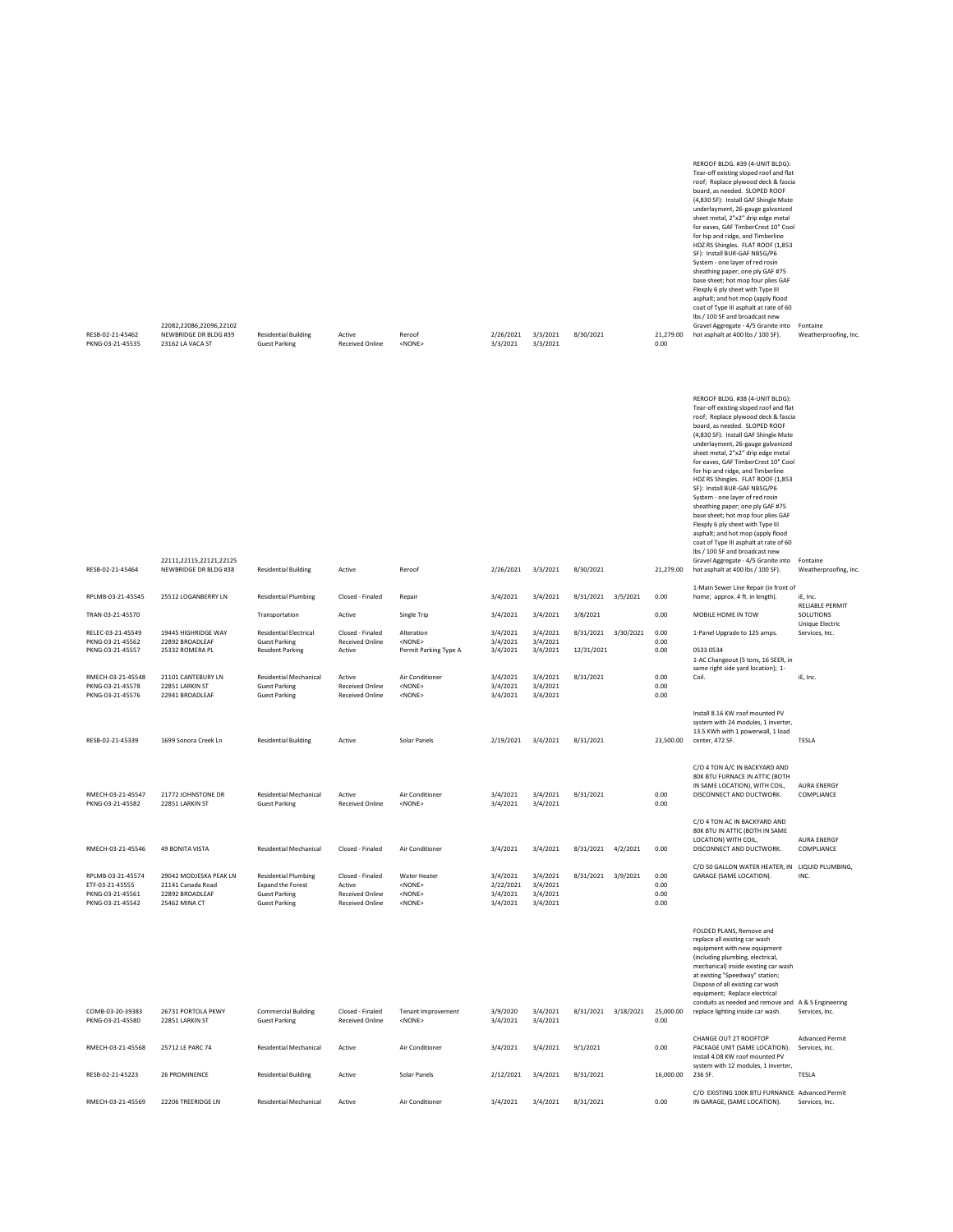| RESB-02-21-45011                                                             | 900,902,904,906,908 SUNSET<br>RIDGE 101,103,105,107,109<br>SKYPOINT BLDG #17 | <b>Residential Building</b>                                                                         | Active                                                                               | New                                                          | 2/3/2021                                     | 3/4/2021                                     | 8/31/2021              |           | $\mathbf 0$                  | New 10-Plex (Type 2) MFD Building<br>"Silveroak" / 14,998 SF / Garage<br>4,584 SF / Deck 916 SF / Covered<br>2,074,900.0 Entry 191 SF / P-E-M / BUILDING<br>#17                                                                                                                                                                                                                                                                                                                                                                                                                                                                                             | LANDSEA HOMES                                       |
|------------------------------------------------------------------------------|------------------------------------------------------------------------------|-----------------------------------------------------------------------------------------------------|--------------------------------------------------------------------------------------|--------------------------------------------------------------|----------------------------------------------|----------------------------------------------|------------------------|-----------|------------------------------|-------------------------------------------------------------------------------------------------------------------------------------------------------------------------------------------------------------------------------------------------------------------------------------------------------------------------------------------------------------------------------------------------------------------------------------------------------------------------------------------------------------------------------------------------------------------------------------------------------------------------------------------------------------|-----------------------------------------------------|
| RESB-02-21-44985                                                             | 22472 RIPPLING BROOK                                                         | <b>Residential Building</b>                                                                         | Active                                                                               | Remodel                                                      | 2/2/2021                                     | 3/4/2021                                     | 8/31/2021              |           | 60,000.00                    | Remove existing wall btwn. kitchen<br>& dining room and replace with new<br>beam to enlarge kitchen area;<br>Remove fireplace and chimney;<br>Remove 2 sliding doors and replace<br>with new slider and new multi-fold<br>window; Remove raised entry floor<br>and reconstruct stairs & modify<br>guardrails; Remodel kitchen,<br>including adding an island; Remodel<br>upstairs bathroom, including<br>removing wall and door btwn. toilet<br>& sink to make a pony wall only. 1-<br>Sink 1-Dishwasher 1-Gas Line 1-<br>Shower (convert tub to shower<br>w/tile, lath, hot mop) 1-Toilet; 8-<br>Rec 11-Lights 4-Switches 1-Fixed<br>Appl. (Oven); 1-Hood. | OCEAN CONTRACTING<br>CORP                           |
| RESB-03-21-45558                                                             | 25661 ORCHARD RIM LN                                                         | <b>Residential Building</b>                                                                         | Active                                                                               | Remodel                                                      | 3/4/2021                                     | 3/4/2021                                     | 8/31/2021              |           | 0.00                         | R/R SHOWER PAN WITH NEW TILES,<br>R/R 2 SINKS IN 2'D FL MASTER<br>BATHROOM.                                                                                                                                                                                                                                                                                                                                                                                                                                                                                                                                                                                 | Coastline Tile &<br>Shower                          |
| RPLMB-03-21-45544                                                            | 22029 NEWBRIDGE WAY                                                          | <b>Residential Plumbing</b>                                                                         | Closed - Finaled                                                                     | Alteration                                                   | 3/4/2021                                     | 3/4/2021                                     | 8/31/2021 3/11/2021    |           | 0.00                         | PEX REPIPE: 13 FIXUTRES.                                                                                                                                                                                                                                                                                                                                                                                                                                                                                                                                                                                                                                    | <b>GREAT PARK</b><br>PLUMBING                       |
| PKNG-03-21-45560                                                             | 22892 BROADLEAF                                                              | <b>Guest Parking</b>                                                                                | <b>Received Online</b>                                                               | <none></none>                                                | 3/4/2021                                     | 3/4/2021                                     |                        |           | 0.00                         |                                                                                                                                                                                                                                                                                                                                                                                                                                                                                                                                                                                                                                                             |                                                     |
| RESB-02-21-45224                                                             | 22 TESSERA AV                                                                | <b>Residential Building</b>                                                                         | Active                                                                               | Solar Panels                                                 | 2/12/2021                                    | 3/4/2021                                     | 8/31/2021              |           | 16,000.00                    | Install 8.16 KW roof mounted PV<br>system with 24 modules, 1 inverter,<br>472 SF. ** 3/29/21 permit revised to<br>add (1) module.** ** permit revised<br>(2nd revision) to add 4 modules and<br>change system size to 9.86 kW.**<br>** PERMIT REVISED ON 4/20/21 TO<br>INCREASE THE SYSTEM TO 9.86 KW<br>WITH 29 MODULES.**                                                                                                                                                                                                                                                                                                                                 | TESLA                                               |
| ENCRH-03-21-45566                                                            | 23852 El Toro Rd                                                             | Encroachment                                                                                        | Closed - Finaled                                                                     | Construction                                                 | 3/4/2021                                     | 3/4/2021                                     | 6/2/2021               | 4/7/2021  | 0.00                         | Remove & Replace Existing<br>Damaged Driveway and sidewalk.                                                                                                                                                                                                                                                                                                                                                                                                                                                                                                                                                                                                 | A & S ENGINEERING,<br>INC.                          |
| RPLMB-03-21-45550                                                            | 72 SAVANNAH                                                                  | <b>Residential Plumbing</b>                                                                         | Closed - Finaled                                                                     | Alteration                                                   | 3/4/2021                                     | 3/4/2021                                     | 8/31/2021              | 3/9/2021  | 0.00                         | Installation of one (1) new water<br>softener in garage.                                                                                                                                                                                                                                                                                                                                                                                                                                                                                                                                                                                                    | West Coast Water<br>Filtration, Inc.                |
| RESB-02-21-45332                                                             | 16 VERONA LN                                                                 | <b>Residential Building</b>                                                                         | Active                                                                               | Solar Panels                                                 | 2/18/2021                                    | 3/4/2021                                     | 8/31/2021              |           | 31,000.00                    | Install 8.16 kw roof mounted PV<br>system with 24 modules, 1 inverter,<br>27 KWh energy storage system with<br>2 powerwalls, 1 load center, 472 SF. TESLA<br>Street Sidewalk Rehabilitation                                                                                                                                                                                                                                                                                                                                                                                                                                                                 | Alfaro<br>Communications                            |
| ENCRH-03-21-45553                                                            | Various                                                                      | Encroachment                                                                                        | Active                                                                               | Construction                                                 | 3/4/2021                                     | 3/4/2021                                     | 6/2/2021               |           | 0.00                         | Project                                                                                                                                                                                                                                                                                                                                                                                                                                                                                                                                                                                                                                                     | Construction, Inc.                                  |
| RESB-03-21-45552<br>ENCRH-03-21-45575                                        | 21112 NORTHSTAR<br>Portola @ Paloma                                          | <b>Residential Building</b><br>Encroachment                                                         | Active<br>Closed - Finaled                                                           | Remodel<br>Construction                                      | 3/4/2021<br>3/4/2021                         | 3/4/2021<br>3/4/2021                         | 8/31/2021<br>6/2/2021  | 4/14/2021 | 7,000.00<br>0.00             | Master Bath Remodel (2nd Floor):<br>Remove & Replace - 1-Shower (with<br>tile/lath/hot mop) 1-Toilet 2-Sinks;<br>1-Rec 2-Lights; 1-Exhaust Fan.<br>Includes new flooring, cabinet &<br>countertop.<br>Replacement of Park Light Fixtures &<br>Poles                                                                                                                                                                                                                                                                                                                                                                                                         | ZIGGURAT<br>CONSTRUCTION, INC.<br>Clear Blue Energy |
| RESB-03-21-45556<br>PKNG-03-21-45581<br>PKNG-03-21-45579<br>PKNG-03-21-45554 | 1800 CANYON OAKS LN<br>22875 BROADLEAF<br>22851 LARKIN ST<br>25452 MINA CT   | <b>Residential Building</b><br><b>Guest Parking</b><br><b>Guest Parking</b><br><b>Guest Parking</b> | Active<br><b>Received Online</b><br><b>Received Online</b><br><b>Received Online</b> | Remodel<br><none><br/><none><br/><none></none></none></none> | 3/4/2021<br>3/4/2021<br>3/4/2021<br>3/4/2021 | 3/4/2021<br>3/4/2021<br>3/4/2021<br>3/4/2021 | 8/31/2021              |           | 0.00<br>0.00<br>0.00<br>0.00 | <b>GAS LINE FROM EXISTING OUTLET</b><br>TO BBQ/FIRE PLACE; ELELCT. LINE<br>FROM EXISTING OUTLET TO BBQ.                                                                                                                                                                                                                                                                                                                                                                                                                                                                                                                                                     |                                                     |
| RMECH-03-21-45586                                                            | 25661 WESTOVER CIR                                                           | Residential Mechanical                                                                              | Closed - Finaled                                                                     | Air Conditioner                                              | 3/5/2021                                     | 3/5/2021                                     | 9/1/2021               | 5/14/2021 | 0.00                         | C/O 4T A/C IN SIDE YARD AND 80K<br>BTU FURNACE IN GARAGE (BOTH IN Designed Technical<br>SAME LOCATION), WITH COIL.                                                                                                                                                                                                                                                                                                                                                                                                                                                                                                                                          | Solutions, Inc.                                     |
| COMB-12-20-43638<br>PKNG-03-21-45589<br>PKNG-03-21-45590                     | 26390 FOREST RIDGE DR<br>22931 HAZELWOOD<br>22951 HAZELWOOD                  | <b>Commercial Building</b><br><b>Guest Parking</b><br><b>Guest Parking</b>                          | Closed - Finaled<br><b>Received Online</b><br><b>Received Online</b>                 | Cell Site<br><none><br/><math>&lt;</math>NONE&gt;</none>     | 12/3/2020<br>3/5/2021<br>3/5/2021            | 3/5/2021<br>3/5/2021<br>3/5/2021             | 9/1/2021               | 3/19/2021 | 20,000.00<br>0.00<br>0.00    | MODIFICATION TO AN EXISTING<br>WIRELESS FACILITY FOR "T-MOBILE"<br>TO INCLUDE: REMOVE/REPLACE (3) SENIORS & JUNIORS<br>ANTENNAS AND (3) RRUs.                                                                                                                                                                                                                                                                                                                                                                                                                                                                                                               | INC                                                 |
| RESB-03-21-45588<br>RESB-02-21-45416                                         | 26485 SILVER SPRING<br>25006 CRYSTAL CIR                                     | <b>Residential Building</b><br><b>Residential Building</b>                                          | Closed - Finaled<br>Active                                                           | Reroof<br>Remodel                                            | 3/5/2021<br>2/24/2021                        | 3/5/2021<br>3/5/2021                         | 9/1/2021<br>9/1/2021   | 4/23/2021 | 1,900.00<br>12,000.00        | 550 SF PARTIAL REROOF UNDER P.V.<br>MODULES ONLY: REMOVE EXISTING<br>TILES, INSTALL 1 LAYER OF #30<br>UNDERLAYMENT, INSTALL NEW<br>COMP SHINGLES.<br>LEGALIZE UNPERMITTED JOB TO<br>COVER: REMOVE A LOAD BEARING<br>WALL BETWEEN FAMILY AND<br>DINNING ROOM AND INSTALL A<br>NEW BEAM.                                                                                                                                                                                                                                                                                                                                                                      | Above All<br>Construction, Inc.                     |
| PKNG-03-21-45583<br>PKNG-03-21-45585                                         | 25462 MINA CT<br>22685 JUBILO PL                                             | <b>Guest Parking</b><br><b>Guest Parking</b>                                                        | <b>Received Online</b><br><b>Received Online</b>                                     | <nonf><br/><none></none></nonf>                              | 3/5/2021<br>3/5/2021                         | 3/5/2021<br>3/5/2021                         |                        |           | 0.00<br>0.00                 | 100A TEMP. POWER POLE FOR A                                                                                                                                                                                                                                                                                                                                                                                                                                                                                                                                                                                                                                 |                                                     |
| CELEC-03-21-45577<br>PKNG-03-21-45591<br>PKNG-03-21-45594                    | 53.5 LONTANO<br>28582 MALABAR RD<br>22685 JUBILO PL                          | <b>Commercial Electrical</b><br><b>Resident Parking</b><br><b>Guest Parking</b>                     | Closed - Finaled<br>Ready to Issue<br>Received Online                                | Meter<br>Permit Parking Type B<br><none></none>              | 3/4/2021<br>3/5/2021<br>3/5/2021             | 3/5/2021<br>3/5/2021<br>3/5/2021             | 9/1/2021<br>12/31/2021 | 3/8/2021  | 0.00<br>0.00<br>0.00         | <b>CONSTRUCTION SITE AT "TERESINA -</b><br>SHEA HOMES".<br>Parking Permits -                                                                                                                                                                                                                                                                                                                                                                                                                                                                                                                                                                                | Power Plus                                          |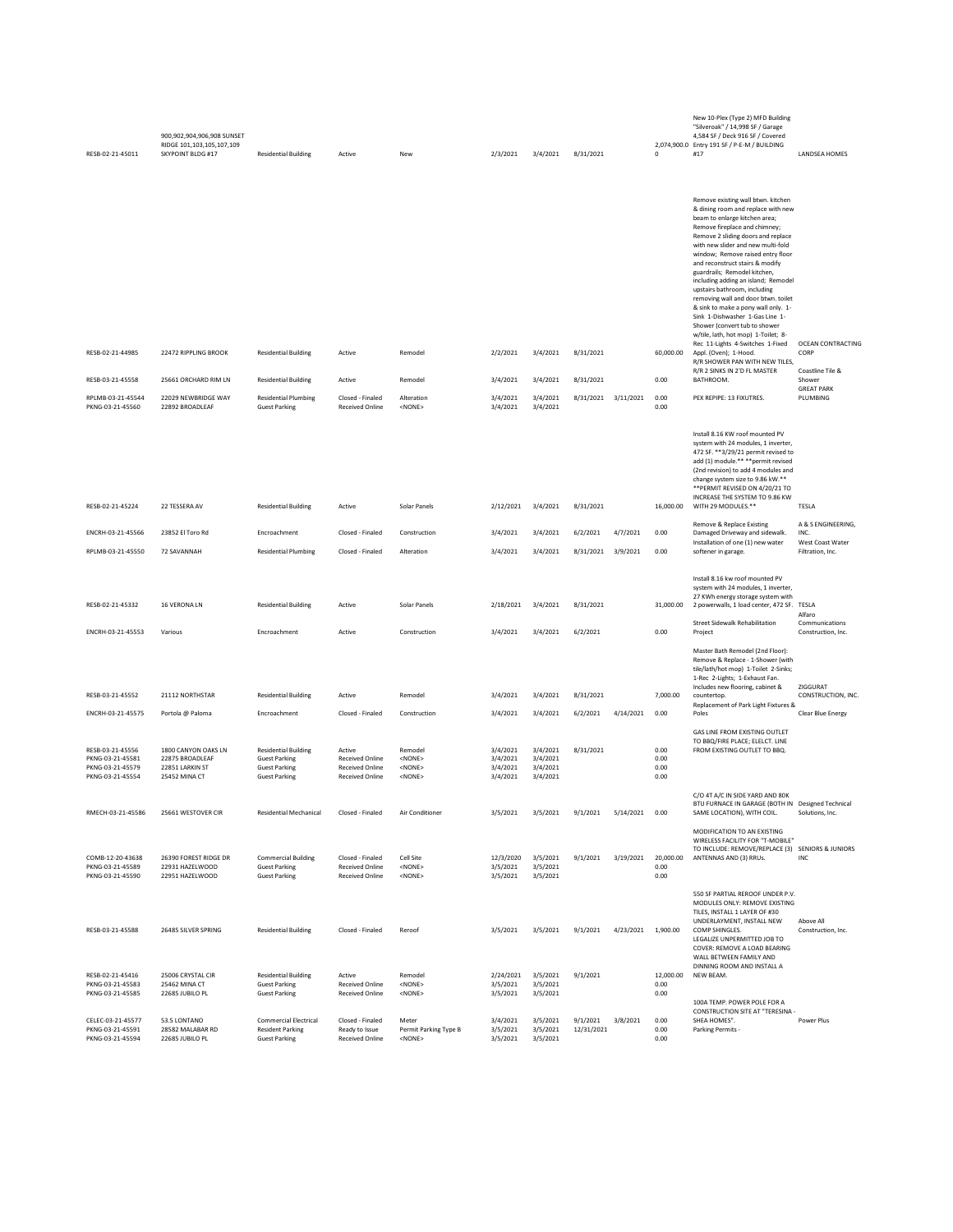COMB-02-21-45261 27462 PORTOLA PKWY 202 Commercial Building Active Tenant Improvement 2/16/2021 3/5/2021 9/1/2021 87,000.00<br>PKNG-03-21-45584 22685 JUBILO PL Guest Parking Received Online <NONE> 3/5/2021 3/5/2021 9/5/2021 8 CREATE MEDICALL OFFICE SPACES; 2 SINKS, 1 UNDER SINK WH, 1 CLOTHES WASHER, EXTENSION TO WATER LINE, 30 REC, 35 LIGHTS, 11 SW, 1 DRYER, 200A NEW SUB PANEL, 25 AIR INLETS/OUTLETS. DETAILS CC, INC. PKNG-03-21-45584 22685 JUBILO PL Guest Parking Received Online <NONE> 3/5/2021 3/5/2021 0.00 RPLMB-03-21-45587 4 SEDONA Residential Plumbing Closed - Finaled Alteration 3/5/2021 3/5/2021 9/1/2021 3/11/2021 0.00<br>PKNG-03-21-45601 19422 JASPER HILL RD Guest Parking Received Online <NONE> 3/6/2021 3/6/2021 PEX REPIPE: 11 FIXTURES AND 2 HOSE BIBS<br>Company **SEVERSON** PLUMBING, INC. PKNG-03-21-45601 19422 JASPER HILL RD Guest Parking Received Online <NONE> 3/6/2021 3/6/2021 19422 JASPER HILL RD Gompany PKNG-03-21-45602 25351 PINO LN Guest Parking Received Online <NONE> 3/6/2021 3/6/2021 0.00 PKNG-03-21-45600 25935 GLENHURST Guest Parking Received Online <NONE> 3/6/2021 3/6/2021 0.00 PKNG-03-21-45596 22951 HAZELWOOD Guest Parking Received Online <NONE> 3/6/2021 3/6/2021 0.00 PKNG-03-21-45598 22875 BROADLEAF Guest Parking Received Online <NONE> 3/6/2021 3/6/2021 0.00 PKNG-03-21-45603 22892 BROADLEAF Guest Parking Received Online <NONE> 3/6/2021 3/6/2021 0.00 PKNG-03-21-45595 22901 BRIARCROFT Guest Parking Received Online <NONE> 3/6/2021 3/6/2021 0.00 Birthday party PKNG-03-21-45599 25832 SOUTHBROOK Guest Parking Received Online <NONE> 3/6/2021 3/6/2021 0.00 PKNG-03-21-45597 22951 HAZELWOOD Guest Parking Received Online <NONE> 3/6/2021 3/6/2021 0.00 PKNG-03-21-45604 22941 BROADLEAF Guest Parking Received Online <NONE> 3/7/2021 3/7/2021 0.00 PKNG-03-21-45605 25526 BUCKWOOD Guest Parking Received Online <NONE> 3/7/2021 3/7/2021 0.00 RESB-03-21-45614 22395 SILVER SPUR Residential Building Closed - Finaled Remodel 3/8/2021 3/8/2021 9/4/2021 4/21/2021 20,000.00 2462 SF RE-ROOF ON SUNROOM FLAT ROOF TO INCLUDE: T/O EXTG ASPHALT ROOF; SHEATHING REPLACEMENT, INSTALL INSULATION (R-30) LAYER; APPLY 3 LAYER TORCH-DOWN; BLOW-IN R19 INSULATION IN WALLS; 11 LIGHTS, 2 SW, 2 CEILING FANS IN SUNROOM. PKNG-03-21-45606 25931 GLENHURST Guest Parking Received Online <NONE> 3/8/2021 3/8/2021 0.00 PKNG-03-21-45618 24125 BIG TIMBER ST Guest Parking Active <NONE> 3/8/2021 3/8/2021 0.00 Guest Parking PKNG-03-21-45610 25931 GLENHURST Guest Parking Received Online <NONE> 3/8/2021 3/8/2021 0.00 RESB-02-21-45165 44 LONTANO Residential Building Active New 2/10/2021 3/8/2021 9/4/2021 507,341.00 New 3-Story SFD "Teresina @ Serrano Highlands" Plan 1-XC / 3,811 SF / Garage 419 SF / Porch 77 SF / Outdoor Room 214 SF / Master Terrace 214 SF / Roof Terrace 249 SF / P-E-M / LOT 61 SHEA HOMES LP PKNG-03-21-45607 25931 GLENHURST Guest Parking Received Online <NONE> 3/8/2021 3/8/2021 0.00 PKNG-03-21-45607 25931 GLENHURST Guest Parking Received Online <NONE> 3/8/2021 3/8/2021 12/31/2021 0.00 Parking Permits - 1005\*1006<br>PKNG-03-21-45628 19202 RED BLUFF DR Resident Parking Active Permit Parking Type A 3/8/2021 RESB-03-21-45626 25171 AVENIDA NARCISO Residential Building Closed - Finaled Reroof 3/8/2021 3/8/2021 9/4/2021 3/19/2021 5,500.00 PARTIAL TILE RELAY (APPROX. 60% OF ROOF ONLY): Remove existing roof tiles and stack; Tear-off old felt; Install two (2) layers of new 30 lb. felt; Re-install existing tiles on roof. American Supreme Roofing RESB-02-21-45169 46 LONTANO Residential Building Active New 2/10/2021 3/8/2021 9/4/2021 585,192.00 New 3-Story SFD "Teresina @ Serrano Highlands" Plan 4-XB / 4,329 SF / Garage 415 SF / Porch 30 SF / Outdoor Room 239 SF / Master Terrace 161 SF / Roof Terrace 292<br>SF / P-E-M / LOT 62 SHEA HOMES LF RPLMB-03-21-45624 24342 CARDINAL PL Residential Plumbing Closed - Finaled Remodel 3/8/2021 3/8/2021 9/4/2021 4/16/2021 0.00 GAS LINE EXTENSION FROM KITCHEN TO BBQ. CLEVER CONCRETE CONSTRUCTION<br>Inland Engineering ENCRH-12-20-43644 2 Casa Verde Encroachment Closed - Finaled Construction 12/3/2020 3/8/2021 3/15/2021 9/8/2021 0.00 Nicitiative Deprode Existing Cox Pedestal<br>PKNG-03-21-45609 25931 GLENHURST Guest Parking Received Online PKNG-03-21-45609 25931 GLENHURST Guest Parking Received Online <NONE> 3/8/2021 3/8/2021 0.00 RESB-03-21-45615 21851 MONTBURY DR Residential Building Active Addition 3/8/2021 3/8/2021 9/4/2021 5,000.00 Adding 25 SF to front of home to relocate front door 5' forward (to line up with existing line of home). PKNG-03-21-45629 19202 RED BLUFF DR Guest Parking Received Online <NONE> 3/8/2021 3/8/2021 3/8/2021 0.00<br>ENCRH-03-21-45620 23951 Gowdy Ave. Encroachment Closed - Finaled Construction 3/8/2021 3/8/2021 3/8/2021 3/9<br>PKNG-03permit so I can park in front of my house. ticketed today - annoying!!<br>Leak Repair ENCRH-03-21-45620 23951 Gowdy Ave. Encroachment Closed - Finaled Construction 3/8/2021 3/8/2021 6/8/2021 3/19/2021 0.00 Leak Repair So Cal Gas PKNG-03-21-45608 23026 ASHWOOD Guest Parking Received Online <NONE> 3/8/2021 3/8/2021 0.00 RESB-02-21-45166 38 LONTANO Residential Building Active New 2/10/2021 3/8/2021 9/4/2021 547,179.00 New 3-Story SFD "Teresina @ Serrano Highlands" Plan 3-XC / 4,095 SF / Garage 462 SF / Porch 81 SF / Outdoor Room 204 SF / Master Terrace 164 SF / Roof Terrace 163 SF / P-E-M / LOT 58 SHEA HOMES LP PKNG-03-21-45623 23412 RED ROBIN WAY Resident Parking Active Permit Parking Type A 3/8/2021 3/8/2021 12/31/2021 0.00 0978 RESB-03-21-45617 24061 EAGLEMONT AV Residential Building Active Remodel 3/8/2021 3/8/2021 9/4/2021 8,000.00 APPLY SOUND PRROFING LAYER ON ALL GARAGE WALLS AND CEILING; R/R ALL DRYWALLS INSIDE THE GARAGE; 6 NEW LIGHTS, 1 SW, 2 REC. RESB-02-21-45269 23956 QUAIL WAY Residential Building Active Patio Enclosure 2/16/2021 3/8/2021 9/4/2021 10,000.00 New 11' x 17'6" (193 SF) Alumawood Patio Enclosure (IAPMO ER #115) to enclose area underneath existing patio cover; 6- Rec 5-Lights 2-Switches. Rooms N' Covers, Etc. PKNG-03-21-45631 25691 FERNBANK Guest Parking Received Online <NONE> 3/8/2021 3/8/2021 0.00 Family enter name of business account ENCRH-03-21-45616 25492 2ND ST Encroachment Closed - Finaled Encroachment 3/8/2021 3/8/2021 6/6/2021 3/22/2021 0.00 Curb Core RESB-02-21-45168 42 LONTANO Residential Building Active New 2/10/2021 3/8/2021 9/4/2021 585,192.00 New 3-Story SFD "Teresina @ Serrano Highlands" Plan 4-XA / 4,329 SF / Garage 415 SF / Porch 40 SF / Outdoor Room 239 SF / Master Terrace 161 SF / Roof Terrace 292 S85.192.00 SE / P-E-M / LOT 60 SHEA HOMES LP PKNG-03-21-45630 19202 RED BLUFF DR Guest Parking Received Online <NONE> 3/8/2021 3/8/2021 0.00 permit to park in front of my house so i don't get a ticket - for parking in front of my house!!

PKNG-03-21-45612 25931 GLENHURST Guest Parking Received Online <NONE> 3/8/2021 3/8/2021 0.00 PKNG-03-21-45613 25931 GLENHURST Guest Parking Received Online <NONE> 3/8/2021 3/8/2021 0.00 (ROLL PLANS) 1900 SF INT. T/I FOR "DR. TUREK WELLNESS CENTER" TO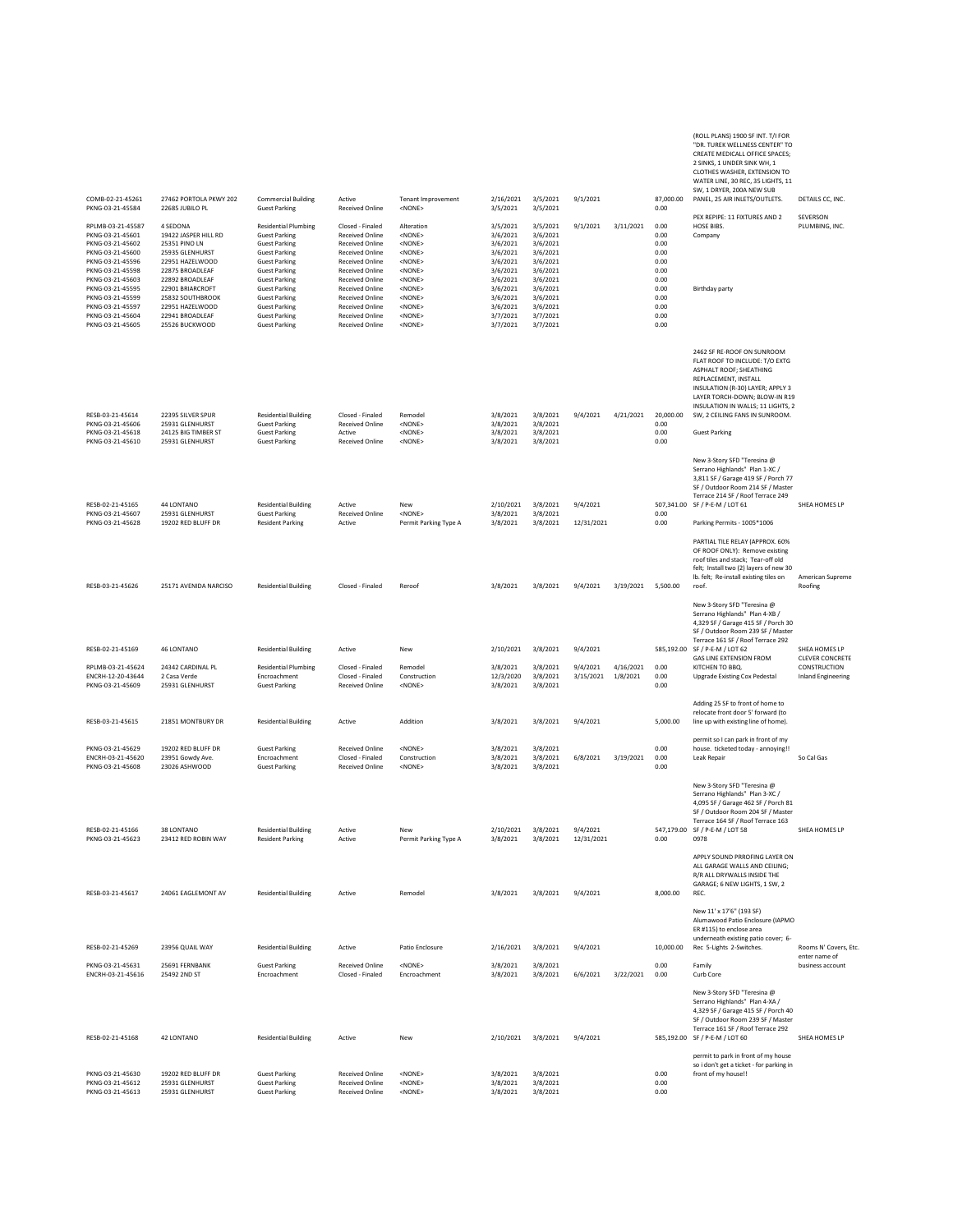## RESB-02-21-45164 40 LONTANO Residential Building Active New 2/10/2021 3/8/2021 9/4/2021 507,341.00 Serrano Highlands" Plan 1-XB / 3,811 SF / Garage 419 SF / Porch 69 SF / Outdoor Room 214 SF / Master ace 214 SF / Roof Terrace 249 SOZ.341.00 SE / P-E-M / LOT 59 SHEA HOMES LP PKNG-03-21-45652 23041 STEARN CIR Guest Parking Received Online <NONE> 3/9/2021 3/9/2021 0.00 RMECH-03-21-45592 28961 SANTIAGO PEAK LN Residential Mechanical Closed - Finaled Alteration 3/5/2021 3/9/2021 3/9/2021 3/24/2021 0.00 DUCTWORK ONLY, 10 DUCTS 1st Choice Heating & Air Conditioning, Inc. PKNG-03-21-45654 23272 SKY DR Guest Parking Received Online <NONE> 3/9/2021 3/9/2021 0.00 RELEC-03-21-45537 27291 EASTRIDGE DR Residential Electrical Active Meter Meter 3/3/2021 3/9/2021 9/7/2021 0.00 MAIN PANEL UPGRADE TO 200A<br>PKNG-03-21-45650 22901 BROADLEAF Guest Parking Received Online <NONE> 3/9/2021 3/9/2 PKNG-03-21-45650 22901 BROADLEAF Guest Parking Received Online <NONE> 3/9/2021 3/9/2021 0.00 PKNG-03-21-45651 25512 ASHBROOK Resident Parking Active Permit Parking Type A 3/9/2021 3/9/2021 12/31/2021 0.00 0990 0991 0992 PKNG-03-21-45638 23314 ACHOROUN NAY Resident Parking Active Permit Parking Type A 3/9/2021 3/9/2021 12/31/2021 12031/2021 0.000 Parking Permits - 984\*985<br>PKNG-03-21-45638 23411 RED ROBIN WAY Resident Parking Active Permit RESB-02-21-45341 33 UMBRIA Residential Building Closed - Finaled Solar Panels 2/19/2021 3/9/2021 9/5/2021 4/12/2021 12,000.00 Addition to existing PV system:<br>Install 5.78 KW roof mounted PV Install 5.78 KW roof mounted PV system with 17 modules, 1 inverter, 13.5 KWh energy storage system, 1 powerwall, 1 load center, 334 SF. \*\*permit revised to decrease system size to 4.42kW and 13 modules\*\* TESLA SIGN-03-21-45649 24531 TRABUCO RD #E / F Sign Active Wall Sign 3/9/2021 3/9/2021 9/5/2021 3.200.00 1-Illuminated Wall Sign for "Lupes Mexican Eatery"; Includes electrical for sign. ALL KINDS OF SIGNS, INC. RESB-02-21-45300 163 DENALI Residential Building Active New 2/18/2021 3/9/2021 9/5/2021 543,481.00 A New 3 Story SFD, "Castellon @ Serrano Summit" Plan 4B / 3,339 SF / Garage 422 SF / Deck 288 SF / 2.745/2.880 kw roof mounted PV system with 9 modules / Lot 20 LENNAR HOMES OF CALIFORNIA, INC. PKNG-03-21-45653 23041 STEARN CIR Guest Parking Received Online <NONE> 3/9/2021 3/9/2021 0.00 RPLMB-03-21-45634 24102 BROOKFIELD CIR Residential Plumbing Closed - Finaled Alteration 3/9/2021 3/9/2021 3/3/3021 3/22/2021 0.00 PEX REPIPE: 15 FIXTURES. Olson Superior Plumbing, Inc. RESB-02-21-45304 157 DENALI Residential Building Active New 2/18/2021 3/9/2021 9/5/2021 323,551.00 A New SFD, "Castellon @ Serrano Summit" / Plan 1C / 1,919 SF / Garage 479 SF / Porch 23 SF / 2.44/2.56 Kw Roof Mounted PV System with 8 Modules / Lot 23 LENNAR HOMES OF CALIFORNIA, INC. RESB-02-21-45303 159 DENALI Residential Building Active New 2/18/2021 3/9/2021 9/5/2021 366,621.00 A New SFD, "Castellon @ Serrano Summit" Plan 2A / 2,273 SF / Garage 435 SF / Deck 99 SF / 2.44/5.56 kw roof mounted PV system with 8 modules / Lot 22 LENNAR HOMES OF CALIFORNIA, INC. PKNG-03-21-45632 22811 HICKORY HILLS AV Guest Parking Received Online <NONE> 3/9/2021 3/9/2021 19/9/2021 0.00<br>PKNG-03-21-45635 19211 RED BLUFF DR Resident Parking Active Permit Parking Type A 3/9/2021 3/9/2021 12/31/2021 PKNG-03-21-45635 19211 RED BLUFF DR Resident Parking Active Permit Parking Type A 3/9/2021 3/9/2021 12/31/2021 0.00 Parking Permit - 983 PKNG-03-21-45644 21421 MIDCREST DR Resident Parking Active Permit Parking Type A 3/9/2021 3/9/2021 12/31/2021 0.00 0986 0987 0988 0989 PKNG-03-21-45633 28565 MALABAR RD Resident Parking Active Permit Parking Type A 3/9/2021 3/9/2021 12/31/2021 0.00 Parking Permits - 979-982<br>Remove and replace existing 2.5 T RMECH-02-21-45460 21322 BALSAM LN Residential Mechanical Closed - Finaled Alteration 2/26/2021 3/9/2021 9/5/2021 3/24/2021 0.00 gas package unit in original location<br>on roof on roof. CONSTRUCTION OF 570 SF STANDARD POOL AND 49 SF SPA WITH EQUIPMENTS; HAS LINE TO YORBA LINDA AIR CONDITIONING POOL-03-21-45640 21042 AVENIDA ALBERCON Combination Pool/Spa Active Residential 3/9/2021 3/9/2021 9/5/2021 60,000.00 FIRE PIT. GILBERT GONZALEZ POOL PLASTERING RPLMB-03-21-45637 22744 ISLAMARE LN Residential Plumbing Closed - Finaled Alteration 3/9/2021 3/9/2021 9/5/2021 3/19/2021 0.00 PEX REPIPE, 10 FIXURES + 2 HOSE  $\frac{1}{2}$ Ultimate Builders, Inc. (Repipe 1) RESB-02-21-45299 228,230,232,234,236,238,240,24 2 SIENA BLDG 11 Residential Building Active New 2/18/2021 3/9/2021 9/5/2021 1,629,000.0  $\mathfrak c$ New 8-Plex MFD Building (3-story) "Arieta @ Serrano Summit" / 12,580 SF / Garage 4,004 SF / Utility 39 SF / Balcony/Deck 670 SF / M-E-P / BUILDING #11 LENNAR HOMES OF CALIFORNIA, INC. RESB-02-21-45301 161 DENALI Residential Building Active New 2/18/2021 3/9/2021 9/5/2021 454,440.00 A New 3 Story SFD, "Castellon @ Serrano Summit" Plan 3C-R / 2,894 SF / Garage 420 SF / 2nd. Floor Deck 150 SF / 2.745/2.88 kw roof mounted PV system with 9 modules LENNAR HOMES OF 454.440.00 /Lot 21 CALIFORNIA, INC. RMECH-03-21-45593 23551 DURYEA DR Residential Mechanical Closed - Finaled Furnace Change Out 3/5/2021 3/9/2021 9/5/2021 4/5/2021 0.00 C/O 80K BTU FURNACE LOCATED IN 1st Choice Heating & CLOSET (SAME LOCATION). Air Conditioning, Inc. ADDR-02-21-45457 22570 Charwood Cir Address Assignment Closed - Finaled Single Address - Assignment 2/26/2021 3/9/2021 3/9/2021 0.00 Address assignment for a new accessory dwelling unit (ADU) located on a parcel (APN:614-112- 55) that currently has a single-family residence (22572 Charwood Circle). The City of Lake Forest has appro the address listed below for the new ADU:22570 Charwood Circle INSTALL 4.16 KW ROOF MOUNTED RESB-08-20-41545 2842 VIEJO RIDGE DRIVE N Residential Building Active Solar Panels 8/13/2020 3/10/2021 9/6/2021 9,150.00 PV SYSTEM WITH 13 MODULES, 1 INVERTER, 233 SF. VIVINT SOLAR RPLMB-03-21-45661 26323 SPRING CREEK CIR Residential Plumbing Closed - Finaled Alteration 3/10/2021 3/10/2021 9/6/2021 3/23/2021 0.00 PEX REPIPE: 13 FIXTURES. GREAT PARK PLUMBING PKNG-03-21-45655 22742 JUBILO PL Guest Parking Received Online <NONE> 3/10/2021 3/10/2021 0.00 PKNG-03-21-45678 23266 SKY DR Guest Parking Received Online <NONE> 3/10/2021 3/10/2021 0.00 23266 New address assignment for a new accessory dwelling unit (ADU) located on a parcel (APN:617-161- 31) that currently has a single-family residence (24231 Grayston Drive). The City of Lake Forest has approved the address listed below for the new

ADDR-03-21-45522 24231 GRAYSTON DR Address Assignment Closed - Finaled Single Address - Assignment 3/2/2021 3/10/2021 3/10/2021 0.00

RESB-08-20-41554 2592 HIGHLAND OAK Residential Building Active Solar Panels 8/13/2020 3/10/2021 9/6/2021 9,150.00

New 3-Story SFD "Teresina @

ADU: 24233 Grayston Drive

INSTALL 4.16 KW ROOF MOUNTED PV SYSTEM WITH 13 MODULES, 1 INVERTER, 233 SF. VIVINT SOLAR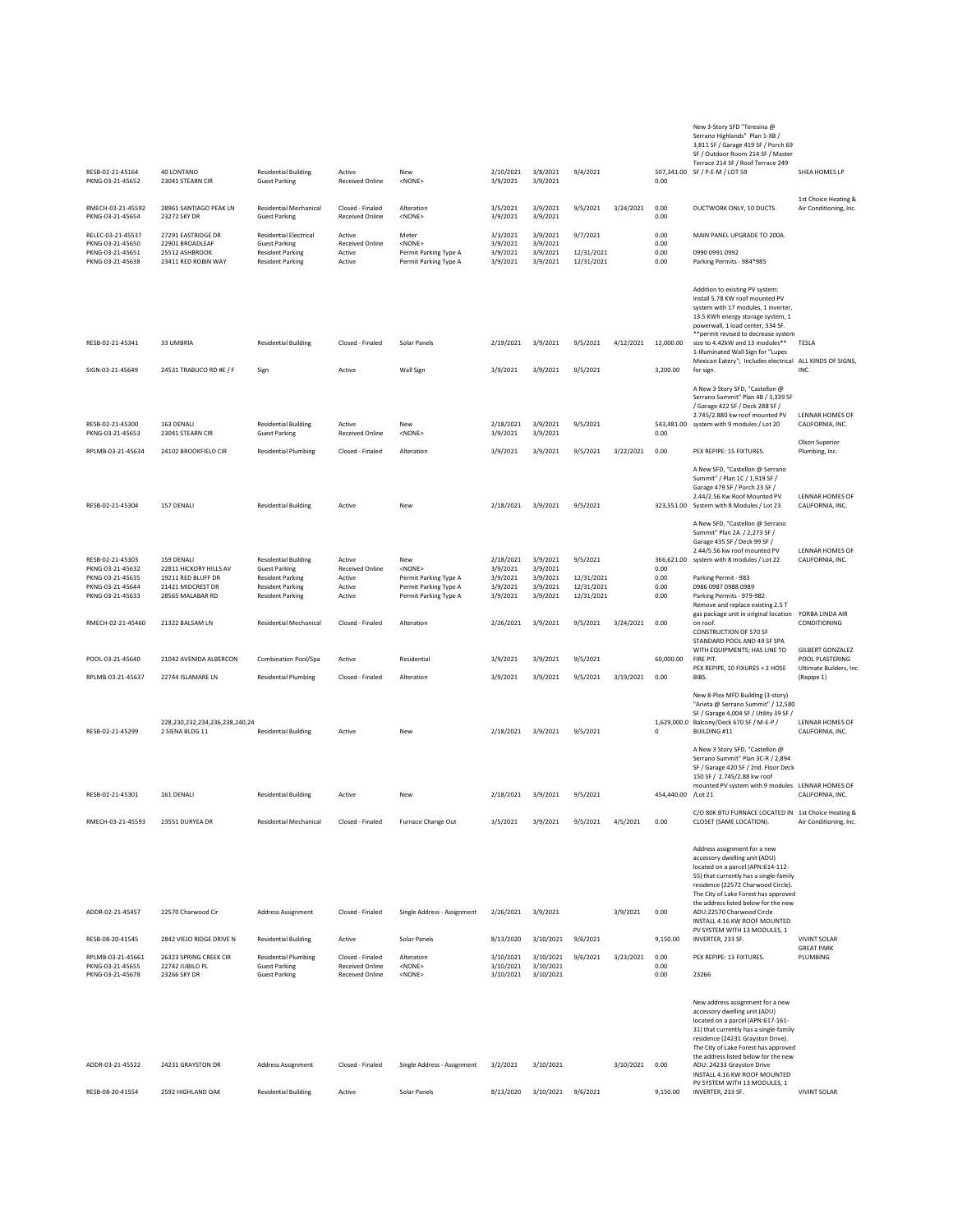| RESB-03-21-45667<br>RESB-08-20-41546<br>PKNG-03-21-45656<br>PKNG-03-21-45681 | 21711 FERNLEAF DR<br>2852 VIEJO RIDGE DRIVE N<br>22742 JUBILO PL<br>23201 LA VACA ST | <b>Residential Building</b><br><b>Residential Building</b><br><b>Guest Parking</b><br><b>Guest Parking</b> | Closed - Finaled<br>Active<br><b>Received Online</b><br><b>Received Online</b> | Reroof<br>Solar Panels<br><none><br/><none></none></none> | 3/10/2021<br>8/13/2020<br>3/10/2021<br>3/10/2021 | 3/10/2021<br>3/10/2021<br>3/10/2021<br>3/10/2021 | 9/6/2021<br>9/6/2021   | 4/14/2021 | 24,000.00<br>9.150.00<br>0.00<br>0.00 | T/O 3100 SF TILE ROOF; INSTALL 2<br>LAYERS OF #30 UNDERLAYMENT<br>AND NEW FLASHING; INSTALL NEW<br>EAGLELITE PONDEROSA TILES (7.2<br>PSF PER IAPMO ER-1900).<br>INSTALL 4.16 KW ROOF MOUNTED<br>PV SYSTEM WITH 13 MODULES, 1<br>INVERTER, 233 SF. | <b>PACIFIC CREST</b><br><b>ROOFING</b><br><b>VIVINT SOLAR</b> |
|------------------------------------------------------------------------------|--------------------------------------------------------------------------------------|------------------------------------------------------------------------------------------------------------|--------------------------------------------------------------------------------|-----------------------------------------------------------|--------------------------------------------------|--------------------------------------------------|------------------------|-----------|---------------------------------------|---------------------------------------------------------------------------------------------------------------------------------------------------------------------------------------------------------------------------------------------------|---------------------------------------------------------------|
| COMB-01-21-44808<br>PKNG-03-21-45676                                         | 20941 CANADA RD<br>22901 BROADLEAF                                                   | <b>Commercial Building</b><br><b>Guest Parking</b>                                                         | Closed - Finaled<br><b>Received Online</b>                                     | Solar Panels<br><none></none>                             | 1/26/2021<br>3/10/2021                           | 3/10/2021<br>3/10/2021                           | 9/6/2021               | 3/17/2021 | 0.00                                  | INSTALL 51.00 KW ROOF MOUNTED<br>PV SYSTEM WITH 120 MODULES, 1<br>125,000.00 INVERTER, 2767 SF.                                                                                                                                                   | Barnes Solar, Inc.                                            |
|                                                                              |                                                                                      |                                                                                                            |                                                                                |                                                           |                                                  |                                                  |                        |           |                                       | INSTALL 4.16 KW ROOF MOUNTED<br>PV SYSTEM WITH 13 MODULES. 1                                                                                                                                                                                      |                                                               |
| RESB-08-20-41549<br>PKNG-03-21-45677                                         | 2872 VIEJO RIDGE DRIVE N<br>22732 JUBILO PL                                          | <b>Residential Building</b><br><b>Resident Parking</b>                                                     | Active<br>Active                                                               | Solar Panels<br>Permit Parking Type A                     | 8/13/2020<br>3/10/2021                           | 3/10/2021<br>3/10/2021                           | 9/6/2021<br>12/31/2021 |           | 9,150.00<br>0.00                      | INVERTER, 233 SF.<br>Parking Permits - 1010*1011<br>KITCHEN REMODEL: R/R SINK, DISH<br>WASHER; 6 LIGHTS, 8 REC, 3 SW                                                                                                                              | <b>VIVINT SOLAR</b>                                           |
| RESB-03-21-45658                                                             | 21091 AVENIDA FLORESTA                                                               | <b>Residential Building</b>                                                                                | Active                                                                         | Remodel                                                   | 3/10/2021                                        | 3/10/2021                                        | 9/6/2021               |           | 0.00                                  | (ELECTRICAL/PLUMBING ONLY<br>PERMIT)<br>INSTALL 4.16 KW ROOF MOUNTED                                                                                                                                                                              | R J H CONSTRUCTION                                            |
| RESB-08-20-41662<br>PKNG-03-21-45657                                         | 2922 VIEJO RIDGE N.<br>25701 FERNBANK                                                | <b>Residential Building</b><br><b>Resident Parking</b>                                                     | Active<br>Active                                                               | Solar Panels<br>Permit Parking Type B                     | 8/19/2020<br>3/10/2021                           | 3/10/2021<br>3/10/2021                           | 9/6/2021<br>12/31/2021 |           | 9,150.00<br>0.00                      | PV SYSTEM WITH 13 MODULES, 1<br>INVERTER, 233 SF.<br>Parking Permits - 1008*1009<br>INSTALL 4.16 KW ROOF MOUNTED                                                                                                                                  | <b>VIVINT SOLAR</b>                                           |
| RESB-08-20-41548                                                             | 2882 VIEJO RIDGE DRIVE N                                                             | <b>Residential Building</b>                                                                                | Active                                                                         | Solar Panels                                              | 8/13/2020                                        | 3/10/2021                                        | 9/6/2021               |           | 9,150.00                              | PV SYSTEM WITH 13 MODULES, 1<br>INVERTER, 233 SF.<br>INSTALL 4.16 KW ROOF MOUNTED                                                                                                                                                                 | <b>VIVINT SOLAR</b>                                           |
| RESB-08-20-41656                                                             | 2912 VIEJO RIDGE N.                                                                  | <b>Residential Building</b>                                                                                | Active                                                                         | Solar Panels                                              | 8/19/2020                                        | 3/10/2021                                        | 9/6/2021               |           | 9,150.00                              | PV SYSTEM WITH 13 MODULES. 1<br>INVERTER, 233 SF.<br>CHANGE OUT 2.5T AC IN SIDE YARD<br>AND 40K BTU FURNACE IN ATTIC                                                                                                                              | <b>VIVINT SOLAR</b>                                           |
| RMECH-03-21-45662                                                            | 70 RUE FONTAINE                                                                      | Residential Mechanical                                                                                     | Active                                                                         | Air Conditioner                                           | 3/10/2021                                        | 3/10/2021                                        | 9/6/2021               |           | 0.00                                  | (BOTH IN SAME LOCATION) WITH<br>COIL.                                                                                                                                                                                                             | iE, Inc.                                                      |
| RESB-08-20-41544                                                             | 2572 HIGHLAND OAK                                                                    | <b>Residential Building</b>                                                                                | Active                                                                         | Solar Panels                                              | 8/13/2020                                        | 3/10/2021                                        | 9/6/2021               |           | 9.150.00                              | INSTALL 4.16 KW ROOF MOUNTED<br>PV SYSTEM WITH 13 MODULES. 1<br>INVERTER, 233 SF.                                                                                                                                                                 | <b>VIVINT SOLAR</b>                                           |
| RESB-08-20-41551<br>PKNG-03-21-45679                                         | 2582 HIGHLAND OAK<br>23266 SKY DR                                                    | <b>Residential Building</b><br><b>Guest Parking</b>                                                        | Active<br><b>Received Online</b>                                               | Solar Panels<br><none></none>                             | 8/13/2020<br>3/10/2021                           | 3/10/2021<br>3/10/2021                           | 9/6/2021               |           | 9,150.00<br>0.00                      | INSTALL 4.16 KW ROOF MOUNTED<br>PV SYSTEM WITH 13 MODULES, 1<br>INVERTER, 233 SF.<br>23266                                                                                                                                                        | <b>VIVINT SOLAR</b>                                           |
| RPLMB-03-21-45642                                                            | 25472 ELDERWOOD                                                                      | <b>Residential Plumbing</b>                                                                                | Closed - Finaled                                                               | Alteration                                                | 3/9/2021                                         | 3/10/2021                                        | 9/6/2021               | 3/16/2021 | 0.00                                  | PEX REPIPE, 17 FIXTURES.                                                                                                                                                                                                                          | Pipe It Right Plumbing,<br>Inc.                               |
|                                                                              |                                                                                      |                                                                                                            |                                                                                |                                                           |                                                  |                                                  |                        |           |                                       | PEX REPIPE: 13 FIXTURES. ** PERMIT<br>REVISED ON 3/17/21 TO ADD A<br>TANKLESS WATER HEATER CHANGE<br>OUT IN GARAGE (SAME                                                                                                                          | <b>GREAT PARK</b>                                             |
| RPLMB-03-21-45660                                                            | 26338 SPRING CREEK CIR                                                               | <b>Residential Plumbing</b>                                                                                | Closed - Finaled                                                               | Alteration                                                | 3/10/2021                                        | 3/10/2021                                        | 9/6/2021               | 3/22/2021 | 0.00                                  | LOCATION).**<br>INSTALL 4.16 KW ROOF MOUNTED<br>PV SYSTEM WITH 13 MODULES, 1                                                                                                                                                                      | PLUMBING                                                      |
| RESB-08-20-41652<br>RPLMB-03-21-45659                                        | 2932 VIEJO RIDGE N.<br>22175 NEWBRIDGE WAY                                           | <b>Residential Building</b><br><b>Residential Plumbing</b>                                                 | Active<br>Closed - Finaled                                                     | Solar Panels<br>Alteration                                | 8/19/2020<br>3/10/2021                           | 3/10/2021<br>3/10/2021                           | 9/6/2021<br>9/6/2021   | 3/18/2021 | 9,150.00<br>0.00                      | INVERTER, 233 SF.<br>PEX REPIPE: 13 FIXTURES.                                                                                                                                                                                                     | <b>VIVINT SOLAR</b><br><b>GREAT PARK</b><br>PLUMBING          |
|                                                                              |                                                                                      |                                                                                                            |                                                                                |                                                           |                                                  |                                                  |                        |           |                                       | CHANGE OUT 3T ROOFTOP AC UNIT                                                                                                                                                                                                                     |                                                               |
| RMECH-03-21-45663                                                            | 26461 SUMMER CREEK                                                                   | Residential Mechanical                                                                                     | Closed - Finaled                                                               | Air Conditioner                                           | 3/10/2021                                        | 3/10/2021                                        | 9/6/2021               | 4/21/2021 | 0.00                                  | AND 80K BTU FURNACE IN CLOSET<br>(BOTH IN SAME LOCATION) WITH<br>COIL AND DUCTWORK.                                                                                                                                                               | iE, Inc.                                                      |
| RESB-03-21-45666                                                             | 28 PARTERRE AV                                                                       | <b>Residential Building</b>                                                                                | Closed - Finaled                                                               | Reroof                                                    | 3/10/2021                                        | 3/10/2021                                        | 9/6/2021               | 3/22/2021 | 12,000.00                             | 2200 SF TILE RE-LAY: REMOVE TILES<br>AND STORE THEM; INSTALL 2<br>LAYERS OF #30 UNDERLAYMENT;<br>INSTALL NEW FLASHING; RE-<br>INSTALL EXISTING TILES.                                                                                             | PACIFIC CREST<br><b>ROOFING</b>                               |
|                                                                              |                                                                                      |                                                                                                            |                                                                                |                                                           |                                                  |                                                  |                        |           |                                       | I need to park a car in front of my<br>house for the next 2 weeks. Can you                                                                                                                                                                        |                                                               |
| PKNG-03-21-45682                                                             | 19202 RED BLUFF DR                                                                   | <b>Guest Parking</b>                                                                                       | <b>Received Online</b>                                                         | <none></none>                                             | 3/10/2021                                        | 3/10/2021                                        |                        |           | 0.00                                  | build a pass from 3/10 - 3/29?                                                                                                                                                                                                                    |                                                               |
| RELEC-03-21-45665                                                            | 24422 PEACOCK ST                                                                     | Residential Electrical                                                                                     | Closed - Finaled                                                               | Meter                                                     | 3/10/2021                                        | 3/10/2021                                        | 9/6/2021               | 4/8/2021  | 0.00                                  | MAIN PANEL UPGRADE TO 200A.<br>(SAME LOCATION)<br>INSTALL 4.16 KW ROOF MOUNTED                                                                                                                                                                    | ANDERSON BURTON<br>CONSTRUCTION INC                           |
| RESB-08-20-41658                                                             | 2892 VIEJO RIDGE N.<br>22941 BROADLEAF                                               | <b>Residential Building</b><br><b>Guest Parking</b>                                                        | Active<br><b>Received Online</b>                                               | Solar Panels<br><none></none>                             | 8/19/2020                                        | 3/10/2021                                        | 9/6/2021               |           | 9.150.00<br>0.00                      | PV SYSTEM WITH 13 MODULES, 1<br>INVERTER, 233 SF.                                                                                                                                                                                                 | <b>VIVINT SOLAR</b>                                           |
| PKNG-03-21-45680                                                             |                                                                                      |                                                                                                            |                                                                                |                                                           | 3/10/2021                                        | 3/10/2021                                        |                        |           |                                       | INSTALL 4.16 KW ROOF MOUNTED<br>PV SYSTEM WITH 13 MODULES, 1                                                                                                                                                                                      |                                                               |
| RESB-08-20-41539<br>RPLMB-03-21-45664<br>PKNG-03-21-45683                    | 2862 VIEJO RIDGE DRIVE N<br>21112 CANTEBURY IN<br>19202 RED BLUFF DR                 | <b>Residential Building</b><br><b>Residential Plumbing</b><br><b>Guest Parking</b>                         | Active<br>Closed - Finaled<br><b>Received Online</b>                           | Solar Panels<br>Alteration<br><none></none>               | 8/13/2020<br>3/10/2021<br>3/11/2021              | 3/10/2021<br>3/10/2021<br>3/11/2021              | 9/6/2021<br>9/6/2021   | 3/15/2021 | 9,150.00<br>0.00<br>0.00              | INVERTER, 233 SF.<br>PEX Repipe (16 fixtures)<br>parking for my extra car                                                                                                                                                                         | <b>VIVINT SOLAR</b><br>PIPEASE, INC.                          |
| RESB-02-21-45418                                                             | 53 BLUEBELL                                                                          | <b>Residential Building</b>                                                                                | Closed - Finaled                                                               | Solar Panels                                              | 2/24/2021                                        | 3/11/2021                                        | 9/7/2021               | 3/24/2021 | 28,000.00                             | Install 6.46KW roof mounted PV<br>system with 19 modules, 1 inverter.<br>27 kwh energy storage system with<br>2 powerwalls, 1 load center, 1<br>BACKUO GATEWAY, 374 SF.                                                                           | TESLA                                                         |
| RESB-03-21-45625                                                             | 26622 HEATHER BROOK                                                                  | <b>Residential Building</b>                                                                                | Active                                                                         | Solar Panels                                              | 3/8/2021                                         | 3/11/2021 9/7/2021                               |                        |           | 14,000.00                             | 286 SF PARTIAL RE-ROOF UNDER<br>ARRAY AREA TO REMOVE TILES,<br>INSTALL NEW UNDERLAYMENT,<br>INSTALL NEW SHINGLES; INSTALL<br>5.47 KW ROOF MOUNTED PV<br>SYSTEM WITH 14 MODULES,<br>MICROINVERTERS, 1 LOAD CENTER,<br>286 SF.                      | SunPower                                                      |
|                                                                              |                                                                                      |                                                                                                            |                                                                                |                                                           |                                                  |                                                  |                        |           |                                       | Addition to existing PV system:<br>Install 2.25 KW roof mounted PV<br>system with 6 modules,                                                                                                                                                      |                                                               |
| RESB-02-21-45461<br>PKNG-03-21-45684                                         | 1501 Viejo Ridge Dr S.<br>19202 RED BLUFF DR                                         | <b>Residential Building</b><br><b>Guest Parking</b>                                                        | Closed - Finaled<br><b>Received Online</b>                                     | Solar Panels<br><none></none>                             | 2/26/2021<br>3/11/2021                           | 3/11/2021<br>3/11/2021                           | 9/7/2021               | 4/21/2021 | 4,604.00<br>0.00                      | microinverters, 1 combiner box, 484<br>SF (total array).<br>day parking                                                                                                                                                                           | Altair Solar Inc.                                             |
| RESB-03-21-45627                                                             | 22 CELONOVA PL                                                                       | <b>Residential Building</b>                                                                                | Closed - Finaled                                                               | Solar Panels                                              | 3/8/2021                                         | 3/11/2021 9/7/2021                               |                        | 4/7/2021  | 16,000.00                             | INSTALL 8.16 KW ROOF MOUNTED<br>PV SYSTEM WITH 24 MODULES, 1<br>INVERTER, 1 LOAD CENTER, 472 SF. TESLA                                                                                                                                            |                                                               |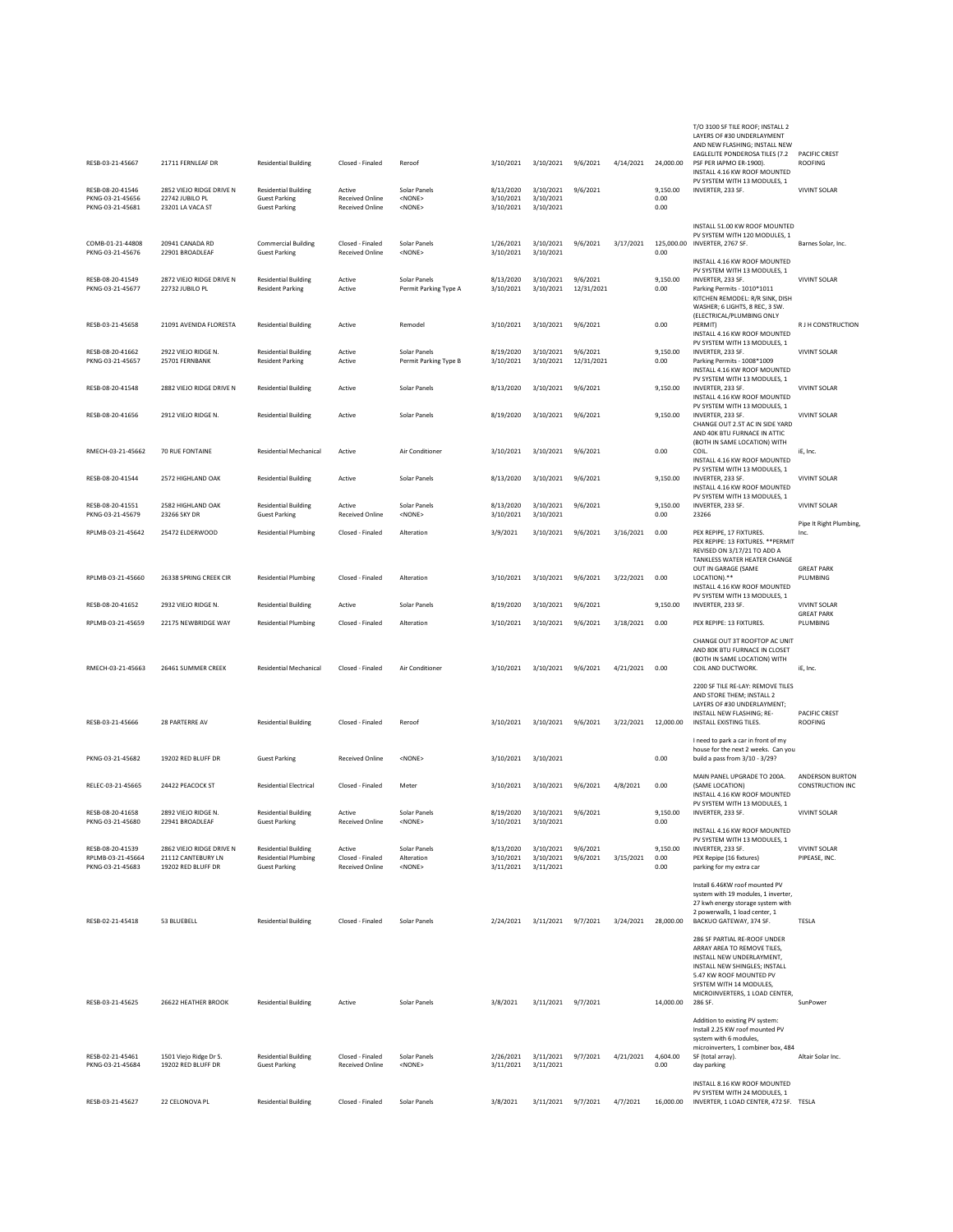| RESB-02-21-45271<br>ENCRH-03-21-45685                                                                                                                                            | 1993 Aliso Peak Wy<br>26482 Towne Centre Dr.                                                                                                                                            | <b>Residential Building</b><br>Encroachment                                                                                                                                                                                 | Closed - Finaled<br>Closed - Finaled                                                                                                                                                                                   | Solar Panels<br>Construction                                                                                                                           | 2/16/2021<br>3/11/2021                                                                                            | 3/11/2021<br>3/11/2021                                                                                            | 9/7/2021<br>6/30/2021  | 5/3/2021<br>4/12/2021 | 38,500.00<br>0.00                                                         | Install 12.24 kw roof mounted PV<br>system with 36 modules, 2 inverters,<br>27 kWh energy storage system with<br>2 powerwalls, 1 load center, 708 SF.<br>** This permit includes existing roof<br>framing structural upgrade to<br>accommodate solar panels.**<br>** PERMIT REVISED ON 4/28/21 TO<br>REMOVE ENERGY STORAGE<br>SYSTEM**<br>Lane closure to replace existing<br>monument sign                                                                                                                                                                                                                                                                                                       | TESLA<br>JB3D                             |
|----------------------------------------------------------------------------------------------------------------------------------------------------------------------------------|-----------------------------------------------------------------------------------------------------------------------------------------------------------------------------------------|-----------------------------------------------------------------------------------------------------------------------------------------------------------------------------------------------------------------------------|------------------------------------------------------------------------------------------------------------------------------------------------------------------------------------------------------------------------|--------------------------------------------------------------------------------------------------------------------------------------------------------|-------------------------------------------------------------------------------------------------------------------|-------------------------------------------------------------------------------------------------------------------|------------------------|-----------------------|---------------------------------------------------------------------------|---------------------------------------------------------------------------------------------------------------------------------------------------------------------------------------------------------------------------------------------------------------------------------------------------------------------------------------------------------------------------------------------------------------------------------------------------------------------------------------------------------------------------------------------------------------------------------------------------------------------------------------------------------------------------------------------------|-------------------------------------------|
| TRAN-03-21-45621                                                                                                                                                                 |                                                                                                                                                                                         | Transportation                                                                                                                                                                                                              | Active                                                                                                                                                                                                                 | Single Trip                                                                                                                                            | 3/8/2021                                                                                                          | 3/11/2021                                                                                                         | 3/13/2021              |                       | 0.00                                                                      | DALTON                                                                                                                                                                                                                                                                                                                                                                                                                                                                                                                                                                                                                                                                                            | west coast services llc                   |
| RESB-03-21-45688                                                                                                                                                                 | 27286 HAMPDEN TERRACE                                                                                                                                                                   | <b>Residential Building</b>                                                                                                                                                                                                 | Closed - Finaled                                                                                                                                                                                                       | Reroof                                                                                                                                                 | 3/11/2021                                                                                                         | 3/11/2021                                                                                                         | 9/7/2021               | 4/12/2021             | 9,100.00                                                                  | TEAR OFF EXISTING 2100 SF 4:12<br>SLOPE ROOF AND INSTALL 1 LAYER<br>#15 UNDERLAYMENT, INSTALL<br>NEW ASPHALT SHINGLES.                                                                                                                                                                                                                                                                                                                                                                                                                                                                                                                                                                            | Top Notch Roof Co.,<br>Inc.               |
| RESB-02-21-45368<br>PKNG-03-21-45692                                                                                                                                             | 40 BLANCO<br>25452 MINA CT                                                                                                                                                              | <b>Residential Building</b><br><b>Guest Parking</b>                                                                                                                                                                         | Active<br><b>Received Online</b>                                                                                                                                                                                       | Solar Panels<br><none></none>                                                                                                                          | 2/22/2021<br>3/11/2021                                                                                            | 3/11/2021<br>3/11/2021                                                                                            | 9/7/2021               |                       | 13,104.00<br>0.00                                                         | Install 4.55 KW roof mounted PV<br>system with 13 modules and<br>microinverters, 240 SF.                                                                                                                                                                                                                                                                                                                                                                                                                                                                                                                                                                                                          | <b>TLP Electric</b><br>Integrations, Inc. |
| RESB-03-21-45508<br>PKNG-03-21-45693<br>PKNG-03-21-45704                                                                                                                         | 300, 302, 304, 306, 308, 310<br><b>AUTUMN SAGE</b><br>201,203,205,207,209,211<br>SONORA RIDGE BLDG #21<br>25936 GLENHURST<br>19251 RED BLUFF DR                                         | <b>Residential Building</b><br><b>Guest Parking</b><br><b>Resident Parking</b>                                                                                                                                              | Active<br><b>Received Online</b><br>Active                                                                                                                                                                             | New<br><none><br/>Permit Parking Type A</none>                                                                                                         | 3/1/2021<br>3/11/2021<br>3/12/2021                                                                                | 3/11/2021<br>3/11/2021<br>3/12/2021                                                                               | 9/7/2021<br>12/31/2021 |                       | $\mathbf{0}$<br>0.00<br>0.00                                              | New 12-Plex MFD Building<br>"Silveroak" / 17,620 SF / Garage<br>5,596 SF / Deck 1,084 SF / Covered<br>2,100,000.0 Entry 217 SF / P-E-M / BUILDING<br>#21<br>Parking Permits - 1013                                                                                                                                                                                                                                                                                                                                                                                                                                                                                                                | <b>LANDSEA HOMES</b>                      |
| RESB-11-20-43253<br>PKNG-03-21-45695                                                                                                                                             | 22441 CASSIA LN<br>22952 BRIARCROFT                                                                                                                                                     | <b>Residential Building</b><br><b>Guest Parking</b>                                                                                                                                                                         | Active<br><b>Received Online</b>                                                                                                                                                                                       | Remodel<br><none></none>                                                                                                                               | 11/16/2020 3/12/2021<br>3/12/2021                                                                                 | 3/12/2021                                                                                                         | 9/8/2021               |                       | 0.00                                                                      | (ROLL PLANS) 1ST FLOOR: Remove<br>wall between dining room and living<br>room and replace with a new beam;<br>Remodel Kitchen (approx. 200 SF) -<br>Add island and move refrigerator to<br>new location; Remove 3 small<br>windows in living room and replace<br>with one large window; Replace<br>stair railings. 2ND FLOOR: Convert<br>existing bedroom into new master<br>bathroom and walk-in closet<br>(approx. 120 SF); Replace one<br>second floor window with a smaller<br>window. Remove existing patio<br>cover and replace with new solid<br>roof patio cover (322 SF). 1-<br>Dishwasher 2-Sinks 1-Shower 1-<br>Toilet 1-Sewer; 4-Rec 6-Lights 4-<br>150,000.00 Switches; 2-Vent Fans. | Veteran Builders<br>Group, Inc.           |
| ETOOP-03-21-45708<br>PKNG-03-21-45699<br>PKNG-03-21-45696                                                                                                                        | 25741 COMMERCENTRE DR<br>28564 MALABAR RD<br>19211 RED BLUFF DR                                                                                                                         | <b>Emergency Temporary</b><br><b>Outdoor Operating Permit</b><br><b>Resident Parking</b><br><b>Resident Parking</b>                                                                                                         | Active<br>Active<br>Active                                                                                                                                                                                             | <none><br/>Permit Parking Type A<br/>Permit Parking Type A</none>                                                                                      | 3/12/2021<br>3/12/2021<br>3/12/2021                                                                               | 3/12/2021<br>3/12/2021<br>3/12/2021                                                                               | 3/12/2022<br>3/12/2022 |                       | 0.00<br>0.00<br>0.00                                                      | ETOOP for temporary signage ONLY<br>for Renwes Sales. 2 temporary wall<br>banners will be located on the<br>building facing the side parking lot<br>and back bay door.<br>Parking Permit 996<br>Permit Parng 995                                                                                                                                                                                                                                                                                                                                                                                                                                                                                  | WAYNE SMALL<br>PROPERTIES LLC             |
| RESB-03-21-45698                                                                                                                                                                 | 24762 SUNSET LN                                                                                                                                                                         | <b>Residential Building</b>                                                                                                                                                                                                 | Active                                                                                                                                                                                                                 | Remodel                                                                                                                                                | 3/12/2021                                                                                                         | 3/12/2021                                                                                                         | 9/8/2021               |                       | 20,000.00                                                                 | Water Damage Repair in Kitchen<br>Only: Remove / replace drywall and<br>kitchen cabinets; 1-Dishwasher 1-<br>Sink; 6-Rec 8-Lights 4-Switches.                                                                                                                                                                                                                                                                                                                                                                                                                                                                                                                                                     | Pro Tech Construction                     |
| ENCRH-03-21-45689                                                                                                                                                                | El Toro Rd / 2nd. St. Toledo Way                                                                                                                                                        | Encroachment                                                                                                                                                                                                                | Active                                                                                                                                                                                                                 | Construction                                                                                                                                           | 3/11/2021                                                                                                         | 3/12/2021                                                                                                         | 6/14/2021              |                       | 0.00                                                                      | <b>Tree Trimming</b>                                                                                                                                                                                                                                                                                                                                                                                                                                                                                                                                                                                                                                                                              | Aesthetic Tree<br>Services                |
| PKNG-03-21-45705<br>PKNG-03-21-45707<br>PKNG-03-21-45701<br>PKNG-03-21-45706<br>PKNG-03-21-45702                                                                                 | 22851 LARKIN ST<br>22851 LARKIN ST<br>25492 2ND ST<br>22851 LARKIN ST<br>22851 LARKIN ST                                                                                                | <b>Guest Parking</b><br><b>Guest Parking</b><br><b>Resident Parking</b><br><b>Guest Parking</b><br><b>Guest Parking</b>                                                                                                     | <b>Received Online</b><br><b>Received Online</b><br>Active<br><b>Received Online</b><br><b>Received Online</b>                                                                                                         | <none><br/><none><br/>Permit Parking Type A<br/><none><br/><none></none></none></none></none>                                                          | 3/12/2021<br>3/12/2021<br>3/12/2021<br>3/12/2021<br>3/12/2021                                                     | 3/12/2021<br>3/12/2021<br>3/12/2021<br>3/12/2021<br>3/12/2021                                                     | 12/31/2021             |                       | 0.00<br>0.00<br>0.00<br>0.00<br>0.00                                      | Parking Permits - 1015                                                                                                                                                                                                                                                                                                                                                                                                                                                                                                                                                                                                                                                                            |                                           |
| RESB-03-21-45700<br>PKNG-03-21-45694<br>PKNG-03-21-45713<br>PKNG-03-21-45711<br>PKNG-03-21-45714<br>PKNG-03-21-45712<br>PKNG-03-21-45716<br>PKNG-03-21-45710<br>PKNG-03-21-45715 | 25671 LE PARC 61<br>23201 LA VACA ST<br>22901 BROADLEAF<br>22896 CEDARSPRING<br>19202 RED BLUFF DR<br>22896 CEDARSPRING<br>19202 RED BLUFF DR<br>23211 LA VACA ST<br>19202 RED BLUFF DR | <b>Residential Building</b><br><b>Guest Parking</b><br><b>Guest Parking</b><br><b>Guest Parking</b><br><b>Guest Parking</b><br><b>Guest Parking</b><br><b>Guest Parking</b><br><b>Guest Parking</b><br><b>Guest Parking</b> | Active<br><b>Received Online</b><br><b>Received Online</b><br><b>Received Online</b><br><b>Received Online</b><br><b>Received Online</b><br><b>Received Online</b><br><b>Received Online</b><br><b>Received Online</b> | Remodel<br><none><br/><none><br/><none><br/><none><br/><none><br/><none><br/><none><br/><none></none></none></none></none></none></none></none></none> | 3/12/2021<br>3/12/2021<br>3/13/2021<br>3/13/2021<br>3/13/2021<br>3/13/2021<br>3/13/2021<br>3/13/2021<br>3/13/2021 | 3/12/2021<br>3/12/2021<br>3/13/2021<br>3/13/2021<br>3/13/2021<br>3/13/2021<br>3/13/2021<br>3/13/2021<br>3/13/2021 | 9/8/2021               |                       | 10,000.00<br>0.00<br>0.00<br>0.00<br>0.00<br>0.00<br>0.00<br>0.00<br>0.00 | Water Damage Repair: Remove /<br>Replace all Drywall (3,700 SF) &<br>Insulation (1,800 SF) in unit; 1-<br>Shower 1-Tub: Ductwork (6<br>in/outlets). No electrical.<br>day parking<br>day parking                                                                                                                                                                                                                                                                                                                                                                                                                                                                                                  | Pro Tech Construction                     |
| PKNG-03-21-45718<br>RESB-03-21-45724                                                                                                                                             | 22951 HAZELWOOD<br>21091,21095,21097,21101,2110<br>5 JENNER                                                                                                                             | <b>Guest Parking</b><br><b>Residential Building</b>                                                                                                                                                                         | <b>Received Online</b><br>Active                                                                                                                                                                                       | <none><br/>Reroof</none>                                                                                                                               | 3/14/2021                                                                                                         | 3/14/2021<br>3/15/2021 3/15/2021 9/11/2021                                                                        |                        |                       | 0.00<br>40,000.00                                                         | T/O 7300 SF 6:12 SLOPED TILE<br>ROOF; WOOD REPAIR AS NEEDED;<br>INSTALL 2 LAYERS OF #40<br>UNDERLAYMENT; INSTALL NEW<br>EAGLE CAPISTRANO CONCRETE<br>TILES (9 PSF PER IAPMO ER-1900).                                                                                                                                                                                                                                                                                                                                                                                                                                                                                                             | JORDAN ROOF<br>COMPANY                    |
| RESB-02-21-45202                                                                                                                                                                 | 51 LONTANO                                                                                                                                                                              | <b>Residential Building</b>                                                                                                                                                                                                 | Active                                                                                                                                                                                                                 | New                                                                                                                                                    | 2/11/2021                                                                                                         | 3/15/2021                                                                                                         | 9/11/2021              |                       |                                                                           | New 3-Story SFD "Teresina @<br>Serrano Highlands" Plan 4-XC /<br>4,329 SF / Garage 415 SF / Porch 48<br>SF / Outdoor Room 239 SF / Master<br>Terrace 161 SF / Roof Terrace 292<br>585,192.00 SF / P-E-M / LOT 65                                                                                                                                                                                                                                                                                                                                                                                                                                                                                  | SHEA HOMES LP                             |
| ENCRH-03-21-45730                                                                                                                                                                | multiple locations                                                                                                                                                                      | Encroachment                                                                                                                                                                                                                | Active                                                                                                                                                                                                                 | Construction                                                                                                                                           |                                                                                                                   | 3/15/2021 3/15/2021 6/13/2021                                                                                     |                        |                       | 0.00                                                                      | Annual Regulator Maintenance                                                                                                                                                                                                                                                                                                                                                                                                                                                                                                                                                                                                                                                                      | SOCALGAS                                  |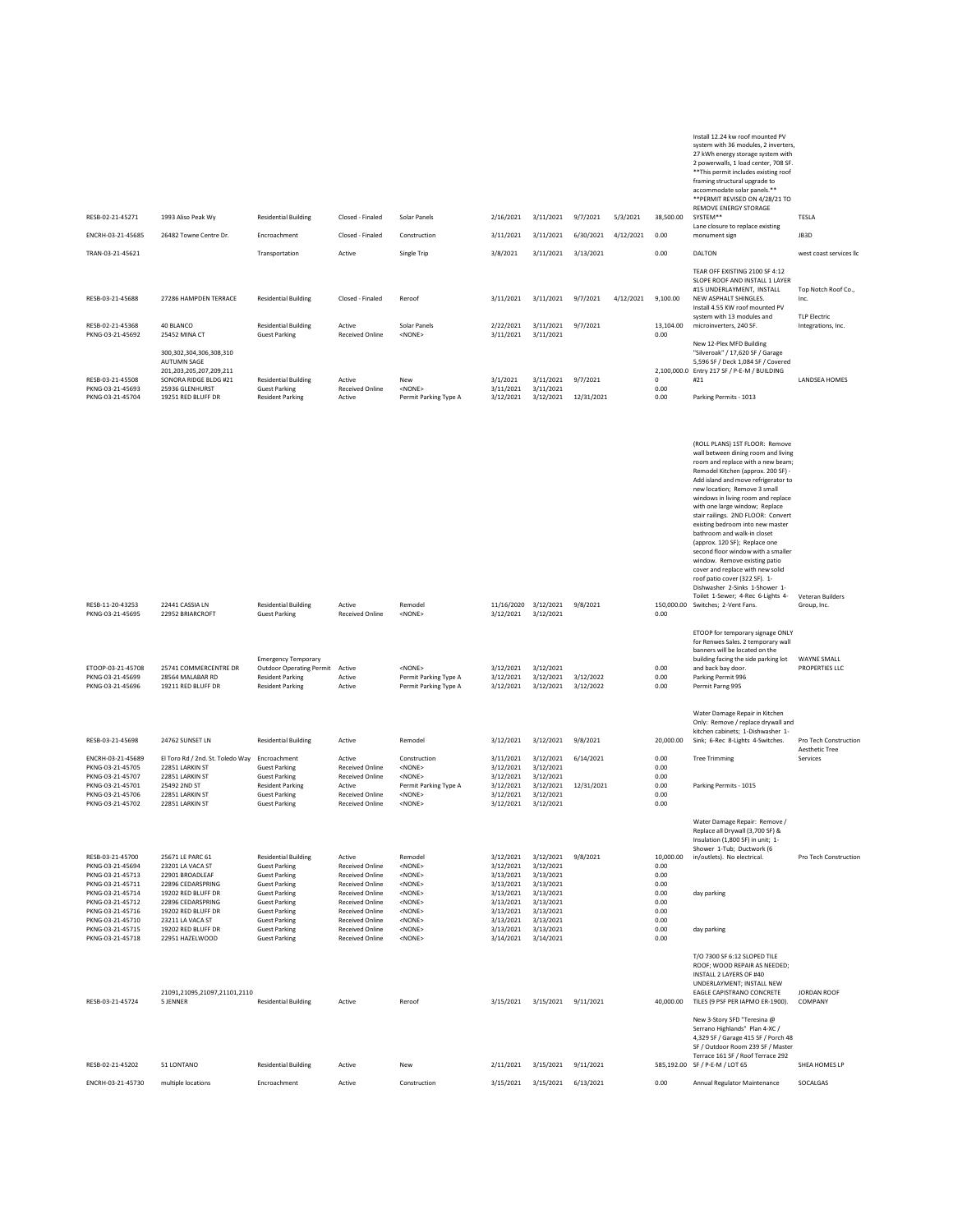| RESB-02-21-45195                      | 53 LONTANO                                       | <b>Residential Building</b>                           | Active                                     | New                              | 2/11/2021              | 3/15/2021 9/11/2021                     |           |                     |              | New 3-Story SFD "Teresina @<br>Serrano Highlands" Plan 1-XB /<br>3,811 SF / Garage 419 SF / Porch 69<br>SF / Outdoor Room 214 SF / Master<br>Terrace 214 SF / Roof Terrace 249<br>507,341.00 SF / P-E-M / LOT 66                                                                                                                                                                                                                                                                                                   | SHEA HOMES LP                                  |
|---------------------------------------|--------------------------------------------------|-------------------------------------------------------|--------------------------------------------|----------------------------------|------------------------|-----------------------------------------|-----------|---------------------|--------------|--------------------------------------------------------------------------------------------------------------------------------------------------------------------------------------------------------------------------------------------------------------------------------------------------------------------------------------------------------------------------------------------------------------------------------------------------------------------------------------------------------------------|------------------------------------------------|
| RESB-01-21-44800                      | 21846 HURON LN                                   | <b>Residential Building</b>                           | Active                                     | Addition                         |                        | 1/25/2021 3/15/2021 9/11/2021           |           |                     |              | (ROLL PLANS) DEMOLISH PARTIAL<br>ROOF AND FLOOR; 45 SF 1'SF FL<br>ADDITION TO LIVING ROOM; 1050<br>SF 1'ST FL REMODEL TO INCLUDE<br>KITCHEN, LIVING, AND DINNING<br>AREA; 390 SF 2'D FL ADDITION TO<br>CONVERT EXISTING OPEN LOFT<br>INTO A NEW MASTER BEDROOM<br>WITH BATHROOM AND WIC; NEW<br>LAUNDRY; 564 SF 2'D FL REMODEL;<br>96 SF NEW DECK; 1 TUB, 1 CLOTHES<br>WASHER, 1 D. WASHER, 3 SINKS, 1<br>SHOWER, 1 TOILET, 1 DISPOSAL, 3<br>VENT. FANS, 1 OVEN, 1 HOOD, 1<br>150,000.00 RANGE, 1 DRYER, DUCTWORK. | John T. Ertz, Inc.                             |
| RESB-02-21-45198                      | 49 LONTANO                                       | <b>Residential Building</b>                           | Active                                     | New                              | 2/11/2021              | 3/15/2021                               | 9/11/2021 |                     |              | New 3-Story SFD "Teresina @<br>Serrano Highlands" Plan 3-XB /<br>4,095 SF / Garage 462 SF / Porch 81<br>SF / Outdoor Room 204 SF / Master<br>Terrace 164 SF / Roof Terrace 163<br>547,179.00 SF / P-E-M / LOT 64                                                                                                                                                                                                                                                                                                   | SHEA HOMES LP                                  |
|                                       |                                                  |                                                       |                                            |                                  |                        |                                         |           |                     |              | C/O 3 - TON ROOF TOP PACKAGE                                                                                                                                                                                                                                                                                                                                                                                                                                                                                       | NEXGEN AIR<br>CONDITIONING AND                 |
| RMECH-03-21-45739                     | 25671 I F PARC 6<br>21082,21086,21092,21094,2109 | <b>Residential Mechanical</b>                         | Closed - Finaled                           | Air Conditioner                  | 3/15/2021              | 3/15/2021                               | 9/11/2021 | 4/22/2021           | 0.00         | UNIT (SAME LOCATION).<br>T/O 7300 SF 6:12 SLOPED TILE<br>ROOF; WOOD REPAIR AS NEEDED;<br>INSTALL 2 LAYERS OF #40<br>UNDERLAYMENT; INSTALL NEW<br>EAGLE CAPISTRANO CONCRETE                                                                                                                                                                                                                                                                                                                                         | <b>HEATING INC</b><br>JORDAN ROOF              |
| RESB-03-21-45736                      | <b>6 JENNER</b>                                  | <b>Residential Building</b>                           | Closed - Finaled                           | Reroof                           | 3/15/2021              | 3/15/2021 9/11/2021 4/28/2021 40,000.00 |           |                     |              | TILES (9 PSF PER IAPMO ER-1900).<br>C/O 5-TON A/C IN SIDE YARD AND                                                                                                                                                                                                                                                                                                                                                                                                                                                 | COMPANY                                        |
| RMECH-03-21-45726                     | 18 CELONOVA PL                                   | <b>Residential Mechanical</b>                         | Active                                     | Air Conditioner                  | 3/15/2021              | 3/15/2021 9/11/2021                     |           |                     | 0.00         | 100,000 BTU FURNACE IN ATTIC<br>(BOTH SAME LOCATION).<br>2 temporary flag banners for<br>Chevron gas station. Flag banners<br>will be located at the driveway<br>entrances along Dimension and Lake                                                                                                                                                                                                                                                                                                                | 1st Choice Heating &<br>Air Conditioning, Inc. |
| BAN-03-21-45636                       | 20731 LAKE FOREST DR                             | Banner                                                | Active                                     | <none></none>                    | 3/9/2021               | 3/15/2021 5/15/2021                     |           |                     | 0.00         | Forest Drive from 3/15/21 to<br>$5/15/21$ .<br>New SFD "Teresina @ Serrano<br>Highlands" Plan 1-A / 3,238 SF /<br>Garage 419 SF / Porch 69 SF /                                                                                                                                                                                                                                                                                                                                                                    | Chevron Gas Station                            |
| RESB-02-21-45194                      | 47 LONTANO                                       | <b>Residential Building</b>                           | Active                                     | New                              |                        | 2/11/2021 3/15/2021 9/11/2021           |           |                     |              | Outdoor Room 214 SF / Master<br>434,863.00 Terrace 214 SF / P-E-M / LOT 63                                                                                                                                                                                                                                                                                                                                                                                                                                         | SHEA HOMES LP                                  |
| RESB-03-21-45738                      | 21051,21055,21061,21065<br>JENNER                | <b>Residential Building</b>                           | Active                                     | Reroof                           | 3/15/2021              | 3/15/2021                               | 9/11/2021 |                     | 30,000.00    | T/O 5800 SF 6:12 SLOPED TILE<br>ROOF; WOOD REPAIR AS NEEDED;<br>INSTALL 2 LAYERS OF #40<br>UNDERLAYMENT; INSTALL NEW<br>EAGLE CAPISTRANO CONCRETE<br>TILES (9 PSF PER IAPMO ER-1900).                                                                                                                                                                                                                                                                                                                              | JORDAN ROOF<br>COMPANY                         |
| RESB-02-21-45197                      | 57 LONTANO                                       | <b>Residential Building</b>                           | Active                                     | New                              |                        | 2/11/2021 3/15/2021 9/11/2021           |           |                     |              | New 3-Story SFD "Teresina @<br>Serrano Highlands" Plan 2-XC /<br>3,559 SF / Garage 419 SF / Porch 10<br>SF / Outdoor Room 209 SF / Master<br>471,017.00 Terrace 209 SF / P-E-M / LOT 68                                                                                                                                                                                                                                                                                                                            | SHEA HOMES LP                                  |
| RESB-03-21-45737                      | 21071,21075,21081,21085<br>JENNER                | <b>Residential Building</b>                           | Closed - Finaled                           | Reroof                           | 3/15/2021              | 3/15/2021                               | 9/13/2021 | 4/21/2021           | 30,000.00    | T/O 5800 SF 6:12 SLOPED TILE<br>ROOF; WOOD REPAIR AS NEEDED;<br>INSTALL 2 LAYERS OF #40<br>UNDERLAYMENT; INSTALL NEW<br>EAGLE CAPISTRANO CONCRETE<br>TILES (9 PSF PER IAPMO ER-1900).                                                                                                                                                                                                                                                                                                                              | <b>JORDAN ROOF</b><br>COMPANY                  |
|                                       |                                                  |                                                       |                                            |                                  |                        |                                         |           |                     |              | C/O 4 - TON A/C LOCATED IN SIDE<br>YARD AND 80K BTU FAU LOCATED<br>IN GARAGE, 1 COIL (BOTH SAME                                                                                                                                                                                                                                                                                                                                                                                                                    |                                                |
| RMECH-03-21-45740                     | 25901 WINDSONG                                   | <b>Residential Mechanical</b>                         | Active                                     | Air Conditioner                  |                        | 3/15/2021 3/15/2021 9/11/2021           |           |                     | 0.00         | LOCATION).<br>C/O 2-TON A/C IN SIDE YARD AND                                                                                                                                                                                                                                                                                                                                                                                                                                                                       |                                                |
| RMECH-03-21-45727<br>PKNG-03-21-45719 | 21816 BELLCROFT DR<br>25931 GLENHURST            | <b>Residential Mechanical</b><br><b>Guest Parking</b> | Closed - Finaled<br><b>Received Online</b> | Air Conditioner<br><none></none> | 3/15/2021<br>3/15/2021 | 3/15/2021<br>3/15/2021                  |           | 9/19/2021 4/16/2021 | 0.00<br>0.00 | 40,000 BTU FURNACE IN ATTIC<br>(BOTH SAME LOCATION), DUCTS<br>(APPROX 4 RUNS).<br>Temp. wall banner for Trim Fitness<br>Studio located on the building facing                                                                                                                                                                                                                                                                                                                                                      | 1st Choice Heating &<br>Air Conditioning, Inc. |
| BAN-03-21-45648<br>PKNG-03-21-45734   | 22421 EL TORO RD D<br>25931 GLENHURST            | Banner<br><b>Guest Parking</b>                        | Active<br><b>Received Online</b>           | <none><br/><none></none></none>  | 3/9/2021<br>3/15/2021  | 3/15/2021<br>3/15/2021                  | 5/15/2021 |                     | 0.00<br>0.00 | the parking lot from 3/15/21 to<br>5/15/21.                                                                                                                                                                                                                                                                                                                                                                                                                                                                        | <b>Trim Fitness Studio</b>                     |
| RELEC-03-21-45735                     | 298 PINNACLE DRIVE                               | <b>Residential Electrical</b>                         | Active                                     | Remodel                          | 3/15/2021              | 3/15/2021                               | 9/11/2021 |                     | 0.00         | INSTALL A WALL EV CHARGER<br>INSIDE THE GARAGE.                                                                                                                                                                                                                                                                                                                                                                                                                                                                    | A-Home Services inc.                           |
| RESB-03-21-45721                      | 24822 WINTERWOOD DR                              | <b>Residential Building</b>                           | Active                                     | Remodel                          |                        | 3/15/2021 3/15/2021 9/13/2021           |           |                     | 0.00         | Remodel 3 Bathrooms and Kitchen:<br>1 shower with tile walls, 1 bath tub<br>with tile walls. 3 toilets, 4 sinks.<br>Extend gas line in Kitchen, 1<br>Dishwasher, 41 Receptacles, 5<br>Lights, 21 Switches, R/R 3 vent fans.                                                                                                                                                                                                                                                                                        |                                                |
| RESB-02-21-45199                      | 55 LONTANO                                       | <b>Residential Building</b>                           | Active                                     | New                              |                        | 2/11/2021 3/15/2021 9/11/2021           |           |                     |              | New 3-Story SFD "Teresina @<br>Serrano Highlands" Plan 3-XA /<br>4,095 SF / Garage 462 SF / Porch 64<br>SF / Outdoor Room 204 SF / Master<br>Terrace 164 SF / Roof Terrace 163<br>547,179.00 SF / P-E-M / LOT 67                                                                                                                                                                                                                                                                                                   | SHEA HOMES LP                                  |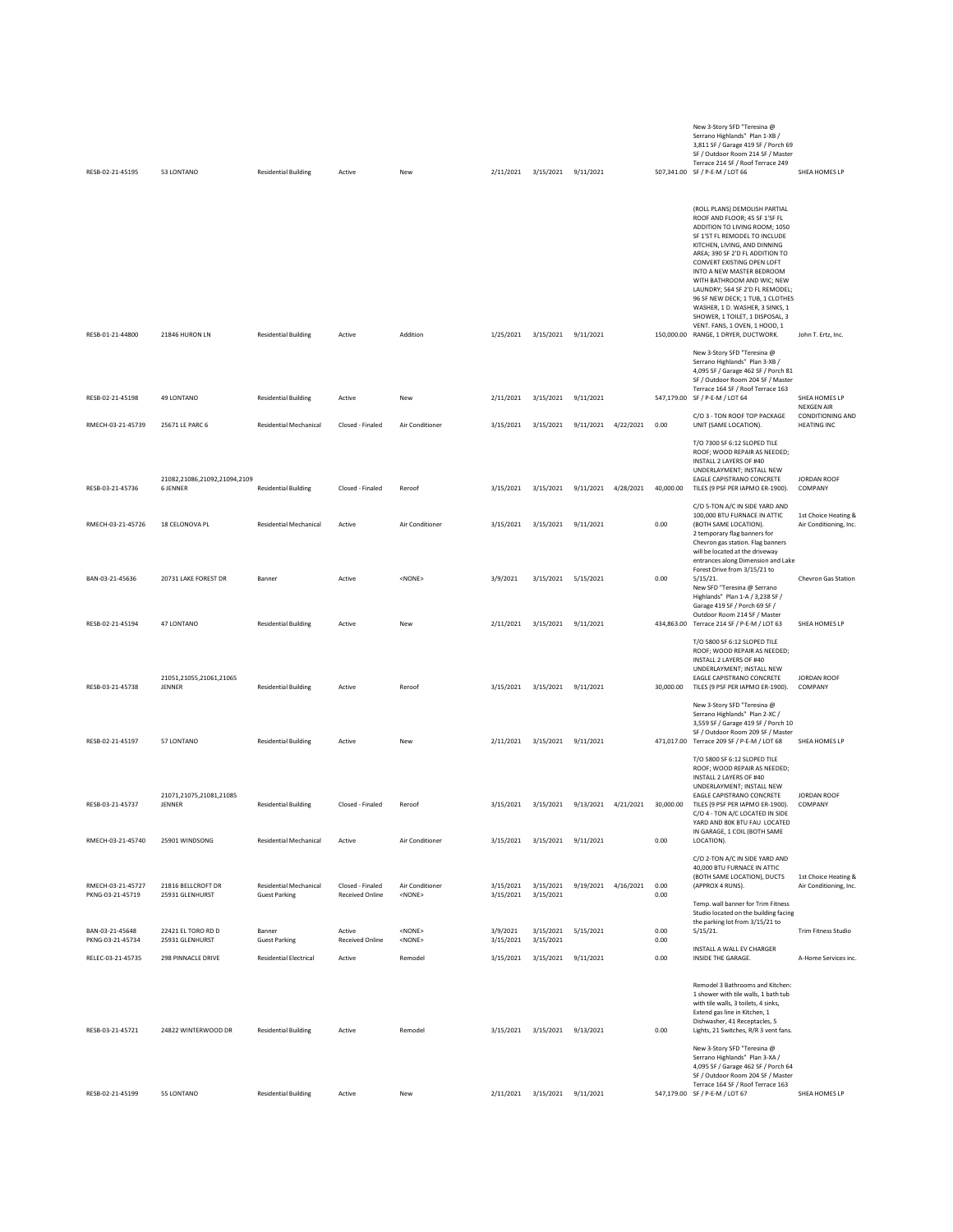| RESB-03-21-45720<br>PKNG-03-21-45733<br>PKNG-03-21-45731  | 25267 PANA CT<br>25931 GLENHURST<br>25931 GLENHURST              | <b>Residential Building</b><br><b>Guest Parking</b><br><b>Guest Parking</b> | Closed - Finaled<br><b>Received Online</b><br><b>Received Online</b> | Reroof<br><none><br/><none></none></none>                    | 3/15/2021<br>3/15/2021              | 3/15/2021 3/15/2021<br>3/15/2021<br>3/15/2021 |                        | 9/11/2021 3/22/2021    | 9,500.00<br>0.00<br>0.00 | T/O 2300 SF 5:12 SLOPED ROOF,<br>WOOD REPAIR AS NEEDED, INSTALL<br>1 LAYER #30 UNDERLAYMENT,<br>INSTALL NEW ASPHALT SHINGLES,<br><b>GARAGE INCLUDED</b>                                                                                                                                                                                                                                                                                          | PREMIUM ROOFING<br>SYSTEMS          |
|-----------------------------------------------------------|------------------------------------------------------------------|-----------------------------------------------------------------------------|----------------------------------------------------------------------|--------------------------------------------------------------|-------------------------------------|-----------------------------------------------|------------------------|------------------------|--------------------------|--------------------------------------------------------------------------------------------------------------------------------------------------------------------------------------------------------------------------------------------------------------------------------------------------------------------------------------------------------------------------------------------------------------------------------------------------|-------------------------------------|
| ADDR-03-21-45639<br>ENCRH-03-21-45741<br>PKNG-03-21-45732 | 23384 Dune Mear Road<br>23792 LANDISVIEW AV<br>25931 GLENHURST   | Address Assignment<br>Encroachment<br><b>Guest Parking</b>                  | Closed - Finaled<br>Closed - Finaled<br><b>Received Online</b>       | Single Address - Assignment<br>Construction<br><none></none> | 3/9/2021<br>3/15/2021<br>3/15/2021  | 3/15/2021<br>3/15/2021<br>3/15/2021           | 6/13/2021              | 3/15/2021<br>3/22/2021 | 0.00<br>0.00<br>0.00     | Address assignment for a new<br>accessory dwelling unit (ADU)<br>located on a parcel (APN:617-253-<br>05) that currently has a single-family<br>residence (23382 Dune Mear Road).<br>The City of Lake Forest has approved<br>the address listed below for the new<br>ADU:<br>Remove Tree in Parkway                                                                                                                                              |                                     |
| RESB-03-21-45723                                          | 24822 WINTERWOOD DR                                              | <b>Residential Building</b>                                                 | Closed - Finaled                                                     | Demolition                                                   | 3/15/2021                           | 3/15/2021                                     | 9/13/2021 4/30/2021    |                        | 1,400.00                 | Demo non-bearing exterior wall with<br>lattice portion on top in front yard.                                                                                                                                                                                                                                                                                                                                                                     |                                     |
| RELEC-03-21-45760                                         | 532 CATALONIA                                                    | <b>Residential Electrical</b>                                               | Closed - Finaled                                                     | Remodel                                                      | 3/16/2021                           | 3/16/2021                                     | 9/12/2021 4/1/2021     |                        | 0.00                     | EXTENSION OF ELECTRIC LINE FROM<br>EXISTING OUTLET TO FUTURE 4' H<br>MAX WATER FOUNTAIN WITH<br>INSIDE PUMP.<br>Exterior 2nd floor entry deck<br>waterproofing and related<br>rehabilitation of damaged deck and<br>stairs exclusively serving one (1)<br>dwelling unit at "Tuscany at Foothill IDEATE DESIGN-BUILD,                                                                                                                             | ECHO FAMILY, INC.                   |
| RESB-03-21-45745                                          | 19431 RUE DE VALORE 60 A                                         | <b>Residential Building</b>                                                 | Active                                                               | Remodel                                                      | 3/16/2021                           | 3/16/2021                                     | 9/12/2021              |                        | 1,260.00                 | Ranch".                                                                                                                                                                                                                                                                                                                                                                                                                                          | INC.                                |
| RESB-03-21-45752                                          | 22525 COSTA BELLA DR                                             | <b>Residential Building</b>                                                 | Closed - Finaled                                                     | Reroof                                                       | 3/16/2021                           | 3/16/2021                                     | 9/12/2021 3/30/2021    |                        | 8,000.00                 | T/O EXISTING 3000 SF 4:12 SLOPED<br>ROOF; INSTALL 1 LAYER OF<br>SYNTHETIC UNDERLAYMENT;<br>INSTALL NEW SHINGLES. ** PERMIT<br>REVISED ON 3/24/21 TO INCLUDE<br>PATIO COVER FLAT ROOF RE-ROOF<br>WITH TORCH DOWN**<br>Exterior 2nd floor entry deck<br>waterproofing and related<br>rehabilitation of damaged deck and                                                                                                                            | SKY TECH ROOFER                     |
| RESB-03-21-45748                                          | 19431 RUE DE VALORE 30 A                                         | <b>Residential Building</b>                                                 | Active                                                               | Remodel                                                      | 3/16/2021                           | 3/16/2021                                     | 9/12/2021              |                        | 24,150.00                | stairs exclusively serving one (1)<br>dwelling unit at "Tuscany at Foothill<br>Ranch".<br>Exterior 2nd floor entry deck<br>waterproofing and related<br>rehabilitation of damaged deck and                                                                                                                                                                                                                                                       | <b>IDEATE DESIGN-BUILD.</b><br>INC. |
| RESB-03-21-45746<br>PKNG-03-21-45758<br>PKNG-03-21-45759  | 19431 RUE DE VALORE 46 B<br>23162 LA VACA ST<br>23211 LA VACA ST | <b>Residential Building</b><br><b>Guest Parking</b><br><b>Guest Parking</b> | Closed - Finaled<br><b>Received Online</b><br>Received Online        | Remodel<br><none><br/><none></none></none>                   | 3/16/2021<br>3/16/2021<br>3/16/2021 | 3/16/2021<br>3/16/2021<br>3/16/2021           | 9/12/2021 4/8/2021     |                        | 1,260.00<br>0.00<br>0.00 | stairs exclusively serving one (1)<br>dwelling unit at "Tuscany at Foothill<br>Ranch".<br>Install 4.32 KW roof mounted PV                                                                                                                                                                                                                                                                                                                        | IDEATE DESIGN-BUILD,<br>INC.        |
| RESB-02-21-45445                                          | 21392 MCINTOSH LN                                                | <b>Residential Building</b>                                                 | Closed - Finaled                                                     | Solar Panels                                                 | 2/25/2021                           | 3/16/2021                                     | 9/12/2021 3/25/2021    |                        | 12,000.00                | system with 12 modules,<br>microinverters, 1 load center, 215<br>SF.                                                                                                                                                                                                                                                                                                                                                                             | SunPower                            |
| RELEC-03-21-45572<br>RPLMB-03-21-45743                    | 25712 LE PARC 16<br>21606 FERNLEAF DR                            | <b>Residential Electrical</b><br><b>Residential Plumbing</b>                | Closed - Finaled<br>Active                                           | Alteration<br>Alteration                                     | 3/4/2021<br>3/16/2021               | 3/16/2021<br>3/16/2021                        | 9/12/2021<br>9/12/2021 | 4/14/2021              | 0.00<br>0.00             | Electric Vehicle Charger to be<br>located in garage: Run a dedicated<br>220v circuit (in surface mounted<br>conduit) from the existing service<br>panel, through 3 garage bays, and<br>into project garage bay to provide<br>for one (1) NEMA 14-50 outlet for<br>electric vehicle charging. All work<br>will be inside garages; no work<br>visible to exterior. ** SUBJECT TO<br>FIELD INSPECTION**<br>PEX REPIPE: 13 FIXTURES, 2 HOSE<br>BIBS. | EV Pros, Inc.<br>MR. REPIPE         |
|                                                           |                                                                  |                                                                             |                                                                      |                                                              |                                     |                                               |                        |                        |                          | Residentail Master Bathroom<br>Remodel: r/r 2 sinks, 1 toilet.                                                                                                                                                                                                                                                                                                                                                                                   | <b>BML CONSTRUCTION</b>             |
| RFSB-03-21-45753<br>PKNG-03-21-45756                      | 24312 TWIN LAKES LN<br>23162 LA VACA ST                          | <b>Residential Building</b><br><b>Guest Parking</b>                         | Active<br><b>Received Online</b>                                     | Remodel<br><none></none>                                     | 3/16/2021                           | 3/16/2021<br>3/16/2021 3/16/2021              | 9/12/2021              |                        | 0.00<br>0.00             | Shower with tile walls, 1 exhaust fan<br>Exterior 2nd floor entry deck                                                                                                                                                                                                                                                                                                                                                                           | INC                                 |
| RESB-03-21-45747                                          | 19431 RUE DE VALORE 56 A                                         | <b>Residential Building</b>                                                 | Closed - Finaled                                                     | Remodel                                                      | 3/16/2021                           | 3/16/2021 9/12/2021 4/8/2021                  |                        |                        | 1,260.00                 | waterproofing and related<br>rehabilitation of damaged deck and<br>stairs exclusively serving one (1)<br>dwelling unit at "Tuscany at Foothill<br>Ranch".                                                                                                                                                                                                                                                                                        | IDEATE DESIGN-BUILD,<br>INC.        |
| RESB-03-21-45742                                          | 24101 BIRDROCK DR                                                | <b>Residential Building</b>                                                 | Active                                                               | Solar Panels                                                 | 3/15/2021                           | 3/16/2021 9/12/2021                           |                        |                        | 10,000.00                | ADDITION TO AN EXISTING PV<br>SYSTEM: INSTALL 4.55 KW ROOF<br>MOUNTED PV SYSTEM WITH 14<br>MODULES, 1 INVERTER, 251 SF<br>(NEW ARRAY). ** THIS PERMIT<br>INCLUDES A STRUCTURAL UPGRADE<br>TO ROOF TO ACCOMMODATE NEW<br>SOLAR PANELS.**                                                                                                                                                                                                          | <b>VIVINT SOLAR</b>                 |
|                                                           |                                                                  |                                                                             |                                                                      |                                                              |                                     |                                               |                        |                        |                          | Install 8.16 KW roof mounted PV<br>system with 24 modules, 1 inverter,<br>1 load center, 27 kWh energy                                                                                                                                                                                                                                                                                                                                           |                                     |
| RESB-02-21-45226                                          | 1074 Viejo Hills Dr                                              | <b>Residential Building</b>                                                 | Closed - Finaled                                                     | Solar Panels                                                 | 2/12/2021                           | 3/16/2021                                     | 9/12/2021              | 4/20/2021              | 31,000.00                | storage system with 2 powerwalls,<br>472 SF.<br>Exterior 2nd floor entry deck<br>waterproofing and related<br>rehabilitation of damaged deck and<br>stairs exclusively serving one (1)                                                                                                                                                                                                                                                           | TESLA                               |
| RESB-03-21-45749                                          | 19431 RUE DE VALORE 8 A                                          | <b>Residential Building</b>                                                 | Active                                                               | Remodel                                                      | 3/16/2021                           | 3/16/2021                                     | 9/12/2021              |                        | 24.150.00                | dwelling unit at "Tuscany at Foothill<br>Ranch".<br>INSTALL 8.16 KW ROOF MOUNTED                                                                                                                                                                                                                                                                                                                                                                 | <b>IDEATE DESIGN-BUILD,</b><br>INC. |
| RESB-03-21-45643                                          | 27 SWIFT                                                         | <b>Residential Building</b>                                                 | Closed - Finaled                                                     | Solar Panels                                                 | 3/9/2021                            | 3/17/2021                                     | 9/13/2021 3/31/2021    |                        | 16,000.00                | PV SYSTEM WITH 24 MODULES, 1<br>INVERTER, 472 SF.                                                                                                                                                                                                                                                                                                                                                                                                | TESLA                               |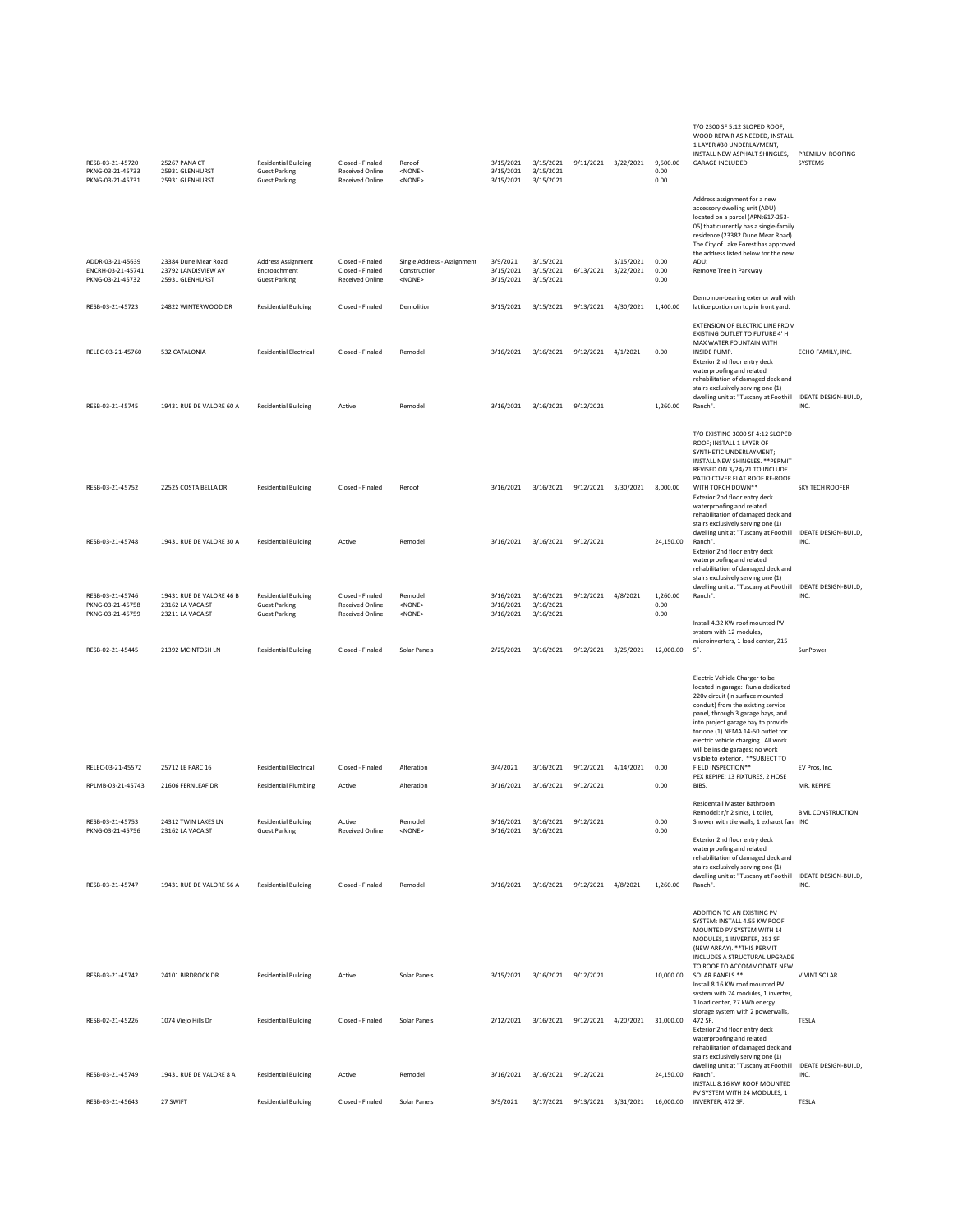|                                                           |                                                              |                                                                                |                                                    |                                                       |                                     |                                     |                                   |           |                      | day parking while waiting for annual                                                                                                                                                            |                                                                                  |
|-----------------------------------------------------------|--------------------------------------------------------------|--------------------------------------------------------------------------------|----------------------------------------------------|-------------------------------------------------------|-------------------------------------|-------------------------------------|-----------------------------------|-----------|----------------------|-------------------------------------------------------------------------------------------------------------------------------------------------------------------------------------------------|----------------------------------------------------------------------------------|
| PKNG-03-21-45781<br>RPLMB-03-21-45766                     | 19202 RED BLUFF DR<br>37 CALLE CABRILLO                      | <b>Guest Parking</b><br><b>Residential Plumbing</b>                            | Received Online<br>Active                          | <none><br/>Alteration</none>                          | 3/17/2021<br>3/17/2021              | 3/17/2021<br>3/17/2021              | 9/13/2021                         |           | 0.00<br>0.00         | pass<br>PEX REPIPE: 13 FIXTURES.                                                                                                                                                                | iE, Inc.                                                                         |
| PKNG-03-21-45780                                          | 19202 RED BLUFF DR                                           | <b>Guest Parking</b>                                                           | <b>Received Online</b>                             | <none></none>                                         | 3/17/2021                           | 3/17/2021                           |                                   |           | 0.00                 | Day parking pass while waiting for<br>annual pass                                                                                                                                               |                                                                                  |
|                                                           |                                                              |                                                                                |                                                    |                                                       |                                     |                                     |                                   |           |                      |                                                                                                                                                                                                 |                                                                                  |
|                                                           |                                                              |                                                                                |                                                    |                                                       |                                     |                                     |                                   |           |                      | Tear-off existing roof; Replace<br>sheathing, as necessary; Install one<br>layer of OC Deck Defense<br>underlayment; Install new Owens                                                          | Sudduth Construction,                                                            |
| RESB-03-21-45772                                          | 21396 FALKIRK LN                                             | <b>Residential Building</b>                                                    | Closed - Finaled                                   | Reroof                                                | 3/17/2021                           | 3/17/2021                           | 9/13/2021                         | 4/22/2021 | 10,000.00            | Corning Oakridge comp. shingles.                                                                                                                                                                | Inc.<br><b>GREAT PARK</b>                                                        |
| RPLMB-03-21-45768<br>TRAN-03-21-45784                     | 26368 WEST GROVE CIR                                         | <b>Residential Plumbing</b><br>Transportation                                  | Closed - Finaled<br>Active                         | Alteration<br>Annual                                  | 3/17/2021<br>3/17/2021              | 3/17/2021<br>3/17/2021              | 9/13/2021<br>3/16/2022            | 3/29/2021 | 0.00<br>0.00         | PEX REPIPE, 13 FIXTURES.<br>WEST COAST EQUIPMENT                                                                                                                                                | PLUMBING<br><b>WCS PERMITS</b>                                                   |
| RPLMB-03-21-45770                                         | 26331 SPRING CREEK CIR                                       | <b>Residential Plumbing</b>                                                    | Closed - Finaled                                   | Alteration                                            | 3/17/2021                           | 3/17/2021                           | 9/13/2021                         | 3/25/2021 | 0.00                 | PEX REPIPE, 13 FIXTURES.                                                                                                                                                                        | <b>GREAT PARK</b><br>PLUMBING                                                    |
|                                                           |                                                              |                                                                                |                                                    |                                                       |                                     |                                     |                                   |           |                      | Partial Reroof 4200 sf Overlay (1                                                                                                                                                               |                                                                                  |
| COMB-03-21-45775<br>TRAN-03-21-45773                      | 27176 BURBANK                                                | <b>Commercial Building</b><br>Transportation                                   | Closed - Finaled<br>Active                         | Reroof<br>Annual                                      | 3/17/2021<br>3/17/2021              | 3/17/2021<br>3/17/2021              | 9/13/2021<br>3/18/2022            | 3/31/2021 | 30,000.00<br>0.00    | Layer) with 60 Mill single ply system<br>manufactured by IB Roof systems.<br><b>Annual Permit</b>                                                                                               | Antis Roofing &<br>Waterproofing, LLC<br><b>WCS PERMITS</b><br><b>GREAT PARK</b> |
| RPLMB-03-21-45769<br>PKNG-03-21-45783                     | 26364 WEST GROVE CIR<br>23272 SKY DR                         | <b>Residential Plumbing</b><br><b>Guest Parking</b>                            | Closed - Finaled<br><b>Received Online</b>         | Alteration<br><none></none>                           | 3/17/2021<br>3/17/2021              | 3/17/2021<br>3/17/2021              | 9/13/2021                         | 3/26/2021 | 0.00<br>0.00         | PEX REPIPE, 13 FIXTURES.                                                                                                                                                                        | PLUMBING                                                                         |
|                                                           |                                                              |                                                                                |                                                    |                                                       |                                     |                                     |                                   |           |                      | PEX REPIPE, PARTIAL - NOT WHOLE                                                                                                                                                                 | JEFF'S HANDYMAN &                                                                |
| RPLMB-03-21-45767<br>PKNG-03-21-45782<br>PKNG-03-21-45804 | 21185 GLADIOLOS WAY<br>19202 RED BLUFF DR<br>25442 ESROSE CT | <b>Residential Plumbing</b><br><b>Guest Parking</b><br><b>Resident Parking</b> | Active<br><b>Received Online</b><br>Ready to Issue | Alteration<br><none><br/>Permit Parking Type A</none> | 3/17/2021<br>3/17/2021<br>3/18/2021 | 3/17/2021<br>3/17/2021<br>3/18/2021 | 9/13/2021<br>12/31/2021           |           | 0.00<br>0.00<br>0.00 | HOUSE.<br>day parking<br>Parking Permits -<br>INSTALL 3.5 KW ROOF MOUNTED<br>PV SYSTEM WITH 10 MODULES, 1                                                                                       | <b>REMODELING INC</b>                                                            |
| RESB-03-21-45750                                          | 278 FINCH                                                    | <b>Residential Building</b>                                                    | Active                                             | Solar Panels                                          | 3/16/2021                           | 3/18/2021                           | 9/14/2021                         |           | 0.00                 | INVERTER, 181 SF.                                                                                                                                                                               | FREEDOM FOREVER                                                                  |
|                                                           |                                                              |                                                                                |                                                    |                                                       |                                     |                                     |                                   |           |                      | R/R 100A METER PEDESTAL @                                                                                                                                                                       |                                                                                  |
| CELEC-03-21-45791                                         | 22952 MOONSTONE LN                                           | <b>Commercial Electrical</b>                                                   | Closed - Finaled                                   | Meter                                                 | 3/18/2021                           | 3/18/2021                           | 9/14/2021                         | 4/5/2021  | 0.00                 | CAREFREE EL TORO FOR SPRINKLER<br>IRRIGATION PURPOSES.                                                                                                                                          | Horizon Lighting, Inc.                                                           |
|                                                           |                                                              |                                                                                |                                                    |                                                       |                                     |                                     |                                   |           |                      | New Driveway Pads at Ralph's Gas                                                                                                                                                                |                                                                                  |
| ENCRH-03-21-45787                                         | 22391 El Toro Rd                                             | Encroachment                                                                   | Active                                             | Construction                                          | 3/18/2021                           | 3/18/2021                           | 9/18/2021                         |           | 0.00                 | Station                                                                                                                                                                                         | <b>KDC Construction</b>                                                          |
|                                                           |                                                              |                                                                                |                                                    |                                                       |                                     |                                     |                                   |           |                      | INSTALL 12.24 KW ROOF MOUNTED<br>PV SYSTEM WITH 36 MODULES, 2<br>INVERTERS, 1 BACKUP GATEWAY, 1<br>DISTRIBUTION PANEL, 1 LOAD<br>CENTER, 27 KWH ENERGY STORAGE<br>SYSTEM WITH 2 POWERWALLS, 708 |                                                                                  |
| RESB-03-21-45725                                          | 288 BRYCE RUN                                                | <b>Residential Building</b>                                                    | Active                                             | Solar Panels                                          | 3/15/2021                           | 3/18/2021                           | 9/14/2021                         |           | 39,000.00            | SF.                                                                                                                                                                                             | TESLA                                                                            |
| SIGN-03-21-45790                                          | 22331 EL TORO RD C                                           | Sign                                                                           | Active                                             | Wall Sign                                             | 3/18/2021                           | 3/18/2021                           | 9/14/2021                         |           | 1,500.00             | 1-Illuminated Wall Sign (channel<br>letters, front lit) for "Juice It Up!".<br>Includes electrical for sign.<br>PEX REPIPE: 9 FIXUTRES, 2 HOSE<br>BIBS. ** PERMIT REVISED ON                    | SPEED QUALITY SIGNS                                                              |
| RPLMB-03-21-45795                                         | 26192 HILLSFORD PL                                           | <b>Residential Plumbing</b>                                                    | Active                                             | Alteration                                            | 3/18/2021                           | 3/18/2021                           | 9/14/2021                         |           | 0.00                 | 3/31/21 TO COVER 40 GAL WATER<br>HEATER LIKE FOR LIKE CHANGE<br>OUT.**<br>Main Panel Re-location and Upgrade                                                                                    | SEVERSON<br>PLUMBING, INC.                                                       |
|                                                           |                                                              |                                                                                |                                                    |                                                       |                                     |                                     |                                   |           |                      | to 200A***Permit Revised on                                                                                                                                                                     |                                                                                  |
| RELEC-03-21-45805                                         | 24092 GEMWOOD DR                                             | <b>Residential Electrical</b>                                                  | Active                                             | Alteration                                            | 3/18/2021                           | 3/18/2021                           | 9/14/2021                         |           | 0.00                 | 3/29/21 to add a Junction Box***.                                                                                                                                                               | <b>TNSC INC</b>                                                                  |
| RESB-03-21-45789                                          | 21841 SHENANDOAH DR                                          | <b>Residential Building</b>                                                    | Active                                             | Remodel                                               | 3/18/2021                           | 3/18/2021                           | 9/14/2021                         |           | 0.00                 | NEW GAS LINE TO FIRE PIT AND<br>FUTURE BBQ; NEW ELECT. LINE<br>WITH 7 OTLETS, 7 LIGHTS, 2 SW.<br>PEX REPIPE: 9 FIXUTRES, 2 HOSE<br>BIBS. ** PERMIT REVISED ON                                   |                                                                                  |
| RPLMB-03-21-45794                                         | 26091 HILLSFORD PL                                           | <b>Residential Plumbing</b>                                                    | Closed - Finaled                                   | Alteration                                            | 3/18/2021                           | 3/18/2021                           | 9/14/2021                         | 4/27/2021 | 0.00                 | 4/15/21 TO C/O A WATER HEATER - SEVERSON<br>LIKE FOR LIKE**                                                                                                                                     | PLUMBING, INC.                                                                   |
|                                                           |                                                              |                                                                                |                                                    |                                                       |                                     |                                     |                                   |           |                      | 1-Water Heater Changeout (50 gal.,                                                                                                                                                              | Fast Water Heater                                                                |
| RPLMB-03-21-45802                                         | 18852 VISTA MODJESKA RD                                      | <b>Residential Plumbing</b>                                                    | Closed - Finaled                                   | Water Heater                                          | 3/18/2021                           | 3/18/2021                           | 9/14/2021                         | 4/8/2021  | 0.00                 | in same garage location).<br>CONSTRUCTION OF 140' L 6'H MAX                                                                                                                                     | Company                                                                          |
| FCWL-03-21-45551                                          | 25011 TRAILVIEW TERRACE                                      | Fence/Wall                                                                     | Active                                             | Retaining Wall 3 to 6 ft                              | 3/4/2021                            | 3/18/2021                           | 9/14/2021                         |           | 30,000.00            | <b>RETAINING WALL</b><br>200A Panel Upgrade (same                                                                                                                                               | ALEX WOODARD<br>JEFF ERTZ                                                        |
| RELEC-03-21-45800<br>PKNG-03-21-45810                     | 24231 SPARROW ST<br>25452 MINA CT                            | Residential Electrical<br><b>Guest Parking</b>                                 | Closed - Finaled<br>Received Online                | Alteration<br><none></none>                           | 3/18/2021<br>3/18/2021              | 3/18/2021<br>3/18/2021              | 9/14/2021                         | 4/9/2021  | 0.00<br>0.00         | location).                                                                                                                                                                                      | CONSTRUCTION                                                                     |
|                                                           |                                                              |                                                                                |                                                    |                                                       |                                     |                                     |                                   |           |                      | INSTALL 9.90 KW ROOF MOUNTED                                                                                                                                                                    |                                                                                  |
|                                                           |                                                              |                                                                                |                                                    |                                                       |                                     |                                     |                                   |           |                      | PV SYSTEM WITH 30<br>MODULES/MICROINVERTERS, 1                                                                                                                                                  | PREMIER SOLAR                                                                    |
| RESB-03-21-45697<br>PKNG-03-21-45803                      | 1512 SUNSET VIEW DRIVE<br>22891 CEDARSPRING                  | <b>Residential Building</b><br><b>Resident Parking</b>                         | Closed - Finaled<br>Active                         | Solar Panels<br>Permit Parking Type B                 | 3/12/2021<br>3/18/2021              | 3/18/2021<br>3/18/2021              | 9/14/2021 4/21/2021<br>12/31/2021 |           | 20,676.00<br>0.00    | COMBINER BOX, 458 SF<br>1026 1027                                                                                                                                                               | SOLUTIONS                                                                        |
| RPLMB-03-21-45786                                         | 21652 JOHNSTONE DR                                           | <b>Residential Plumbing</b>                                                    | Closed - Finaled                                   | Alteration                                            | 3/18/2021                           | 3/18/2021                           | 9/14/2021                         | 3/22/2021 | 0.00                 | PEX REPIPE. 16 FIXTURES.<br>Road closure with crane to replace                                                                                                                                  | PIPEASE, INC.<br>California Traffic                                              |
| ENCRH-03-21-45728                                         | 24372 Twig St                                                | Encroachment                                                                   | Closed - Finaled                                   | Construction                                          | 3/15/2021                           | 3/18/2021                           | 6/16/2021                         | 4/5/2021  | 0.00                 | Edison Power Pole<br>PEX REPIPE: 9 FIXUTRES, 2 HOSE                                                                                                                                             | <b>Control Services</b><br>SEVERSON                                              |
| RPLMB-03-21-45797<br>PKNG-03-21-45809                     | 26231 HILLSFORD PL<br>23201 LA VACA ST                       | <b>Residential Plumbing</b><br><b>Guest Parking</b>                            | Closed - Finaled<br><b>Received Online</b>         | Alteration<br><none></none>                           | 3/18/2021<br>3/18/2021              | 3/18/2021<br>3/18/2021              | 9/14/2021 5/3/2021                |           | 0.00<br>0.00         | BIBS.                                                                                                                                                                                           | PLUMBING, INC.                                                                   |
| PKNG-03-21-45813<br>PKNG-03-21-45811                      | 19202 RED BLUFF DR<br>25452 MINA CT                          | <b>Guest Parking</b><br><b>Guest Parking</b>                                   | <b>Received Online</b><br><b>Received Online</b>   | $<$ NONE $>$<br>$<$ NONE $>$                          | 3/18/2021<br>3/18/2021              | 3/18/2021<br>3/18/2021              |                                   |           | 0.00<br>0.00         | day parking                                                                                                                                                                                     |                                                                                  |
| PKNG-03-21-45788                                          | 28401 QUIET HILL LN                                          | <b>Guest Parking</b>                                                           | <b>Received Online</b>                             | <none></none>                                         | 3/18/2021                           | 3/18/2021                           |                                   |           | 0.00                 |                                                                                                                                                                                                 |                                                                                  |
| ENCRH-03-21-45806                                         | 23852 El Toro Rd.                                            | Encroachment                                                                   | Active                                             | Construction                                          | 3/18/2021                           |                                     | 3/18/2021 12/31/2021              |           | 0.00                 | SCE to pull cable at hand hole and at<br>vault East of hand hole.<br>INSTALL 3.15 KW ROOF MOUNTED<br>PV SYSTEM WITH 9 MODULES,<br>MICRO INVERTERS, 1 COMBINER                                   | SCE - Claudene Duke                                                              |
| RESB-03-21-45729                                          | 25052 PASEO ARBOLEDA                                         | <b>Residential Building</b>                                                    | Active                                             | Solar Panels                                          | 3/15/2021                           | 3/18/2021                           | 9/14/2021                         |           | 10,000.00            | BOX, 166 SF.<br>1-Water Heater Changeout (40 gal.,                                                                                                                                              | Sunrun<br>Fast Water Heater                                                      |
| RPLMB-03-21-45801                                         | 24212 MCCOY RD                                               | <b>Residential Plumbing</b>                                                    | Closed - Finaled                                   | Water Heater                                          | 3/18/2021                           | 3/18/2021                           | 9/14/2021 4/8/2021                |           | 0.00                 | in same garage location).                                                                                                                                                                       | Company                                                                          |
|                                                           |                                                              |                                                                                |                                                    |                                                       |                                     |                                     |                                   |           |                      | Temp. non-commercial banner for<br>Calvary Church Easter Service.                                                                                                                               |                                                                                  |
|                                                           |                                                              |                                                                                |                                                    |                                                       |                                     |                                     |                                   |           |                      | Banner will be located on HOA<br>property at the corner of Lake<br>Forest and Toledo from 3/20/21 to                                                                                            | LAKE FOREST NO 2<br>MASTER                                                       |
| NCB-03-21-45799                                           | 24752 TOLEDO WAY                                             | Non-Commercial Banner                                                          | Active                                             | <none></none>                                         | 3/18/2021                           | 3/18/2021                           |                                   |           | 0.00                 | $4/3/21$ .                                                                                                                                                                                      | HOMEOWNERS ASSN                                                                  |
| RPLMB-03-21-45798                                         | 26236 HILLSFORD PL                                           | <b>Residential Plumbing</b>                                                    | Active                                             | Alteration                                            | 3/18/2021                           | 3/18/2021                           | 9/14/2021                         |           | 0.00                 | PEX REPIPE, 9 FIXURES, 2 HOSE BIBS. PLUMBING, INC.<br>PEX REPIPE, 9 FIXTURES, 2 HOSE                                                                                                            | SEVERSON<br>SEVERSON                                                             |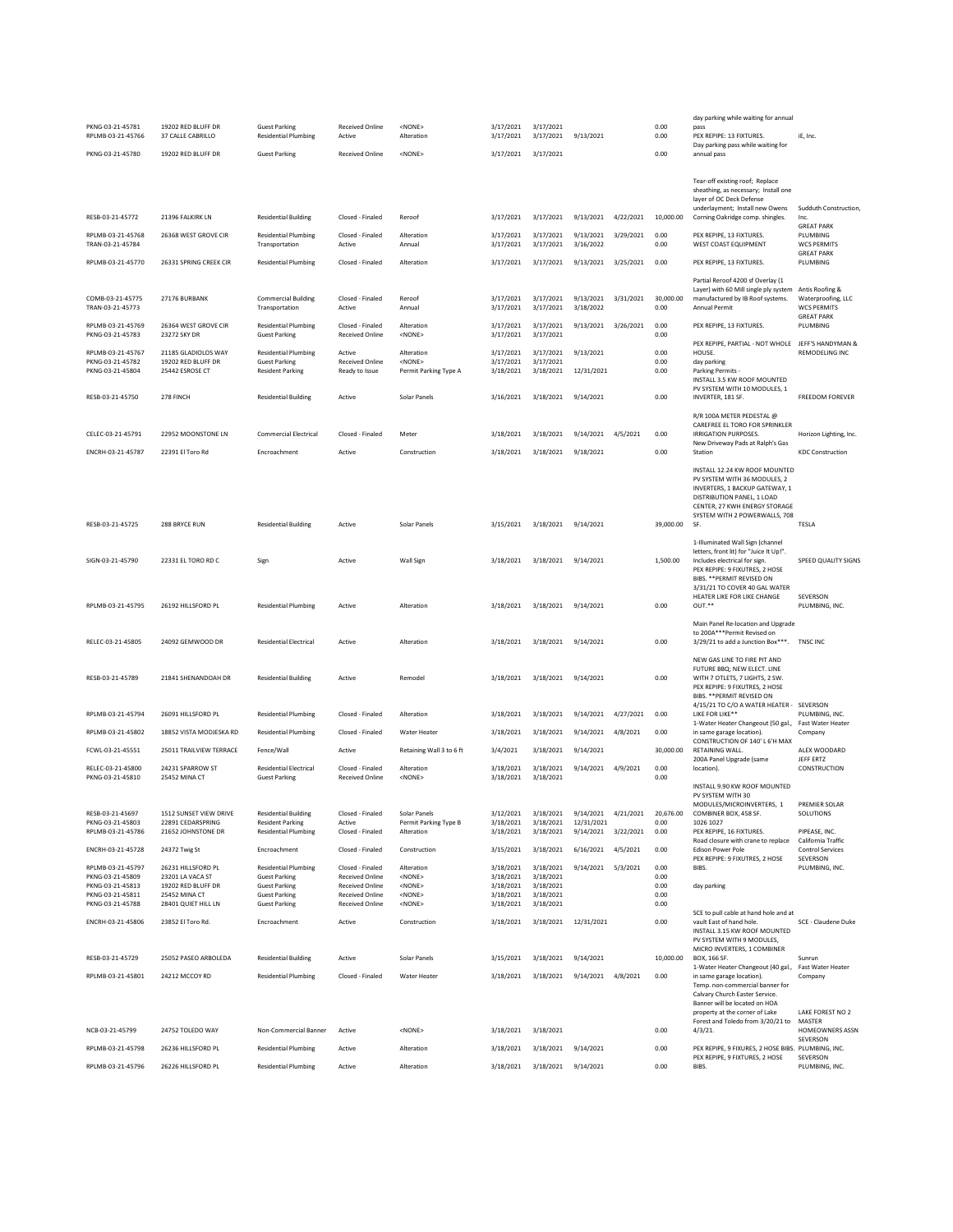| RESB-03-21-45812<br>RMECH-03-21-45830                                        | 24372 TWIG ST<br>21785 TICONDEROGA IN                                     | <b>Residential Building</b><br><b>Residential Mechanical</b>                                        | Closed - Finaled<br>Closed - Finaled                                                 | Reroof<br>Alteration                                                                  | 3/18/2021<br>3/19/2021              | 3/18/2021<br>3/19/2021                                               | 9/14/2021<br>9/15/2021  | 3/29/2021<br>3/29/2021 | 16,000.00<br>0.00            | Tear-off existing roofing (asphalt<br>shingles and cap sheet); Replace<br>sheathing, as necessary; Install one<br>layer of 30 lb. ASTM felt<br>underlayment (slope greater than<br>4:12); On pitched roof (1,525 SF),<br>install new GAF Timberline HDZ<br>asphalt shingles in color Charcoal;<br>On flat roof (2,016 SF), install new 3-<br>ply bitumen "torch down" roofing<br>system<br>Ductwork only. | <b>ESTRADA ROOFS</b><br>Lucy's Permits |
|------------------------------------------------------------------------------|---------------------------------------------------------------------------|-----------------------------------------------------------------------------------------------------|--------------------------------------------------------------------------------------|---------------------------------------------------------------------------------------|-------------------------------------|----------------------------------------------------------------------|-------------------------|------------------------|------------------------------|-----------------------------------------------------------------------------------------------------------------------------------------------------------------------------------------------------------------------------------------------------------------------------------------------------------------------------------------------------------------------------------------------------------|----------------------------------------|
| PKNG-03-21-45845                                                             | 23275 SKY DR                                                              | <b>Guest Parking</b>                                                                                | <b>Received Online</b>                                                               | <none></none>                                                                         | 3/19/2021                           | 3/19/2021                                                            |                         |                        | 0.00                         |                                                                                                                                                                                                                                                                                                                                                                                                           |                                        |
| RESB-03-21-45822<br>PKNG-03-21-45839<br>PKNG-03-21-45841<br>PKNG-03-21-45844 | 25 LONTANO<br>23201 LA VACA ST<br>23201 LA VACA ST<br>23392 RED ROBIN WAY | <b>Residential Building</b><br><b>Guest Parking</b><br><b>Guest Parking</b><br><b>Guest Parking</b> | Active<br><b>Received Online</b><br><b>Received Online</b><br><b>Received Online</b> | Remodel<br><none><br/><math>&lt;</math>NONE<math>&gt;</math><br/><none></none></none> | 3/19/2021<br>3/19/2021<br>3/19/2021 | 3/19/2021 3/19/2021 9/15/2021<br>3/19/2021<br>3/19/2021<br>3/19/2021 |                         |                        | 0.00<br>0.00<br>0.00<br>0.00 | NEW GAS LINE FROM THE EXISTING<br>OUTLET TO FIRE PIT AND FUTURE<br>BBQ, NEW ELEC LINE FROM<br>EXISTING OUTLET WITH 3 REC.                                                                                                                                                                                                                                                                                 | STARWOOD<br><b>LANDSCAPE</b>           |
| PKNG-03-21-45838<br>RELEC-03-21-45835                                        | 22912 SPRINGWATER<br>24182 BIRDROCK DR                                    | <b>Resident Parking</b><br>Residential Electrical                                                   | Active<br>Active                                                                     | Permit Parking Type A<br>Alteration                                                   | 3/19/2021<br>3/19/2021              | 3/19/2021                                                            | 12/31/2021<br>9/15/2021 |                        | 0.00<br>0.00                 | 1030 1031<br>200A PANEL UPGRADE (SAME<br>LOCATION).                                                                                                                                                                                                                                                                                                                                                       |                                        |
|                                                                              |                                                                           |                                                                                                     |                                                                                      |                                                                                       |                                     | 3/19/2021                                                            |                         |                        |                              | Approx 10' I.f. drain line                                                                                                                                                                                                                                                                                                                                                                                |                                        |
| CPLMB-03-21-45834<br>PKNG-03-21-45814<br>PKNG-03-21-45842                    | 19222 ALTON PKWY<br>22951 HAZELWOOD<br>19242 RED BLUFF DR                 | <b>Commercial Plumbing</b><br><b>Guest Parking</b><br><b>Resident Parking</b>                       | Closed - Finaled<br><b>Received Online</b><br>Active                                 | Alteration<br>$<$ NONE $>$<br>Permit Parking Type A                                   | 3/19/2021<br>3/19/2021<br>3/19/2021 | 3/19/2021<br>3/19/2021<br>3/19/2021                                  | 9/28/2021<br>3/19/2022  | 4/1/2021               | 0.00<br>0.00<br>0.00         | replacement in front of the shop.<br>1032 1033 1034<br>CHANGE OUT 5T AC IN BACK YARD<br>AND 80K BTU FURNACE IN GARAGE<br>(BOTH IN SAME LOCATION) WITH                                                                                                                                                                                                                                                     |                                        |
| RMECH-03-21-45829                                                            | 24261 SUNNYBROOK CIR                                                      | <b>Residential Mechanical</b>                                                                       | Active                                                                               | Air Conditioner                                                                       | 3/19/2021                           | 3/19/2021                                                            | 9/15/2021               |                        | 0.00                         | COIL.                                                                                                                                                                                                                                                                                                                                                                                                     | iE, Inc.                               |
| RELEC-03-21-45815                                                            | 20981 AVENIDA AMAPOLA                                                     | <b>Residential Electrical</b>                                                                       | Closed - Finaled                                                                     | Alteration                                                                            | 3/19/2021                           | 3/19/2021                                                            | 9/15/2021               | 4/13/2021              | 0.00                         | 125A PANEL UPGRADE, (SAME<br>LOCATION).                                                                                                                                                                                                                                                                                                                                                                   | Unique Electric<br>Services, Inc.      |
| RESB-03-21-45832                                                             | 22222 LANTERN LN                                                          | <b>Residential Building</b>                                                                         | Active                                                                               | Remodel                                                                               | 3/19/2021                           | 3/19/2021                                                            | 9/15/2021               |                        | 0.00                         | 2'D FL MASTER BATH REMODEL TO<br>INCLUDE: R/R 2 SINKS, 1 TOILET, 1<br>SHOWER WITH NEW TILE WALLS, 2<br>REC, 2 LIGHTS, R/R FAN WITH 1 SW. Master                                                                                                                                                                                                                                                           | Cabinets Installation                  |
|                                                                              |                                                                           |                                                                                                     |                                                                                      |                                                                                       |                                     |                                                                      |                         |                        |                              | 2ND FLOOR GUEST BATHROOM<br>REMODEL: R/R - 1 TOILET, 2 SINKS, 1<br>SHOWER INLC TILE WALLS, 1 GFCI                                                                                                                                                                                                                                                                                                         |                                        |
| RESB-03-21-45821<br>PKNG-03-21-45818                                         | 22 BLAZEWOOD<br>22951 HAZELWOOD                                           | <b>Residential Building</b><br><b>Guest Parking</b>                                                 | Active<br><b>Received Online</b>                                                     | Remodel<br><none></none>                                                              | 3/19/2021<br>3/19/2021              | 3/19/2021<br>3/19/2021                                               | 9/15/2021               |                        | 10,000.00<br>0.00            | OULET, R/R 2 LIGHTS, R/R FAN.                                                                                                                                                                                                                                                                                                                                                                             | Halton Corp.                           |
| PKNG-03-21-45833                                                             | 25491 2ND ST                                                              | <b>Resident Parking</b>                                                                             | Active                                                                               | Permit Parking Type A                                                                 | 3/19/2021                           | 3/19/2021                                                            | 12/31/2021              |                        | 0.00                         | 1028 1029<br>CHANGE OUT 60K BTU FUERNACE<br>IN GARAGE (SAME LOCATION) WITH                                                                                                                                                                                                                                                                                                                                |                                        |
| RMECH-03-21-45827<br>PKNG-03-21-45843<br>PKNG-03-21-45825                    | 22161 APACHE DR<br>23201 LA VACA ST<br>23201 LA VACA ST                   | <b>Residential Mechanical</b><br><b>Guest Parking</b><br><b>Guest Parking</b>                       | Closed - Finaled<br><b>Received Online</b><br><b>Received Online</b>                 | Air Conditioner<br><none><br/><none></none></none>                                    | 3/19/2021<br>3/19/2021<br>3/19/2021 | 3/19/2021<br>3/19/2021<br>3/19/2021                                  | 9/15/2021               | 4/30/2021              | 0.00<br>0.00<br>0.00         | COIL.                                                                                                                                                                                                                                                                                                                                                                                                     | iE. Inc.                               |
| RMECH-03-21-45828<br>PKNG-03-21-45817                                        | 22798 MESA WAY<br>22951 HAZELWOOD                                         | <b>Residential Mechanical</b><br><b>Guest Parking</b>                                               | Active<br><b>Received Online</b>                                                     | Air Conditioner<br><none></none>                                                      | 3/19/2021<br>3/19/2021              | 3/19/2021<br>3/19/2021                                               | 9/15/2021               |                        | 0.00<br>0.00                 | CHANGE OUT 2T ROOFMOUNTED<br>HEAT PUMP AND 40K BTU AIR<br>HANDLER IN ATTIC (BOTH IN SAME<br>LOCATION).                                                                                                                                                                                                                                                                                                    | iE. Inc.                               |
| RESB-03-21-45533                                                             | 42 BARBERRY                                                               | <b>Residential Building</b>                                                                         | Active                                                                               | Remodel                                                                               | 3/3/2021                            | 3/19/2021                                                            | 9/15/2021               |                        | 75,000.00                    | CONSTRUCTION OF 255'L MAX 4'H<br>RETAINING WALL; 7'6" H BUILT-IN<br>FIREPLACE/TV WALL; 10'L MAX 6'H<br>MAX BLOCKWALL BY PILASTERS; 3'H<br>BBQ WITH 1 SINK AND EXTENSION<br>TO SEWER LINE; GAS LINE TO<br>BBQ/FIRE PIT: ELECT LINE WITH 10<br>OUTLETS; 4 LIGHTS, 5 SW.                                                                                                                                     | CALIFORNIA CUSTOM<br><b>LANDSCAPE</b>  |
|                                                                              |                                                                           |                                                                                                     |                                                                                      |                                                                                       |                                     |                                                                      |                         |                        |                              | CHANGE OUT A CENTRAL WATER<br>HEATER WITH 175 GAL DEDICATED<br>STORAGE TANK AND EXPANSION                                                                                                                                                                                                                                                                                                                 |                                        |
| RPLMB-03-21-45826                                                            | 26164 SERRANO CT                                                          | <b>Residential Plumbing</b>                                                                         | Closed - Finaled                                                                     | Alteration                                                                            | 3/19/2021                           | 3/19/2021                                                            | 9/15/2021 4/12/2021     |                        | 0.00                         | TANK (LOCATED IN OUTDOOR<br>CLOSET).                                                                                                                                                                                                                                                                                                                                                                      | <b>IRONWOOD</b><br>PLUMBING INC        |
| PKNG-03-21-45816<br>PKNG-03-21-45848                                         | 22951 HAZELWOOD<br>23201 LA VACA ST                                       | <b>Guest Parking</b><br><b>Guest Parking</b>                                                        | <b>Received Online</b><br><b>Received Online</b>                                     | <none><br/><math>&lt;</math>NONE<math>&gt;</math></none>                              | 3/19/2021<br>3/20/2021              | 3/19/2021<br>3/20/2021                                               |                         |                        | 0.00<br>0.00                 |                                                                                                                                                                                                                                                                                                                                                                                                           |                                        |
| PKNG-03-21-45854                                                             | 25572 LOGANBERRY LN                                                       | <b>Guest Parking</b>                                                                                | <b>Received Online</b>                                                               | <none><br/><none></none></none>                                                       | 3/20/2021                           | 3/20/2021                                                            |                         |                        | 0.00<br>0.00                 |                                                                                                                                                                                                                                                                                                                                                                                                           |                                        |
| PKNG-03-21-45853<br>PKNG-03-21-45847                                         | 22951 HAZELWOOD<br>23201 LA VACA ST                                       | <b>Guest Parking</b><br><b>Guest Parking</b>                                                        | <b>Received Online</b><br><b>Received Online</b>                                     | <none></none>                                                                         | 3/20/2021<br>3/20/2021              | 3/20/2021<br>3/20/2021                                               |                         |                        | 0.00                         |                                                                                                                                                                                                                                                                                                                                                                                                           |                                        |
| PKNG-03-21-45850                                                             | 25691 FERNBANK                                                            | <b>Guest Parking</b>                                                                                | <b>Received Online</b>                                                               | <none></none>                                                                         | 3/20/2021                           | 3/20/2021                                                            |                         |                        | 0.00                         | Family birthdays                                                                                                                                                                                                                                                                                                                                                                                          | enter name of<br>business account      |
| PKNG-03-21-45849<br>PKNG-03-21-45852                                         | 23201 LA VACA ST<br>22742 JUBILO PL                                       | <b>Guest Parking</b><br><b>Guest Parking</b>                                                        | <b>Received Online</b><br><b>Received Online</b>                                     | <none><br/><math>&lt;</math>NONE<math>&gt;</math></none>                              | 3/20/2021<br>3/20/2021              | 3/20/2021<br>3/20/2021                                               |                         |                        | 0.00<br>0.00                 |                                                                                                                                                                                                                                                                                                                                                                                                           |                                        |
| PKNG-03-21-45851                                                             | 22892 CEDARSPRING                                                         | <b>Guest Parking</b>                                                                                | <b>Received Online</b>                                                               | <none></none>                                                                         | 3/20/2021                           | 3/20/2021                                                            |                         |                        | 0.00                         |                                                                                                                                                                                                                                                                                                                                                                                                           |                                        |
| PKNG-03-21-45846<br>PKNG-03-21-45855                                         | 23201 LA VACA ST<br>23392 RED ROBIN WAY                                   | <b>Guest Parking</b><br><b>Guest Parking</b>                                                        | <b>Received Online</b><br><b>Received Online</b>                                     | <none><br/><math>&lt;</math>NONE&gt;</none>                                           | 3/20/2021<br>3/20/2021              | 3/20/2021<br>3/20/2021                                               |                         |                        | 0.00<br>0.00                 | Nissan Maxima                                                                                                                                                                                                                                                                                                                                                                                             |                                        |
| TRAN-02-21-45056                                                             |                                                                           | Transportation                                                                                      | Active                                                                               | Annual                                                                                | 2/5/2021                            | 3/21/2021                                                            | 3/20/2022               |                        | 0.00                         | Annual                                                                                                                                                                                                                                                                                                                                                                                                    | <b>Quality Permits</b>                 |
| PKNG-03-21-45863<br>PKNG-03-21-45858                                         | 23201 LA VACA ST<br>23272 SKY DR                                          | <b>Guest Parking</b><br><b>Guest Parking</b>                                                        | <b>Received Online</b><br><b>Received Online</b>                                     | <none><br/><none></none></none>                                                       | 3/21/2021<br>3/21/2021              | 3/21/2021<br>3/21/2021                                               |                         |                        | 0.00<br>0.00                 |                                                                                                                                                                                                                                                                                                                                                                                                           |                                        |
| PKNG-03-21-45857                                                             | 22742 JUBILO PL                                                           | <b>Guest Parking</b>                                                                                | <b>Received Online</b>                                                               | $<$ NONE $>$                                                                          | 3/21/2021                           | 3/21/2021                                                            |                         |                        | 0.00                         |                                                                                                                                                                                                                                                                                                                                                                                                           |                                        |
| TRAN-02-21-45055<br>PKNG-03-21-45860                                         | 23201 LA VACA ST                                                          | Transportation<br><b>Guest Parking</b>                                                              | Active<br><b>Received Online</b>                                                     | Annual<br><none></none>                                                               | 2/5/2021<br>3/21/2021               | 3/21/2021<br>3/21/2021                                               | 3/20/2022               |                        | 0.00<br>0.00                 | Annual                                                                                                                                                                                                                                                                                                                                                                                                    | <b>Quality Permits</b>                 |
| PKNG-03-21-45856                                                             | 22742 JUBILO PL                                                           | <b>Guest Parking</b>                                                                                | <b>Received Online</b>                                                               | <none></none>                                                                         | 3/21/2021                           | 3/21/2021                                                            |                         |                        | 0.00                         |                                                                                                                                                                                                                                                                                                                                                                                                           |                                        |
| PKNG-03-21-45861<br>PKNG-03-21-45859                                         | 23266 SKY DR<br>25942 GLENHURST                                           | <b>Guest Parking</b><br><b>Guest Parking</b>                                                        | <b>Received Online</b><br><b>Received Online</b>                                     | $<$ NONE $>$<br><none></none>                                                         | 3/21/2021<br>3/21/2021              | 3/21/2021<br>3/21/2021                                               |                         |                        | 0.00<br>0.00                 |                                                                                                                                                                                                                                                                                                                                                                                                           |                                        |
| PKNG-03-21-45862                                                             | 22942 BROADLEAF                                                           | <b>Guest Parking</b>                                                                                | <b>Received Online</b>                                                               | $<$ NONE $>$                                                                          | 3/21/2021                           | 3/21/2021                                                            |                         |                        | 0.00                         |                                                                                                                                                                                                                                                                                                                                                                                                           | 1989                                   |
| PKNG-03-21-45872<br>PKNG-03-21-45864                                         | 28351 QUIET HILL LN<br>25931 GLENHURST                                    | <b>Guest Parking</b><br><b>Guest Parking</b>                                                        | <b>Received Online</b><br><b>Received Online</b>                                     | $<$ NONE $>$<br><none></none>                                                         | 3/22/2021<br>3/22/2021              | 3/22/2021<br>3/22/2021                                               |                         |                        | 0.00<br>0.00                 |                                                                                                                                                                                                                                                                                                                                                                                                           |                                        |
| RESB-03-21-45878                                                             | 42 BARBERRY                                                               | <b>Residential Building</b>                                                                         | Active                                                                               | Patio Cover                                                                           | 3/22/2021                           | 3/22/2021                                                            | 9/20/2021               |                        | 8,000.00                     | CONSTRUCTION OF 192 SE<br>DETTACHED SOLID ROOF<br>ALUMINUM PATIO COVER.                                                                                                                                                                                                                                                                                                                                   | Rooms N' Covers, Etc.                  |
|                                                                              |                                                                           |                                                                                                     |                                                                                      |                                                                                       |                                     |                                                                      |                         |                        |                              | A New MFD Duplex Townhome<br>"Oreste" Plan 1A-2A / 3,887 SF /<br>Garage 900 SF / 24 SF Covered Entry<br>/ 114 SF Covered Parking / 21 SF                                                                                                                                                                                                                                                                  |                                        |
| RESB-03-21-45564                                                             | 218/220 DENALI                                                            | <b>Residential Building</b>                                                                         | Active                                                                               | New                                                                                   | 3/4/2021                            | 3/22/2021                                                            | 9/18/2021               |                        | 515,554.00                   | Utility Closet / Homesite #35-36<br>(Duplex - Phase 8)                                                                                                                                                                                                                                                                                                                                                    | LENNAR HOMES OF<br>CA, INC.            |
| RPLMB-03-21-45884                                                            | 26367 MOUNTAIN GROVE CIR                                                  | <b>Residential Plumbing</b>                                                                         | Closed - Finaled                                                                     | Alteration                                                                            | 3/22/2021                           | 3/22/2021                                                            | 9/18/2021 4/5/2021      |                        | 0.00                         | PEX REPIPE: 13 FIXTURES.                                                                                                                                                                                                                                                                                                                                                                                  | <b>GREAT PARK</b><br>PLUMBING          |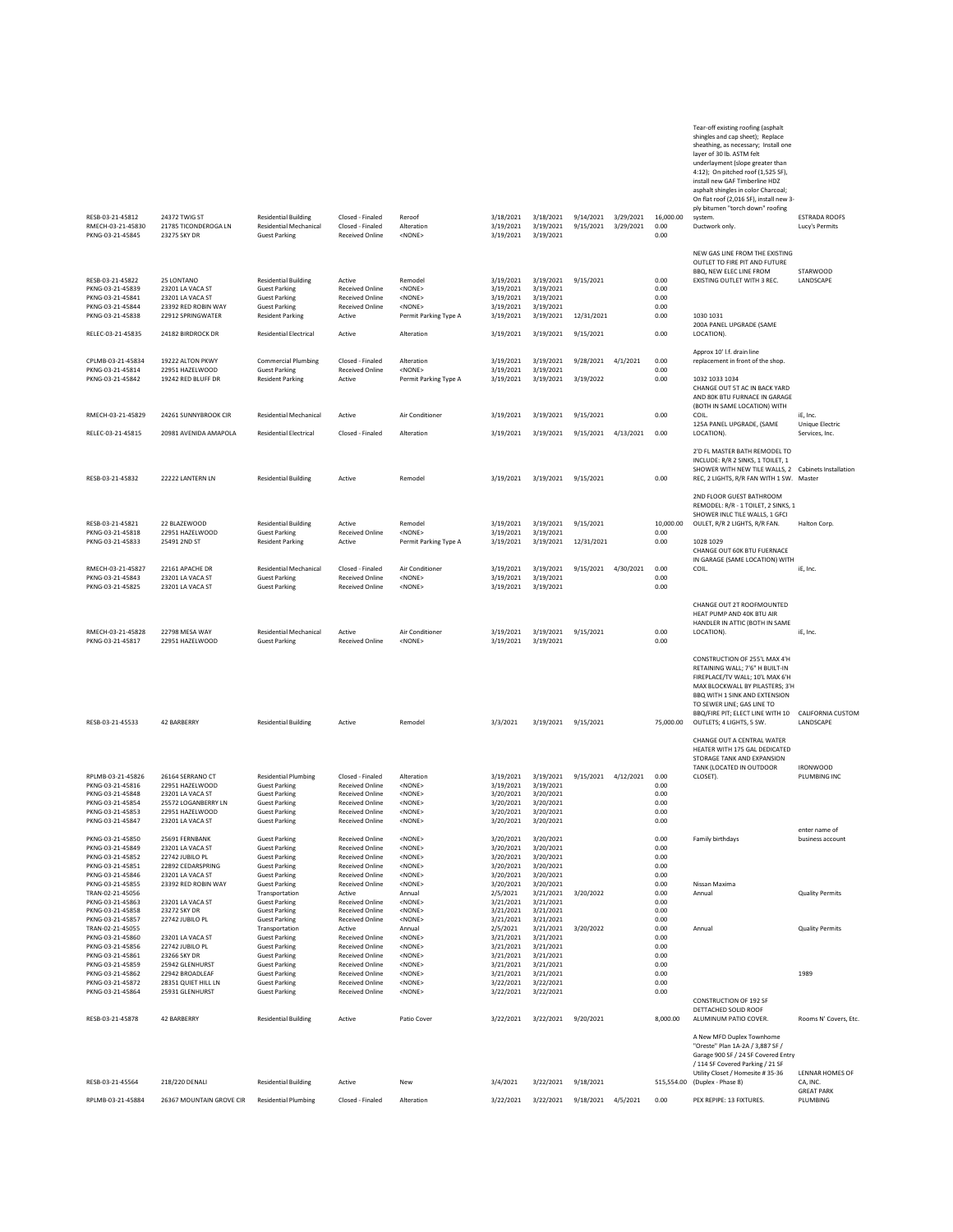| RESB-03-21-45565<br>PKNG-03-21-45892  | 222/224 DENALI<br>25382 ESROSE CT                                   | <b>Residential Building</b><br><b>Resident Parking</b>     | Active<br>Active                                 | New<br>Permit Parking Type A    | 3/4/2021<br>3/22/2021  | 3/22/2021<br>3/22/2021 | 9/18/2021<br>12/31/2021 |           | 615,800.00<br>0.00 | A New MFD Duplex Townhome<br>"Oreste" Plan 3A - 4A / 4597 SF /<br>Garage 896 SF / 228 SF Front Porch<br>/ 282 SF 2nd. & 3rd. Floor Deck / 25<br>SF Utility Closet / Home Site #33-34 LENNAR HOMES OF<br>(Duplex - Phase 8)<br>1035                                                               | CALIFORNIA, INC.                                              |
|---------------------------------------|---------------------------------------------------------------------|------------------------------------------------------------|--------------------------------------------------|---------------------------------|------------------------|------------------------|-------------------------|-----------|--------------------|--------------------------------------------------------------------------------------------------------------------------------------------------------------------------------------------------------------------------------------------------------------------------------------------------|---------------------------------------------------------------|
| PKNG-03-21-45867<br>ENCRH-08-19-34955 | 25931 GLENHURST<br>20002.5 Lake Forest Dr                           | <b>Guest Parking</b><br>Encroachment                       | <b>Received Online</b><br>Closed - Finaled       | <none><br/>Encroachment</none>  | 3/22/2021<br>8/29/2019 | 3/22/2021<br>3/22/2021 | 6/20/2021               | 3/12/2021 | 0.00<br>0.00       | AT&T - M Squared Wireless<br>MSVJO_047<br>INSTALL NEW 4T AC IN SIDE YARD                                                                                                                                                                                                                         | M SQUARED<br>WIRELESS                                         |
| RESB-03-21-45889<br>PKNG-03-21-45869  | 24782 EVEREVE CIR<br>25931 GLENHURST                                | <b>Residential Building</b><br><b>Guest Parking</b>        | Closed - Finaled<br><b>Received Online</b>       | Remodel<br><none></none>        | 3/22/2021<br>3/22/2021 | 3/22/2021<br>3/22/2021 | 9/20/2021               | 5/6/2021  | 0.00<br>0.00       | WITH NEW REQUIRED ELECT;<br>RELOCATE 80K BTU FURNACE TO<br>AATIC WITH EXTENSION TO<br>GAS/ELECT, LINE AND 1 REC. 1<br>LIGHT, 1 SW.                                                                                                                                                               | ALICIA AIR<br><b>CONDITIONING &amp;</b><br><b>HEATING INC</b> |
|                                       |                                                                     |                                                            |                                                  |                                 |                        |                        |                         |           |                    | A New MFD Duplex Townhome<br>"Oreste" Plan 1B(R)-2B(R) / 3,887 SF<br>/ Garage 900 SF / 36 SF Covered<br>Entry / 114 SF Covered Parking / 21<br>SF Utility Closet / Homesite #29-30 LENNAR HOMES OF                                                                                               |                                                               |
| RESB-03-21-45571<br>PKNG-03-21-45868  | 230/232 DENALI<br>25931 GLENHURST                                   | <b>Residential Building</b><br><b>Guest Parking</b>        | Active<br><b>Received Online</b>                 | New<br><none></none>            | 3/4/2021<br>3/22/2021  | 3/22/2021<br>3/22/2021 | 9/18/2021               |           | 0.00               | 515,554.00 (Duplex - Phase 8)                                                                                                                                                                                                                                                                    | CA, INC.                                                      |
| RPLMB-03-21-45885                     | 26402 MOUNTAIN GROVE CIR                                            | <b>Residential Plumbing</b>                                | Closed - Finaled                                 | Alteration                      | 3/22/2021              | 3/22/2021              | 9/18/2021               | 4/6/2021  | 0.00               | PEX REPIPE: 13 FIXTURES.                                                                                                                                                                                                                                                                         | <b>GREAT PARK</b><br>PLUMBING                                 |
| CELEC-03-21-45871                     | 20081 ELLIPSE                                                       | <b>Commercial Electrical</b>                               | Active                                           | Remodel                         | 3/22/2021              | 3/22/2021              | 9/18/2021               |           | 0.00               | R/R 85 INT. LIGHT FIXTURES WITH<br>NEW LED LIGHTS.                                                                                                                                                                                                                                               | RDS PARTNERS INC                                              |
| PKNG-03-21-45877                      | 22941 HAZELWOOD                                                     | <b>Guest Parking</b>                                       | <b>Received Online</b>                           | <none></none>                   | 3/22/2021              | 3/22/2021              |                         |           | 0.00               | Doing this one manually - Justin Choi City of Lake Forest                                                                                                                                                                                                                                        |                                                               |
|                                       |                                                                     |                                                            |                                                  |                                 |                        |                        |                         |           |                    |                                                                                                                                                                                                                                                                                                  | PACIFIC COAST                                                 |
| RPLMB-03-21-45875                     | 21812 MONTBURY DR                                                   | <b>Residential Plumbing</b>                                | Closed - Finaled                                 | Alteration                      | 3/22/2021              | 3/22/2021              | 9/18/2021               | 3/30/2021 | 0.00               | PEX REPIPE: 12 FIXTURES.<br>1-Gas Line for BBQ and Firepit in                                                                                                                                                                                                                                    | COPPER REPIPE, INC.                                           |
| RPLMB-03-21-45881                     | 24671 VIA PRINCESA                                                  | <b>Residential Plumbing</b>                                | Active                                           | Gas                             | 3/22/2021              | 3/22/2021              | 9/18/2021               |           | 0.00               | backyard.                                                                                                                                                                                                                                                                                        | <b>Optimal Plumbing</b>                                       |
| RMECH-03-21-45886<br>PKNG-03-21-45870 | 19571 AREZZO ST<br>25931 GLENHURST                                  | <b>Residential Mechanical</b><br><b>Guest Parking</b>      | Closed - Finaled<br><b>Received Online</b>       | Alteration<br><none></none>     | 3/22/2021<br>3/22/2021 | 3/22/2021<br>3/22/2021 | 9/18/2021               | 4/28/2021 | 0.00<br>0.00       | 1-AC Changeout (3 ton, in same<br>front patio location); 1-Coil; 1-FAU<br>Changeout (60,000 BTU, in same<br>attic location). *** CONTRACTOR<br>SHOULD BE AVAILALBE AT SITE AND<br>MUST HAVE LADDER OF<br>APPROPRIATE SIZE AND STRENGTH<br>SETUP FOR ATTIC ACCESS AT THE<br>TIME OF INSPECTION*** | AGS SERVICES, INC.                                            |
| ENCRH-03-21-45888                     | Rockfield Blvd E/O Landisview                                       | Encroachment                                               | Closed - Finaled                                 | Construction                    | 3/22/2021              | 3/22/2021              | 9/22/2021               | 4/21/2021 | 0.00               | SCE to remove and replace pole                                                                                                                                                                                                                                                                   | SCE - Claudene Duke                                           |
| RESB-03-21-45567                      | 226/228 DENALI                                                      | <b>Residential Building</b>                                | Active                                           | New                             | 3/4/2021               | 3/22/2021              | 9/18/2021               |           |                    | A New MFD Duplex Townhome<br>"Oreste" Plan 3B(R)-4B(R) / 4597 SF<br>/ Garage 896 SF / 226 SF Front<br>Porch / 282 SF 2nd. & 3rd. Floor<br>Deck / 25 SF Utility Closet / Home<br>615,800.00 Site # 31-32 (Duplex - Phase 8)                                                                       | LENNAR HOMES OF<br>CALIFORNIA, INC.                           |
| PKNG-03-21-45866<br>RPLMB-03-21-45873 | 25931 GLENHURST<br>21801 BASS LAKE CIR                              | <b>Guest Parking</b><br><b>Residential Plumbing</b>        | <b>Received Online</b><br>Closed - Finaled       | <none><br/>Alteration</none>    | 3/22/2021<br>3/22/2021 | 3/22/2021<br>3/22/2021 | 9/18/2021               | 4/5/2021  | 0.00<br>0.00       | PEX Repipe (12 fixtures)                                                                                                                                                                                                                                                                         | Integrity Repipe, Inc.                                        |
| PKNG-03-21-45865<br>PKNG-03-21-45880  | 25931 GLENHURST<br>22931 HAZELWOOD                                  | <b>Guest Parking</b><br><b>Guest Parking</b>               | <b>Received Online</b><br><b>Received Online</b> | <none><br/><none></none></none> | 3/22/2021<br>3/22/2021 | 3/22/2021<br>3/22/2021 |                         |           | 0.00<br>0.00       | CONSTRUCTION OF 312 SF SOLID                                                                                                                                                                                                                                                                     |                                                               |
| RESB-03-21-45890                      | 24555 TONIA AV                                                      | <b>Residential Building</b>                                | Active                                           | Patio Cover (Over 200 sq. ft.)  | 3/22/2021              | 3/22/2021              | 9/18/2021               |           | 2,500.00           | ROOF ATTACHED PATIO COVER<br>WITH 2 SKYLIGHTS.                                                                                                                                                                                                                                                   |                                                               |
| RPLMB-03-21-45883                     | 22075 SUMMIT HILL DR                                                | <b>Residential Plumbing</b>                                | Closed - Finaled                                 | Alteration                      | 3/22/2021              | 3/22/2021              | 9/18/2021               | 3/30/2021 | 0.00               | PEX REPIPE: 13 FIXTURES.                                                                                                                                                                                                                                                                         | <b>GREAT PARK</b><br>PLUMBING                                 |
| RESB-03-21-45563                      | 460,462,464,466,468,470<br>PALERMO UNITS 51-56                      | <b>Residential Building</b>                                | Active                                           | New                             | 3/4/2021               | 3/23/2021              | 9/19/2021               |           | 0                  | A New MFD 6-Plex Townhome<br>Building "Covera @ Serrano<br>Summit" /10,492 SF/ Garage 2,729<br>1,400,000.0 SF / Deck 340 SF / Patio 80 SF / 31<br>SF Utility / Building #11                                                                                                                      | LENNAR HOMES OF<br>CALIFORNIA, INC.                           |
| TRAN-03-21-45824                      |                                                                     | Transportation                                             | Active                                           | Single Trip                     | 3/19/2021              | 3/23/2021 3/25/2022    |                         |           | 0.00               | <b>DALTON TRUCKING</b>                                                                                                                                                                                                                                                                           | west coast services ll                                        |
| RESB-03-21-45559<br>RPLMB-03-21-45901 | 448,450,452,454,456,458<br>PALERMO UNITS 45-50<br>21471 STERLING DR | <b>Residential Building</b><br><b>Residential Plumbing</b> | Active<br>Closed - Finaled                       | New                             | 3/4/2021               | 3/23/2021              | 9/19/2021               |           | $^{\circ}$<br>0.00 | A New MFD 6-Plex Townhome<br>Building "Covera @ Serrano<br>Summit" 10,492 SF/ACC / Garage<br>1,400,000.0 2,737 SF / Deck 340 SF / Patio 80 SF LENNAR HOMES OF<br>/ 31 SF Utility / Building #10<br>PEX REPIPE, 10 FIXTURES, 4 HOSE<br>BIBS.                                                      | CALIFORNIA, INC.                                              |
| PKNG-03-21-45914                      | 22851 LARKIN ST                                                     | <b>Guest Parking</b>                                       | <b>Received Online</b>                           | Alteration<br><none></none>     | 3/23/2021<br>3/23/2021 | 3/23/2021<br>3/23/2021 | 9/19/2021 4/6/2021      |           | 0.00               | INSTALL 8.16 KW ROOF MOUNTED                                                                                                                                                                                                                                                                     | Repipe 1                                                      |
| RESB-03-21-45819                      | 16 HERON                                                            | <b>Residential Building</b>                                | Active                                           | Solar Panels                    | 3/19/2021              | 3/23/2021              | 9/19/2021               |           | 16,000.00          | PV SYSTEM WITH 24 MODULES, 1<br>INVERTER, 472 SF.                                                                                                                                                                                                                                                | TESLA                                                         |
| RESB-03-21-45896<br>PKNG-03-21-45918  | 25091 CAMPO ROJO<br>22851 LARKIN ST                                 | <b>Residential Building</b><br><b>Guest Parking</b>        | Active<br><b>Received Online</b>                 | Reroof<br><none></none>         | 3/23/2021<br>3/23/2021 | 3/23/2021<br>3/23/2021 | 9/19/2021               |           | 10,000.00<br>0.00  | T/O EXISTING 1300 SF > 4:12<br>SLOPED ROOF, INSTALL 1 LAYER<br>SYNTHETIC UNDERLAYMENT,<br>INSTALL NEW ASPHALT SHINGLES.                                                                                                                                                                          |                                                               |
| RESB-03-21-45902<br>PKNG-03-21-45915  | 23005 ASPAN ST<br>22851 LARKIN ST                                   | <b>Residential Building</b><br><b>Guest Parking</b>        | Closed - Finaled<br><b>Received Online</b>       | Reroof<br><none></none>         | 3/23/2021<br>3/23/2021 | 3/23/2021<br>3/23/2021 | 9/20/2021 5/14/2021     |           | 11,000.00<br>0.00  | Tear-off existing composition shingle<br>roof; Use existing sheathing; Install<br>one layer of 30 lb. felt underlayment<br>(slope = 4:12); Install new Malarkey<br>Limited Lifetime composition<br>shingles.                                                                                     | <b>Roofing Services</b>                                       |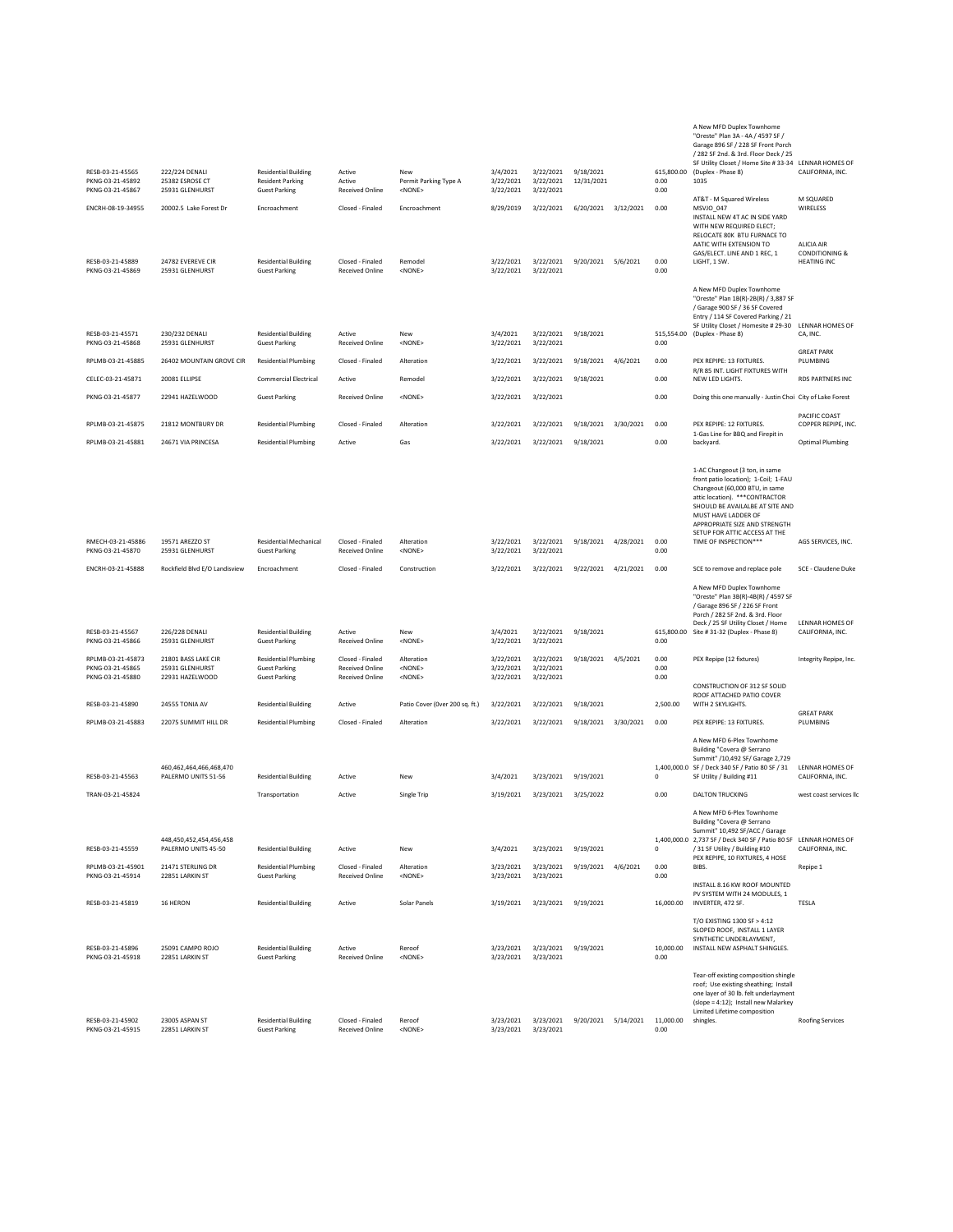COMB-07-19-34219 23652 ROCKFIELD Commercial Building Active New 7/25/2019 3/23/2021 9/20/2021 750,000.00 TANKS AND PUMPS FOR "SHELL" GAS STATION; 10'X20' TRASH ENCLOSURE; 6 LIGHT POLES; INCLUDES MEP. \*\*DEMOLITION OF 1,743 SF EXISTING BUILDING AND 1,152 SF CANOPY IS UNDER PERMIT #42603 \*\* \*\*BEER CAVE AND WALK-IN FREEZER ARE INCLUDED IN THIS<br>PERMIT\*\* RA Consulting PKNG-03-21-45898 22892 HICKORY HILLS AV Guest Parking Received Online <NONE> 3/23/2021 3/23/2021 3/23/2021 3/23/2021 0.00<br>PKNG-03-21-45894 22951 HAZELWOOD Guest Parking Received Online <NONE> 3/23/2021 3/23/2021 Streamline Christian Academy PKNG-03-21-45894 22951 HAZELWOOD Guest Parking Received Online <NONE> 3/23/2021 3/23/2021 0.00 ENCRH-03-21-45904 Encroachment Closed - Finaled Construction 3/23/2021 3/23/2021 6/21/2021 4/26/2021 0.00 Install APS buttons in two different locations PKNG-03-21-45897 23211 STELLA CT Resident Parking Active Permit Parking Type B 3/23/2021 3/23/2021 12/31/2021 0.00 Parking Permits - 1036\*1037 Bear Electrical Solutions PKNG-03-21-45916 22851 LARKIN ST Guest Parking Received Online <NONE> 3/23/2021 3/23/2021 0.00 ADDR-03-21-45646 24656 Corta Cresta Address Assignment Closed - Finaled Single Address - Assignment 3/9/2021 3/23/2021 3/23/2021 0.00 Address assignment for a new detached accessory dwelling unit (ADU) located on a parcel (APN:617- 085-09) that currently has a singlefamily residence (24652 Corta Cresta Drive). The City of Lake Forest has approved the address listed below for the new ADU: 24656 Corta Cresta Drive RESB-03-21-45807 23011 EL CABALLO ST Residential Building Active Solar Panels 3/18/2021 3/23/2021 9/19/2021 9,295.00 Install 4.225 Kw Roof Mounted PV System with 13 Panels, 1 Inverter, New 125A Sub Panel, 268 sf. VIVINT SOLAR DEVELOPER LLC dba VIVINT SOLAR FCWL-02-21-45443 16 RODEO Fence/Wall Active Retaining Wall 3 to 6 ft 2/25/2021 3/23/2021 9/19/2021 5,000.00 New retaining wall (46" H x 68' L ; approx. 260 SF) in side yard. NOTE: Above-ground spa is new and a part of this project; electrical for this spa was previously permitted and finaled under EP #42939. PKNG-03-21-45895 28592 MALABAR RD Guest Parking Received Online <NONE> 3/23/2021 3/23/2021 0.00 RPLMB-03-21-45831 26238 HILLSFORD PL Residential Plumbing Closed - Finaled Alteration 3/19/2021 3/23/2021 9/19/2021 4/29/2021 0.00 PEX REPIPE, 9 FIXTURES, 2 HOSE BIBS. \*\*PERMIT REVISED ON 4/8/2021 TO ADD R/R 1 SINK.\*\* SEVERSON PLUMBING, INC. PKNG-03-21-45917 22851 LARKIN ST Guest Parking Received Online <NONE> 3/23/2021 3/23/2021 0.00 RESB-03-21-45906 28732 VISTA SANTIAGO RD Residential Building Closed - Finaled Reroof 3/23/2021 3/23/2021 9/19/2021 4/29/2021 10,000.00 T/O EXISTING 2300 SF 6:12 SLOPED TILE ROOF, INSTALL 2 LAYERS #30 UNDERLAYMENT, INSTALL EAGLE PONDEROSA CONCRETE TILES (9.8 PSF PER IAPMO ER-1900) USE EXISTNG SHEATHING. Vision Roof Services TRAN-03-21-45823 Transportation Active Single Trip 3/19/2021 3/23/2021 3/25/2022 0.00 DALTON west coast services llc CELEC-03-20-39423 26021 COMMERCENTRE DR Commercial Electrical Active Alteration 3/11/2020 3/23/2021 9/20/2021 0.00 Install new 4,000 amp service for "Velco Tool & Die, Inc." - Main switchgear upgrade including Edison Nazzareno Electric<br>infrastructure on side of building. Co., Inc. TRAN-03-21-45879 TRANSPORTATION TRANSPORTATION ACtive Single Trip 3/22/2021 3/23/2021 3/25/2022 0.00 BROWN BULK The Permit Company PKNG-03-21-45907 22912 CEDARSPRING Guest Parking Received Online <NONE> 3/23/2021 3/23/2021 0.00 Federal Aviation Administration RESB-03-21-45882 5457 HERITAGE OAK Residential Building Active Solar Panels 3/22/2021 3/23/2021 9/19/2021 9,240.00 INSTALL 4.2 KW ROOF MOUNTED PV SYSTEM WITH 12 MODULES, 1 INVERTER, 235 SF. VIVINT SOLAR TRAN-02-21-45404 Transportation Active Annual 2/24/2021 3/23/2021 3/31/2022 0.00 AN EXTRALEGAL LOAD AS DEFINED IN SECTION 320.5 OF THE CVC The Permit Company RESB-03-21-45891 51 ECLIPSE Residential Building Closed - Finaled Solar Panels 3/22/2021 3/24/2021 9/20/2021 3/31/2021 14,000.00 INSTALL 6.12 KW ROOF MOUNTED PV SYSTEM WITH 18 MODULES, 1 INVERTER, 351 SF. TESLA RESB-08-20-41509 5497 HERITAGE OAK DRIVE Residential Building Active New New 8/12/2020 3/24/2021 9/20/2021 New SFD Plan 5530, Residence 4/ 4,146 sq ft. / Garage 504 sq ft./ 378 sq ft Secondary Unit / Access or Exercise 72 sq ft / CA Room 278 sq ft. / Covered Porch 128 sq ft. / LOT 483,319.00 55 BALDWIN NEW HOMES RPLMB-03-21-45931 26415 WATERFORD CIR Residential Plumbing Closed - Finaled Alteration 3/24/2021 3/24/2021 9/20/2021 4/14/2021 0.00 PEX REPIPE: 13 FIXTURES. GREAT PARK PLUMBING PKNG-03-21-45922 28592 MALABAR RD Guest Parking Received Online <NONE> 3/24/2021 3/24/2021 0.00 RESB-03-21-45820 79 TOULON AV Residential Building Active Solar Panels 3/19/2021 3/24/2021 9/20/2021 12,000.00 INSTALL 6.15 KW ROOF MOUNTED PV SYSTEM WITH 18 MODULES, 1 INVERTER, 354 SF. TESLA RMECH-03-21-45927 49 MONTECILO Residential Mechanical Active Air Conditioner 3/24/2021 3/24/2021 9/20/2021 0.00 CHANGE OUT 5T AC IN SIDE YARD AND 60K BTU FURNACE IN INSIDE CLOSET (BOTH IN SAME LOCATION) WITH COIL AND DUCTWORK. **iF**, Inc. PKNG-03-21-45925 28351 QUIET HILL LN Guest Parking Received Online <NONE> 3/24/2021 3/24/2021 0.00 Doing this manually for resident<br>Justin Choi City of Lake Forest RPLMB-03-21-45930 22111 NEWBRIDGE WAY Residential Plumbing Closed - Finaled Alteration 3/24/2021 3/24/2021 9/20/2021 4/7/2021 0.00 PEX REPIPE: 13 FIXTURES. GREAT PARK PLUMBING ENCEH-03-21-45924 Muirlands Eulip Encroachment Closed Finaled Construction - 3/24/2021 3/24/2021 3/24/2021 3/29/2021 0.00<br>PKNG-03-21-45921 28592 MALABAR RD Guest Parking Received Online <NONE> 3/24/2021 3/24/2021 2026 After the fact permit for emergent<br>work SCE - Claudene Duke RESB-08-20-41324 5597 HERITAGE OAK DRIVE Residential Building Active New 8/3/2020 3/24/2021 9/20/2021 483,319.00 New SFD Plan 5530, Residence 4(R), "The Oaks @ Portola Hills N.E." 4,146 sq ft. / Garage 504 sq ft./ CA Room 278 sq ft. / Covered Porch 128 sq ft./ LOT 65 USA PORTOLA EAST, LLC RESB-03-21-45926 22972 DUNE MEAR RD Residential Building Closed - Finaled Reroof 3/24/2021 3/24/2021 9/20/2021 4/12/2021 10,000.00 T/O EXISTING 2786 SF 5:12 SLOPED ROOF, WOOD REPAIR AS NEEDED, INSTALL 1 LAYER OF SYNTHETIC UNDERLAYMENT, INSTALL NEW GAF SHINGLES. Prestige Roofing

(ROLL PLANS) 3,183 SF NEW FOODMART MARKET; 756 SF CARWASH; 3,763 SF CANOPY WITH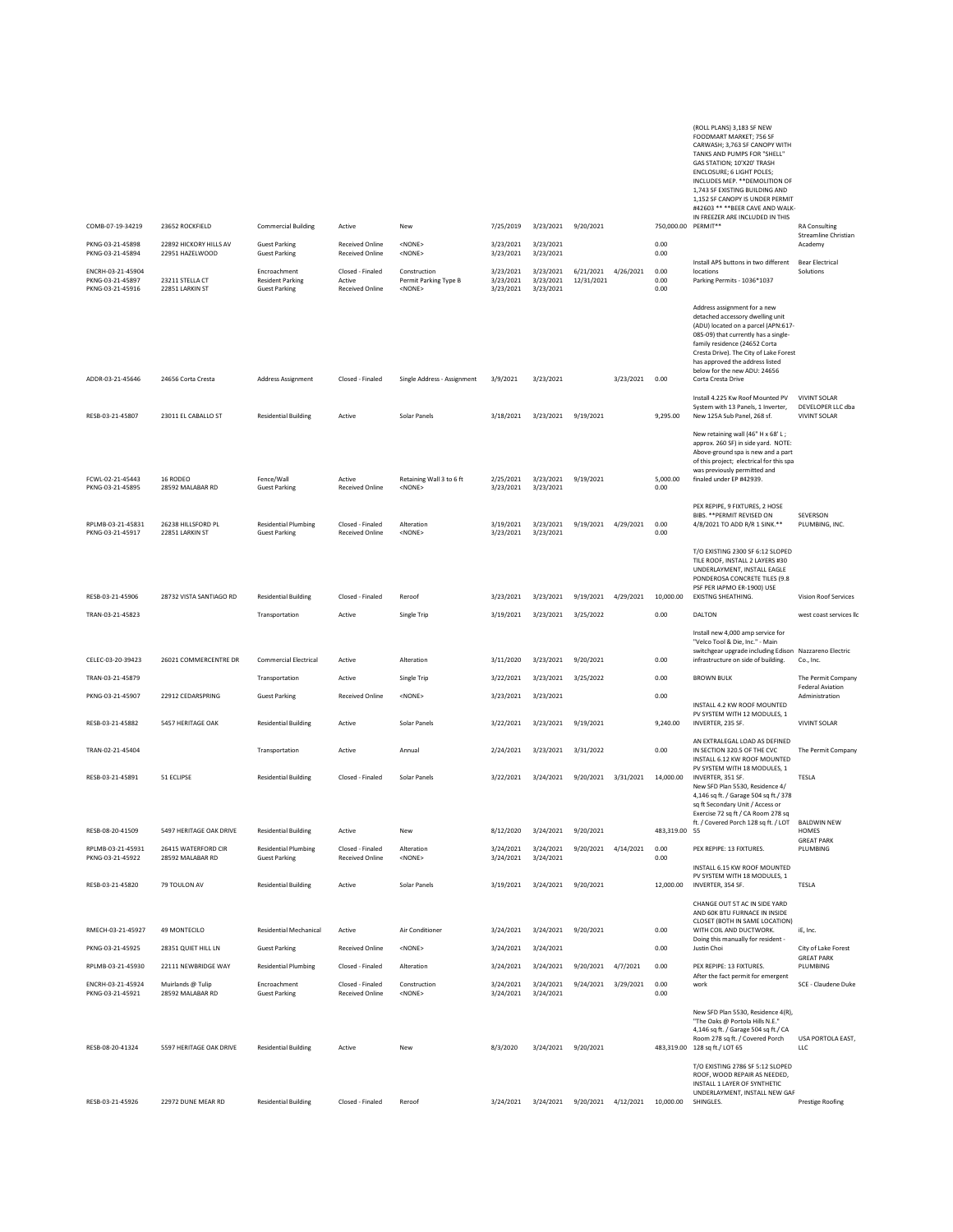| RESB-08-20-41322<br>PKNG-03-21-45920                      | 5477 HERITAGE OAK DRIVE<br>28592 MALABAR RD                 | <b>Residential Building</b><br><b>Guest Parking</b>                         | Active<br><b>Received Online</b>                                     | New<br><none></none>                          | 8/3/2020<br>3/24/2021               | 3/24/2021<br>3/24/2021              | 9/20/2021  |           | 483.319.00<br>0.00   | New SFD Plan 5530, Residence 4,<br>"The Oaks @ Portola Hills N.E."<br>4,146 sq ft. / Garage 504 sq ft./ CA<br>Room 278 sq ft. / Covered Porch<br>128 sq ft./ LOT 53                                                                                                                                                                                                                                                                                                                                                                                                                   | USA PORTOLA EAST,<br><b>LLC</b>            |
|-----------------------------------------------------------|-------------------------------------------------------------|-----------------------------------------------------------------------------|----------------------------------------------------------------------|-----------------------------------------------|-------------------------------------|-------------------------------------|------------|-----------|----------------------|---------------------------------------------------------------------------------------------------------------------------------------------------------------------------------------------------------------------------------------------------------------------------------------------------------------------------------------------------------------------------------------------------------------------------------------------------------------------------------------------------------------------------------------------------------------------------------------|--------------------------------------------|
|                                                           |                                                             |                                                                             |                                                                      |                                               |                                     |                                     |            |           |                      | New SFD Plan 5510, Residence 2 (R),<br>"The Oaks @ Portola Hills N/E."<br>3,569 sq ft / Garage 579 sq ft. / CA<br>Room 308 sq ft. / Covered porch                                                                                                                                                                                                                                                                                                                                                                                                                                     | USA PORTOLA EAST,                          |
| RESB-08-20-41323                                          | 5587 HERITAGE OAK DRIVE                                     | <b>Residential Building</b>                                                 | Active                                                               | New                                           | 8/3/2020                            | 3/24/2021                           | 9/20/2021  |           | 420,501.00           | 152 sq ft. / LOT 64<br>200A PANEL UPGRADE, SAME                                                                                                                                                                                                                                                                                                                                                                                                                                                                                                                                       | <b>LLC</b>                                 |
| RELEC-03-21-45933                                         | 23131 GUINEA ST                                             | <b>Residential Electrical</b>                                               | Closed - Finaled                                                     | Alteration                                    | 3/24/2021                           | 3/24/2021                           | 9/20/2021  | 4/9/2021  | 0.00                 | LOCATION.                                                                                                                                                                                                                                                                                                                                                                                                                                                                                                                                                                             | Steve Cavenee Electri<br><b>GREAT PARK</b> |
| RPLMB-03-21-45929<br>PKNG-03-21-45935<br>PKNG-03-21-45938 | 26401 WATERFORD CIR<br>22951 HAZELWOOD<br>22946 SPRINGWATER | <b>Residential Plumbing</b><br><b>Guest Parking</b><br><b>Guest Parking</b> | Closed - Finaled<br><b>Received Online</b><br><b>Received Online</b> | Alteration<br><none><br/><none></none></none> | 3/24/2021<br>3/24/2021<br>3/24/2021 | 3/24/2021<br>3/24/2021<br>3/24/2021 | 9/20/2021  | 3/31/2021 | 0.00<br>0.00<br>0.00 | PEX REPIPE: 13 FIXTURES.                                                                                                                                                                                                                                                                                                                                                                                                                                                                                                                                                              | PLUMBING                                   |
| RESB-03-21-45923<br>PKNG-03-21-45941                      | 25712 LE PARC 84<br>23201 LA VACA ST                        | <b>Residential Building</b><br><b>Guest Parking</b>                         | Closed - Finaled<br><b>Received Online</b>                           | Repair<br><none></none>                       | 3/24/2021<br>3/24/2021              | 3/24/2021<br>3/24/2021              | 9/20/2021  | 4/22/2021 | 0.00<br>0.00         | EXTERIOR SHEAR WALL HOLES<br>REPAIR HAPPEN DUE TO A PEX-<br>REPIPE (PERMIT #44990).                                                                                                                                                                                                                                                                                                                                                                                                                                                                                                   | <b>AMA Repiping</b>                        |
| TRAN-03-21-45957                                          |                                                             | Transportation                                                              | Active                                                               | Annual                                        | 3/25/2021                           | 3/25/2021                           | 3/25/2022  |           | 0.00                 | AN EXTRALEGAL LOAD AS DEFINED<br>IN SECTION 320.5 OF THE CVC                                                                                                                                                                                                                                                                                                                                                                                                                                                                                                                          | the permit company                         |
| TRAN-03-21-45954<br>PKNG-03-21-45963                      | 25452 MINA CT                                               | Transportation<br><b>Guest Parking</b>                                      | Active<br><b>Received Online</b>                                     | Annual<br><none></none>                       | 3/25/2021<br>3/25/2021              | 3/25/2021<br>3/25/2021              | 3/25/2022  |           | 0.00<br>0.00         | AN EXTRALEGAL LOAD AS DEFINED<br>IN SECTION 320.5 OF THE CVC                                                                                                                                                                                                                                                                                                                                                                                                                                                                                                                          | the permit company                         |
| RESB-03-21-45946<br>PKNG-03-21-45959                      | 26885 APACHE TRAIL DR<br>25452 MINA CT                      | <b>Residential Building</b><br><b>Guest Parking</b>                         | Closed - Finaled<br><b>Received Online</b>                           | Reroof<br><none></none>                       | 3/25/2021<br>3/25/2021              | 3/25/2021<br>3/25/2021              | 9/21/2021  | 4/27/2021 | 4,000.00<br>0.00     | 1200 FLAT REROOF TO ADD 1 LAYER ACCURATE<br>OF TORCH DOWN OVER 1 EXISTING CONSTRUCTION<br>LAYER.                                                                                                                                                                                                                                                                                                                                                                                                                                                                                      | <b>GROUP</b>                               |
| POOL-03-21-45960                                          | 21426 VISTA ESTATE DR                                       | Combination Pool/Spa                                                        | Active                                                               | Residential                                   | 3/25/2021                           | 3/25/2021                           | 9/21/2021  |           | 56,000.00            | CONSTRUCTION OF 720 SF<br>STANDARD POOL AND 64 SF SPA<br>WITH EQUIP, GAS LINE TO BBO AND<br>FIRE PIT, ELECT LINE WITH 3 REC.                                                                                                                                                                                                                                                                                                                                                                                                                                                          | <b>BEST POOL SERVICE</b>                   |
| PKNG-03-21-45951<br>PKNG-03-21-45974                      | 22951 HAZELWOOD<br>22935 BROADLEAF                          | <b>Guest Parking</b><br><b>Resident Parking</b>                             | <b>Received Online</b><br>Active                                     | <none><br/>Permit Parking Type B</none>       | 3/25/2021<br>3/25/2021              | 3/25/2021<br>3/25/2021              | 12/31/2021 |           | 0.00<br>0.00         | Parking Permits - 1014                                                                                                                                                                                                                                                                                                                                                                                                                                                                                                                                                                |                                            |
|                                                           |                                                             |                                                                             |                                                                      |                                               |                                     |                                     |            |           |                      |                                                                                                                                                                                                                                                                                                                                                                                                                                                                                                                                                                                       |                                            |
|                                                           |                                                             |                                                                             |                                                                      |                                               |                                     |                                     |            |           |                      | (ROLL PLANS) Landlord Shell<br>Improvements (includes some<br>exterior facade improvements):<br>Shell and interior modifications to<br>an existing 10,851 SF suite to<br>accommodate future tenant "Five<br>Below". Includes interior<br>demolition, roof repairs and reroof,<br>facade improvements [including rear<br>door and 2 new awnings (56 SF<br>each)], and alteration of existing<br>utility service. P-E-M Included<br>(structural only for future new<br>rooftop units, new electrical lines &<br>panel, extend sanitary sewer line,<br>new domestic water line, relocate |                                            |
| COMB-02-21-45042                                          | 23620 EL TORO RD                                            | <b>Commercial Building</b>                                                  | Active                                                               | <b>Tenant Improvement</b>                     | 2/4/2021                            | 3/25/2021                           | 9/21/2021  |           | 300,000.00           | shut-off valve & backflow preventer,<br>etc.). NOTE: Installation of new<br>rooftop units to be completed under Moorefield<br>T.I. permit (See BP #45645).                                                                                                                                                                                                                                                                                                                                                                                                                            | Construction, Inc.                         |

| COMB-02-21-45042<br>PKNG-03-21-45956<br>PKNG-03-21-45961 | 23620 EL TORO RD<br>22832 LARKIN ST<br><b>25452 MINA CT</b> | <b>Commercial Building</b><br><b>Guest Parking</b><br><b>Guest Parking</b> | Active<br><b>Received Online</b><br><b>Received Online</b> | <b>Tenant Improvement</b><br>$<$ NONE $>$<br><none></none>              | 2/4/2021<br>3/25/2021<br>3/25/2021  | 3/25/2021<br>3/25/2021<br>3/25/2021 | 9/21/2021            |           | 0.00<br>0.00         | roontop units to be completed under widoreneid<br>300,000.00 T.I. permit (See BP #45645).                                                                                                                                                    | Construction, Inc.                     |
|----------------------------------------------------------|-------------------------------------------------------------|----------------------------------------------------------------------------|------------------------------------------------------------|-------------------------------------------------------------------------|-------------------------------------|-------------------------------------|----------------------|-----------|----------------------|----------------------------------------------------------------------------------------------------------------------------------------------------------------------------------------------------------------------------------------------|----------------------------------------|
| TRAN-03-21-45955                                         |                                                             | Transportation                                                             | Active                                                     | Annual                                                                  | 3/25/2021                           | 3/25/2021                           | 3/25/2022            |           | 0.00                 | AN EXTRALEGAL LOAD AS DEFINED<br>IN SECTION 320.5 OF THE CVC                                                                                                                                                                                 | the permit company                     |
| RESB-03-21-45950                                         | 24772 LOBO DR                                               | <b>Residential Building</b>                                                | Closed - Finaled                                           | Remodel                                                                 | 3/25/2021                           | 3/25/2021                           | 10/11/2021 5/14/2021 |           | 0.00                 | CONVERT EXISTING 1ST FLOOR<br>CLOSET TO A HALF BATHROOM<br>WITH EXTENSION TO<br>SEWER/WATER LINE, 1 TOILET, 1<br>SINK, 1 EXHAUST FAN, 1 LIGHT, 2<br>SWITCHES, 2 REC. NEW DRY WALL<br>NEW POCKET DOOR.                                        | PLATINUM HOME<br><b>REMODELING INC</b> |
| PKNG-03-21-45970                                         | 23132 LA VACA ST                                            | <b>Resident Parking</b>                                                    | Active                                                     | Permit Parking Type B                                                   | 3/25/2021                           | 3/25/2021                           | 12/31/2021           |           | 0.00                 | 1038                                                                                                                                                                                                                                         |                                        |
| TRAN-03-21-45900<br>PKNG-03-21-45983<br>ETF-03-21-45969  | 23041 STEARN CIR<br>25122 Steinway Circle                   | Transportation<br><b>Guest Parking</b><br>Expand the Forest                | Void<br><b>Received Online</b><br>Active                   | Single Trip<br><none><br/><math>&lt;</math>NONE<math>&gt;</math></none> | 3/23/2021<br>3/25/2021<br>3/25/2021 | 3/25/2021<br>3/25/2021<br>3/25/2021 | 3/27/2022            | 3/25/2021 | 0.00<br>0.00<br>0.00 | <b>DALTON</b>                                                                                                                                                                                                                                | west coast services li                 |
| PKNG-03-21-45982<br>PKNG-03-21-45975                     | 25712 COLDBROOK<br>25741 COLDBROOK                          | <b>Guest Parking</b><br><b>Guest Parking</b>                               | <b>Received Online</b><br><b>Received Online</b>           | $<$ NONE $>$<br>$<$ NONE $>$                                            | 3/25/2021<br>3/25/2021              | 3/25/2021<br>3/25/2021              |                      |           | 0.00<br>0.00         | Dinner guests                                                                                                                                                                                                                                | <b>ATI Forged Products</b>             |
| PKNG-03-21-45966                                         | 28582 MALABAR RD                                            | <b>Resident Parking</b>                                                    | Active                                                     | Permit Parking Type A                                                   | 3/25/2021                           | 3/25/2021                           | 12/31/2021           |           | 0.00                 | Parking Permits - 1016*1017                                                                                                                                                                                                                  |                                        |
|                                                          |                                                             |                                                                            |                                                            |                                                                         |                                     |                                     |                      |           |                      | T/O EXISTING 4700 SF 4:12 SLOPED<br>ROOF; INSTALL 7/16" OSB; INSTALL<br>1 LAYER OF #30 UNDERLAYMENT:<br>INSTALL 30YR ASPHALT SHINGLES:<br>R/R FLASHING: NEW FACIA BOARDS<br>AS NEEDED. T/O EXISTING 600 SF<br>FLAT ROOF: INSTALL 2 LAYERS OF |                                        |
| RESB-03-21-45952                                         | 23151 SAGUARO ST                                            | <b>Residential Building</b>                                                | Closed - Finaled                                           | Reroof                                                                  | 3/25/2021                           | 3/25/2021                           | 9/21/2021            | 4/23/2021 | 33,000.00            | FR10 UNDERLAYMENT; INSTALL<br>VERSICO 60 MIL.<br>WHOLE HOUSE PEX REPIPE: 8                                                                                                                                                                   | <b>TODD ALLEN</b><br>CONSTRUCTION      |
| RPLMB-03-21-45958                                        | 22977 DITZ LN                                               | <b>Residential Plumbing</b>                                                | Closed - Finaled                                           | Alteration                                                              | 3/25/2021                           | 3/25/2021                           | 9/21/2021            | 3/31/2021 | 0.00                 | FIXTURES, 2 HOSE BIBS.                                                                                                                                                                                                                       | SIMPEX REPIPE INC                      |

RPLMB-03-21-45958 22977 DITZLN Residential Plumbing Closed Finaled Alteration 0.00<br>PKNG-03-21-45953 22941 BROADLEAF Guest Parking Received Online <NONE> RPLMB-03-21-45986 26256 HILLSFORD PL Residential Plumbing Active Alteration 3/26/2021 3/26/2021 9/22/2021 0.00<br>PKNG-03-21-45990 23162 LA VACA ST Guest Parking Received Online <NONE> 3/26/2021 3/26/2021 2/26/2021 0. PEX REPIPE: 9 FIXTURES, 2 HOSE BIBS. SEVERSON PLUMBING, INC. RMECH-03-21-45987 21262 INLSIDECT ResidentialMechanical Active – AirConditioner 3/26/2021 3/26/2021 19/22/2021<br>PKNG-03-21-45996 22721JUBILOPL Resident Parking Active – Permit ParkingType 8 3/26/2021 12/30/2022 12/30/2022 0 C/O 80K BTU FURNACE LOCATED IN<br>ATTIC (SAME LOCATION), C/O 4 TON<br>A/C LOCATED IN BACKYARD (SAME DYNAMIC AIR<br>LOCATION), COIL, NO DUCTWORK. SERVICES, INC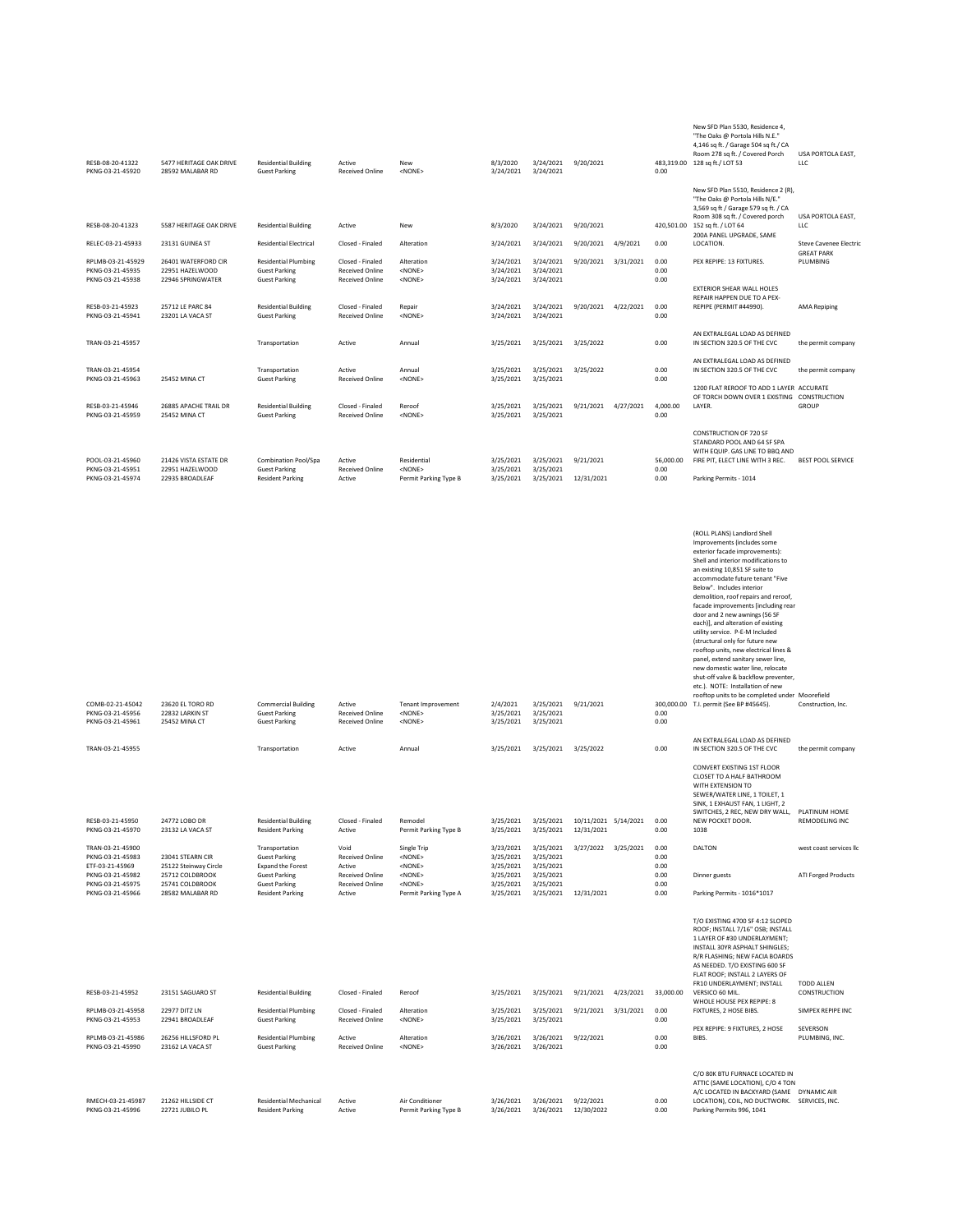| RPLMB-03-21-45994<br>PKNG-03-21-45984                                                                                                                                                                 | 21626 RUSHFORD DR<br>28572 MALABAR RD                                                                                                                                                      | <b>Residential Plumbing</b><br><b>Resident Parking</b>                                                                                                                                                                                                | Closed - Finaled<br>Active                                                                                                                                                                                                                                 | Alteration<br>Permit Parking Type A                                                                                                                                                                                                | 3/26/2021<br>3/26/2021                                                                                                         | 3/26/2021<br>3/26/2021                                                                                                         | 9/22/2021 4/7/2021<br>3/26/2022 |           | 0.00<br>0.00                                                                 | PEX Repipe (16 fixtures)<br>Parking Permit 1039                                                                                                                                                                                                                                                                 | PACIFIC COAST<br>COPPER REPIPE, INC.                             |
|-------------------------------------------------------------------------------------------------------------------------------------------------------------------------------------------------------|--------------------------------------------------------------------------------------------------------------------------------------------------------------------------------------------|-------------------------------------------------------------------------------------------------------------------------------------------------------------------------------------------------------------------------------------------------------|------------------------------------------------------------------------------------------------------------------------------------------------------------------------------------------------------------------------------------------------------------|------------------------------------------------------------------------------------------------------------------------------------------------------------------------------------------------------------------------------------|--------------------------------------------------------------------------------------------------------------------------------|--------------------------------------------------------------------------------------------------------------------------------|---------------------------------|-----------|------------------------------------------------------------------------------|-----------------------------------------------------------------------------------------------------------------------------------------------------------------------------------------------------------------------------------------------------------------------------------------------------------------|------------------------------------------------------------------|
|                                                                                                                                                                                                       |                                                                                                                                                                                            |                                                                                                                                                                                                                                                       |                                                                                                                                                                                                                                                            |                                                                                                                                                                                                                                    |                                                                                                                                |                                                                                                                                |                                 |           |                                                                              |                                                                                                                                                                                                                                                                                                                 | FLEMING AND SONS<br><b>CONCRETE PUMPING</b>                      |
| TRAN-03-21-45976<br>PKNG-03-21-45991<br>PKNG-03-21-45992                                                                                                                                              | 23162 LA VACA ST<br>23162 LA VACA ST                                                                                                                                                       | Transportation<br><b>Guest Parking</b><br><b>Guest Parking</b>                                                                                                                                                                                        | Active<br><b>Received Online</b><br><b>Received Online</b>                                                                                                                                                                                                 | Annual<br><none><br/><none></none></none>                                                                                                                                                                                          | 3/25/2021<br>3/26/2021<br>3/26/2021                                                                                            | 3/26/2021<br>3/26/2021<br>3/26/2021                                                                                            | 3/26/2022                       |           | 0.00<br>0.00<br>0.00                                                         | Annual                                                                                                                                                                                                                                                                                                          | INC.                                                             |
|                                                                                                                                                                                                       |                                                                                                                                                                                            |                                                                                                                                                                                                                                                       |                                                                                                                                                                                                                                                            |                                                                                                                                                                                                                                    |                                                                                                                                |                                                                                                                                |                                 |           |                                                                              | Install 4.2 Kw Roof Mounted PV                                                                                                                                                                                                                                                                                  |                                                                  |
| RESB-03-21-45774                                                                                                                                                                                      | 5427 HERITAGE OAK                                                                                                                                                                          | <b>Residential Building</b>                                                                                                                                                                                                                           | Active                                                                                                                                                                                                                                                     | Solar Panels                                                                                                                                                                                                                       | 3/17/2021                                                                                                                      | 3/26/2021                                                                                                                      | 9/22/2021                       |           | 9,240.00                                                                     | system with 12 Panels, 1 Inverter,<br>235 SF.                                                                                                                                                                                                                                                                   | Vivint Solar                                                     |
|                                                                                                                                                                                                       |                                                                                                                                                                                            |                                                                                                                                                                                                                                                       |                                                                                                                                                                                                                                                            |                                                                                                                                                                                                                                    |                                                                                                                                |                                                                                                                                |                                 |           |                                                                              |                                                                                                                                                                                                                                                                                                                 | SERVICE CHAMPIONS,                                               |
| RMECH-03-21-45988                                                                                                                                                                                     | <b>6 BELL VISTA</b>                                                                                                                                                                        | <b>Residential Mechanical</b>                                                                                                                                                                                                                         | Active                                                                                                                                                                                                                                                     | Alteration                                                                                                                                                                                                                         | 3/26/2021                                                                                                                      | 3/26/2021                                                                                                                      | 9/22/2021                       |           | 0.00                                                                         | DUCTWORK ONLY, 10 DUCTS.                                                                                                                                                                                                                                                                                        | INC                                                              |
| RESB-03-21-45985                                                                                                                                                                                      | 65 BIG BEND WAY                                                                                                                                                                            | <b>Residential Building</b>                                                                                                                                                                                                                           | Closed - Finaled                                                                                                                                                                                                                                           | Patio Cover (Over 200 sq. ft.)                                                                                                                                                                                                     | 3/26/2021                                                                                                                      | 3/26/2021                                                                                                                      | 9/22/2021                       | 4/6/2021  | 2,300.00                                                                     | 12' x 20' Freestanding Aluminum<br>Louver Pergola (240 SF)                                                                                                                                                                                                                                                      | Kash Construction, Inc                                           |
| PKNG-03-21-46000                                                                                                                                                                                      | 22982 HAZELWOOD                                                                                                                                                                            | <b>Guest Parking</b>                                                                                                                                                                                                                                  | <b>Received Online</b>                                                                                                                                                                                                                                     | <none></none>                                                                                                                                                                                                                      | 3/26/2021                                                                                                                      | 3/26/2021                                                                                                                      |                                 |           | 0.00                                                                         | Saturday, 03-27-21, all day permit                                                                                                                                                                                                                                                                              |                                                                  |
|                                                                                                                                                                                                       |                                                                                                                                                                                            |                                                                                                                                                                                                                                                       |                                                                                                                                                                                                                                                            |                                                                                                                                                                                                                                    |                                                                                                                                |                                                                                                                                |                                 |           |                                                                              | (ROLL PLANS) OWNER M-E-P<br>IMPROVEMENT FOR FUTURE T/I TO<br>INCLUDE: (1) 200A METER, (1) 400A<br>METER, 55K BTU SPLIT HEAT PUMP<br>UNIT WITH COIL. 1 CEILING<br>EXHAUST FAN. EXTENSION TO<br>EXISTING SEWER LINE WITH (2) TIES;<br>GAS LINE, COLD WATER LINE, VENT                                             |                                                                  |
| COMB-02-21-45432<br>RPLMB-03-21-45993                                                                                                                                                                 | 21212 BAKE PKWY A<br>24502 CORTA CRESTA DR                                                                                                                                                 | <b>Commercial Building</b><br><b>Residential Plumbing</b>                                                                                                                                                                                             | Active<br>Closed - Finaled                                                                                                                                                                                                                                 | Tenant Improvement<br>Repair                                                                                                                                                                                                       | 2/25/2021<br>3/26/2021                                                                                                         | 3/26/2021<br>3/26/2021                                                                                                         | 9/22/2021<br>9/22/2021          | 4/14/2021 | 35,000.00<br>0.00                                                            | PIPE.<br>PEX REPIPE: 13 FIXTURES.                                                                                                                                                                                                                                                                               | <b>GOT CONSTRUCTION</b><br>Repipe Pro<br><b>FLEMING AND SONS</b> |
| TRAN-03-21-45962                                                                                                                                                                                      |                                                                                                                                                                                            | Transportation                                                                                                                                                                                                                                        | Active                                                                                                                                                                                                                                                     | Annual                                                                                                                                                                                                                             | 3/25/2021                                                                                                                      | 3/26/2021                                                                                                                      | 3/26/2022                       |           | 0.00                                                                         | 3 AXLE CONCRETE PUMP- UNIT<br>2036<br>Install 4.2 Kw Roof Mounted PV                                                                                                                                                                                                                                            | <b>CONCRETE PUMPING</b><br>INC                                   |
| RESB-03-21-45777                                                                                                                                                                                      | 5437 Heritage Oak                                                                                                                                                                          | <b>Residential Building</b>                                                                                                                                                                                                                           | Active                                                                                                                                                                                                                                                     | Solar Panels                                                                                                                                                                                                                       | 3/17/2021                                                                                                                      | 3/26/2021                                                                                                                      | 9/22/2021                       |           | 9,240.00                                                                     | system with 12 Panels, 1 Inverter,<br>235 SF.                                                                                                                                                                                                                                                                   | Vivint Solar                                                     |
| RESB-03-21-45995<br>PKNG-03-21-45999<br>PKNG-03-21-45998                                                                                                                                              | 22365 PRAIRIE RD<br>22892 CEDARSPRING<br>22892 CEDARSPRING                                                                                                                                 | <b>Residential Building</b><br><b>Guest Parking</b><br><b>Guest Parking</b>                                                                                                                                                                           | Active<br><b>Received Online</b><br><b>Received Online</b>                                                                                                                                                                                                 | Remodel<br><none><br/><none></none></none>                                                                                                                                                                                         | 3/26/2021<br>3/26/2021<br>3/26/2021                                                                                            | 3/26/2021<br>3/26/2021<br>3/26/2021                                                                                            | 9/22/2021                       |           | 2,000.00<br>0.00<br>0.00                                                     | Add partition walls (8'H) in 3rd bay<br>of 3-car garage to form a workshop<br>area and a storage room; Replace<br>existing door with a new door to<br>new storage room. 7-Rec 1-Switch.                                                                                                                         |                                                                  |
|                                                                                                                                                                                                       |                                                                                                                                                                                            |                                                                                                                                                                                                                                                       |                                                                                                                                                                                                                                                            |                                                                                                                                                                                                                                    |                                                                                                                                |                                                                                                                                |                                 |           |                                                                              | 1-AC Changeout (4 ton, in same<br>rooftop location); 1-Coil.<br>** CONTRACTOR SHOULD BE<br>AVAILABLE AT SITE AND MUST HAVE<br>LADDER OF APPROPRIATE SIZE AND<br>STRENGTH SETUP FOR ROOFTOP                                                                                                                      |                                                                  |
| RMECH-03-21-45989<br>PKNG-03-21-46004<br>PKNG-03-21-46005<br>PKNG-03-21-46003<br>PKNG-03-21-46002<br>PKNG-03-21-46001<br>PKNG-03-21-46006<br>PKNG-03-21-46007<br>PKNG-03-21-46008<br>PKNG-03-21-46012 | 21816 QUIET OAK DR<br>22991 ASHWOOD<br>25695 FERNBANK<br>22935 BROADLEAF<br>22871 BROADLEAF<br>23201 STELLA CT<br>22941 BROADLEAF<br>22941 BROADLEAF<br>22935 BROADLEAF<br>22931 BROADLEAF | <b>Residential Mechanical</b><br><b>Guest Parking</b><br><b>Guest Parking</b><br><b>Guest Parking</b><br><b>Guest Parking</b><br><b>Guest Parking</b><br><b>Guest Parking</b><br><b>Guest Parking</b><br><b>Guest Parking</b><br><b>Guest Parking</b> | Closed - Finaled<br><b>Received Online</b><br><b>Received Online</b><br><b>Received Online</b><br><b>Received Online</b><br><b>Received Online</b><br><b>Received Online</b><br><b>Received Online</b><br><b>Received Online</b><br><b>Received Online</b> | Air Conditioner<br><none><br/><none><br/><math>&lt;</math>NONE<math>&gt;</math><br/><none><br/><none><br/><none><br/><none><br/><none><br/><math>&lt;</math>NONE<math>&gt;</math></none></none></none></none></none></none></none> | 3/26/2021<br>3/27/2021<br>3/27/2021<br>3/27/2021<br>3/27/2021<br>3/27/2021<br>3/27/2021<br>3/27/2021<br>3/28/2021<br>3/28/2021 | 3/26/2021<br>3/27/2021<br>3/27/2021<br>3/27/2021<br>3/27/2021<br>3/27/2021<br>3/27/2021<br>3/27/2021<br>3/28/2021<br>3/28/2021 | 9/22/2021 4/14/2021             |           | 0.00<br>0.00<br>0.00<br>0.00<br>0.00<br>0.00<br>0.00<br>0.00<br>0.00<br>0.00 | ACCESS AT THE TIME OF<br>INSPECTION**<br>Guest pass                                                                                                                                                                                                                                                             | iE, Inc.<br>Mr                                                   |
| PKNG-03-21-46013                                                                                                                                                                                      | 22942 BROADLEAF                                                                                                                                                                            | <b>Guest Parking</b>                                                                                                                                                                                                                                  | <b>Received Online</b>                                                                                                                                                                                                                                     | <none></none>                                                                                                                                                                                                                      | 3/28/2021                                                                                                                      | 3/28/2021                                                                                                                      |                                 |           | 0.00                                                                         |                                                                                                                                                                                                                                                                                                                 | 1989                                                             |
| PKNG-03-21-46010<br>PKNG-03-21-46011                                                                                                                                                                  | 22935 BROADLEAF<br>22892 CEDARSPRING                                                                                                                                                       | <b>Guest Parking</b><br><b>Guest Parking</b>                                                                                                                                                                                                          | <b>Received Online</b><br><b>Received Online</b>                                                                                                                                                                                                           | <none><br/><none></none></none>                                                                                                                                                                                                    | 3/28/2021<br>3/28/2021                                                                                                         | 3/28/2021<br>3/28/2021                                                                                                         |                                 |           | 0.00<br>0.00                                                                 |                                                                                                                                                                                                                                                                                                                 |                                                                  |
| PKNG-03-21-46009                                                                                                                                                                                      | 22935 BROADLEAF                                                                                                                                                                            | <b>Guest Parking</b>                                                                                                                                                                                                                                  | <b>Received Online</b>                                                                                                                                                                                                                                     | <none></none>                                                                                                                                                                                                                      | 3/28/2021                                                                                                                      | 3/28/2021                                                                                                                      |                                 |           | 0.00                                                                         |                                                                                                                                                                                                                                                                                                                 |                                                                  |
| RESB-01-21-44625<br>RESB-03-21-46022                                                                                                                                                                  | 22225 CRIPPLE CREEK<br>24761 BELGREEN PL                                                                                                                                                   | <b>Residential Building</b><br><b>Residential Building</b>                                                                                                                                                                                            | Closed - Finaled<br>Closed - Finaled                                                                                                                                                                                                                       | Remodel<br>Reroof                                                                                                                                                                                                                  | 1/14/2021<br>3/29/2021                                                                                                         | 3/29/2021<br>3/29/2021                                                                                                         | 9/25/2021<br>9/25/2021 4/8/2021 | 4/8/2021  | 5,000.00<br>13,950.00                                                        | Remove existing wall between<br>kitchen & dining room to create 9'<br>wide opening; Replace with new<br>beam. 1-Rec 2-Lights 1-Switch.<br>T/O 3000 SF EXISTING 5:12 SLOPED<br>ROOF, WOOD REPAIR AS NEEDED,<br>INSTALL 1 LAYER SYNTHETIC<br>UNDERLAYMENT, INSTALL OWENS<br>CORNING SHINGLES CRRC# 0890-<br>0027. | <b>MENA ROOFING</b>                                              |
|                                                                                                                                                                                                       |                                                                                                                                                                                            |                                                                                                                                                                                                                                                       |                                                                                                                                                                                                                                                            |                                                                                                                                                                                                                                    |                                                                                                                                |                                                                                                                                |                                 |           |                                                                              |                                                                                                                                                                                                                                                                                                                 |                                                                  |
| RESB-03-21-45691<br>ETF-03-21-46031                                                                                                                                                                   | 21082 AVENIDA FLORESTA                                                                                                                                                                     | <b>Residential Building</b><br><b>Expand the Forest</b>                                                                                                                                                                                               | Active<br>Active                                                                                                                                                                                                                                           | Solar Panels<br>$<$ NONE $>$                                                                                                                                                                                                       | 3/11/2021<br>3/29/2021                                                                                                         | 3/29/2021<br>3/29/2021                                                                                                         | 9/25/2021                       |           | 42,000.00<br>0.00                                                            | INSTALL 13.9 KW ROOF TOP PV<br>SYSTEM WITH 41 MODULES, 2<br><b>INVERTERS, 2 DISTRIBUTION</b><br>PANELS, 1 BACKUP GATEWAY, 27<br>KWH ENERGY STORAGE SYSTEM<br>WITH 2 POWER WALLS, 807 SF.                                                                                                                        | TESLA                                                            |
| PKNG-03-21-46025<br>PKNG-03-21-46032                                                                                                                                                                  | 22931 HAZELWOOD<br>22761 JUBILO PL                                                                                                                                                         | <b>Guest Parking</b><br><b>Resident Parking</b>                                                                                                                                                                                                       | <b>Received Online</b><br>Active                                                                                                                                                                                                                           | $<$ NONE $>$<br>Permit Parking Type B                                                                                                                                                                                              | 3/29/2021<br>3/29/2021                                                                                                         | 3/29/2021<br>3/29/2021                                                                                                         | 12/31/2021                      |           | 0.00<br>0.00                                                                 | Parking Permits - 1042*1043                                                                                                                                                                                                                                                                                     |                                                                  |
| PKNG-03-21-46017                                                                                                                                                                                      | 23201 LA VACA ST                                                                                                                                                                           | <b>Guest Parking</b>                                                                                                                                                                                                                                  | <b>Received Online</b>                                                                                                                                                                                                                                     | <none></none>                                                                                                                                                                                                                      | 3/29/2021<br>3/29/2021                                                                                                         | 3/29/2021                                                                                                                      |                                 |           | 0.00                                                                         |                                                                                                                                                                                                                                                                                                                 |                                                                  |
| PKNG-03-21-46015<br>PKNG-03-21-46028                                                                                                                                                                  | 25931 GLENHURST<br>22896 CEDARSPRING                                                                                                                                                       | <b>Guest Parking</b><br><b>Guest Parking</b>                                                                                                                                                                                                          | <b>Received Online</b><br><b>Received Online</b>                                                                                                                                                                                                           | <none><br/><none></none></none>                                                                                                                                                                                                    | 3/29/2021                                                                                                                      | 3/29/2021<br>3/29/2021                                                                                                         |                                 |           | 0.00<br>0.00                                                                 | REMOVE EXISTING VINYL POOL AND                                                                                                                                                                                                                                                                                  |                                                                  |
| POOL-03-21-46023                                                                                                                                                                                      | 21845 TUMBLEWEED CIR                                                                                                                                                                       | Combination Pool/Spa                                                                                                                                                                                                                                  | Active                                                                                                                                                                                                                                                     | Residential                                                                                                                                                                                                                        | 3/29/2021                                                                                                                      | 3/29/2021                                                                                                                      | 9/25/2021                       |           | 70,000.00                                                                    | REPLACE WITH NEW 330 SF<br>STANDARD GUNITE/STEEL POOL<br>WITH EQUIPMENTS.                                                                                                                                                                                                                                       | LILLYWHITE POOLS<br>INC.                                         |
| RPLMB-03-21-46029                                                                                                                                                                                     | 21111 LARCHMONT DR                                                                                                                                                                         | <b>Residential Plumbing</b>                                                                                                                                                                                                                           | Active                                                                                                                                                                                                                                                     | Water Heater                                                                                                                                                                                                                       | 3/29/2021                                                                                                                      | 3/29/2021                                                                                                                      | 9/25/2021                       |           | 0.00                                                                         | C/O 50 GAL WATER HEATER, (IN<br>GARAGE).                                                                                                                                                                                                                                                                        | Fast Water Heater<br>Company                                     |
| PKNG-03-21-46019                                                                                                                                                                                      | 25931 GLENHURST                                                                                                                                                                            | <b>Guest Parking</b>                                                                                                                                                                                                                                  | <b>Received Online</b>                                                                                                                                                                                                                                     | <none><br/><none></none></none>                                                                                                                                                                                                    | 3/29/2021<br>3/29/2021                                                                                                         | 3/29/2021                                                                                                                      |                                 |           | 0.00<br>0.00                                                                 |                                                                                                                                                                                                                                                                                                                 |                                                                  |
| PKNG-03-21-46016<br>PKNG-03-21-46020                                                                                                                                                                  | 25931 GLENHURST<br>25931 GLENHURST                                                                                                                                                         | <b>Guest Parking</b><br><b>Guest Parking</b>                                                                                                                                                                                                          | <b>Received Online</b><br><b>Received Online</b>                                                                                                                                                                                                           | <none></none>                                                                                                                                                                                                                      | 3/29/2021                                                                                                                      | 3/29/2021<br>3/29/2021                                                                                                         |                                 |           | 0.00                                                                         |                                                                                                                                                                                                                                                                                                                 |                                                                  |
| PKNG-03-21-46014                                                                                                                                                                                      | 28592 MALABAR RD                                                                                                                                                                           | <b>Guest Parking</b>                                                                                                                                                                                                                                  | <b>Received Online</b>                                                                                                                                                                                                                                     | $<$ NONE $>$<br><none></none>                                                                                                                                                                                                      | 3/29/2021<br>3/29/2021                                                                                                         | 3/29/2021                                                                                                                      |                                 |           | 0.00<br>0.00                                                                 |                                                                                                                                                                                                                                                                                                                 |                                                                  |
| PKNG-03-21-46021<br>ETF-03-21-46030                                                                                                                                                                   | 25931 GLENHURST                                                                                                                                                                            | <b>Guest Parking</b><br><b>Expand the Forest</b>                                                                                                                                                                                                      | <b>Received Online</b><br>Active                                                                                                                                                                                                                           | <none></none>                                                                                                                                                                                                                      | 3/29/2021                                                                                                                      | 3/29/2021<br>3/29/2021                                                                                                         |                                 |           | 0.00                                                                         |                                                                                                                                                                                                                                                                                                                 |                                                                  |
| TRAN-03-21-45971<br>PKNG-03-21-46018<br>PKNG-03-21-46034                                                                                                                                              | 25931 GLENHURST<br>25936 GLENHURST                                                                                                                                                         | Transportation<br><b>Guest Parking</b><br><b>Guest Parking</b>                                                                                                                                                                                        | Active<br><b>Received Online</b><br><b>Received Online</b>                                                                                                                                                                                                 | Single Trip<br><none><br/><none></none></none>                                                                                                                                                                                     | 3/25/2021<br>3/29/2021<br>3/29/2021                                                                                            | 3/29/2021<br>3/29/2021<br>3/29/2021                                                                                            | 3/31/2021                       |           | 0.00<br>0.00<br>0.00                                                         | DALTON                                                                                                                                                                                                                                                                                                          | west coast services llc                                          |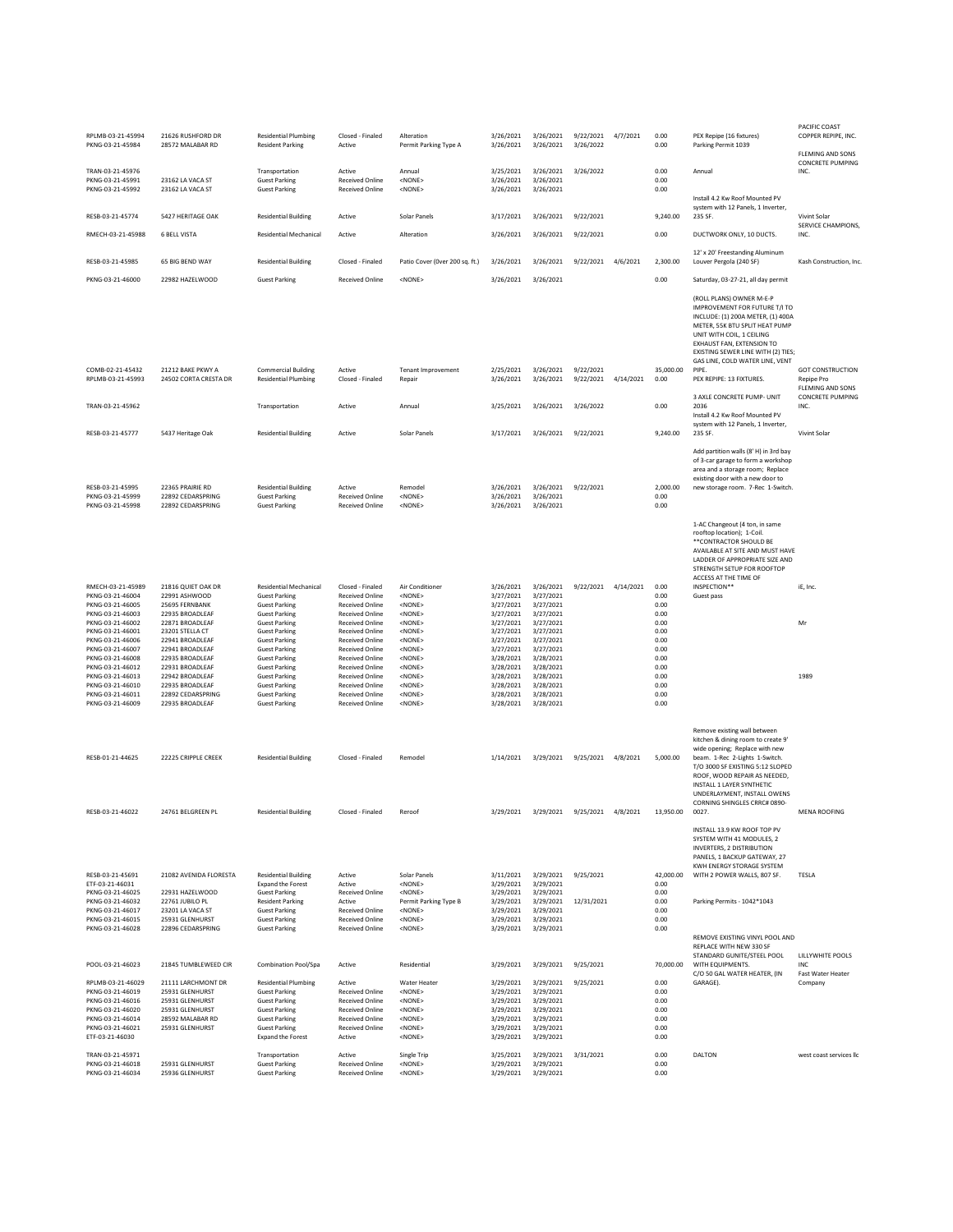RESB-03-21-46033 25671 ORCHARD RIM LN Residential Building Active Remodel 3/29/2021 3/29/2021 9/25/2021 0.00<br>1999/2021 9/2892 BROADLEAF Guest Parking Received Online <NONE> 3/29/2021 3/29/2021 WITH NEW TILE WALLS, R/R 2 SINKS 1 TOILET, PLYWOOD REPAIR/CHANGE OUT FOR WALK IN CLOSET, INSTALL NEW EXHAUST FAN, 5 LIGHTS, 2 REC, 2 SW. PKNG-03-21-46026 22892 BROADLEAF Guest Parking Received Online <NONE> 3/29/2021 3/29/2021 0.00 RPLMB-03-21-46027 25476 MORNINGSTAR RD Residential Plumbing Closed - Finaled Alteration 3/29/2021 3/29/2021 9/25/2021 4/9/2021 0.00 PEX REPIPE: 13 FIXTURES. PACIFIC COAST COPPER REPIPE, INC. PKNG-03-21-46073 22851 LARKIN ST Guest Parking Received Online <NONE> 3/30/2021 3/30/2021 0.00 PKNG-03-21-46075 22851 LARKIN ST Guest Parking Received Online <NONE> 3/30/2021 3/30/2021 0.00 RPLMB-03-21-45911 22421 RIPPLING BROOK Residential Plumbing Active Water Heater 3/23/2021 3/30/2021 9/26/2021 0.00 C/O 40 GAL WATER HEATER, lOCATED IN GARAGE (SAME LOCATION). All Star Water Heaters PKNG-03-21-46078 22892 CEDARSPRING Guest Parking Received Online <NONE> 3/30/2021 3/30/2021 0.00 PKNG-03-21-46076 22892 HICKORY HILLS AV Guest Parking Received Online <NONE> 3/30/2021 3/30/2021 0.00 Streamline Christian Academy COMB-03-21-46041 23162 EL TORO FRONTAGE RD Commercial Building Closed - Finaled Special Investigation 3/30/2021 3/30/2021 9/26/2021 3/31/2021 0.00 SPECIAL INVESTIGATION TO FINALIZE EXPIRED BUILDING, ELECTRICAL, MECHANICAL AND PLUMBING PERMITS FOR "ANIMAL HOSPITAL" (INCLUDING EXPIRED PEMRITS #2970, #2971, #2972) ENTRANCE HOMES, INC. RELEC-03-21-46035 23262 CAVANAUGH RD Residential Electrical Active Alteration 3/30/2021 3/30/2021 9/26/2021 0.00 MAIN PANEL UPGRADE TO 200A, ALL DAY ELECTRICAL RPLMB-03-21-46069 25222 CAMPO ROJO Residential Plumbing Closed - Finaled Water Heater 3/30/2021 3/30/2021 10/9/2021 4/12/2021 0.00<br>PKNG-03-21-46054 22941 BROADLEAF Guest Parking Received Online <NONE> 3/30/2021 3/30/2021 0 1-Water Heater Changeout (40 gal., in same garage location). LIQUID PLUMBING, INC. **Residential Plumbing**<br>Guest Parking RPLMB-03-21-46046 23202 STELLA CT Residential Plumbing Active Water Heater 3/30/2021 3/30/2021 9/26/2021 0.00 C/O 40 GAL WATER HEATER IN GARAGE (SAME LOCATION). Payless Water Heaters ETF-03-21-46045 26741 Portola Parkway #1E 917 Expand the Forest Active <NONE> 3/30/2021 3/30/2021 0.00 RPLMB-03-21-46055 21917 YELLOWSTONE LN Residential Plumbing Closed - Finaled Water Heater 3/30/2021 3/30/2021 9/26/2021 4/22/2021 0.00 C/O 50 GAL WATER HEATER IN GARAGE, (SAME LOCATION). iE, INC. COMB-02-21-45312 23011 EL TORO RD Commercial Building Active Cell Site 2/18/2021 3/30/2021 9/26/2021 50,000.00 MODIFICATION TO AN EXISTING WIRELESS FACILITY FOR "T-MOBILE" TO INCLUDE: REMOVE (9) ANTENNAS, ADD (6) ANTENNAS, ADD (6) RADIOS, REMOVE (1) CABINET, ADD (1) ENCLOSURE AND<br>(1) CABINET. Tricom Networks, Inc. COMB-02-21-45312 23011 EL TORO RD Commercial Building Active Cell Site 2/18/2021 3/30/2021<br>PKNG-03-21-46072 22851 LARKIN ST Guest Parking Received Online <NONE> 3/30/2021 3/30/2021 RESB-03-21-45981 185 DENALI Residential Building Active Solar Panels 3/25/2021 3/30/2021 9/27/2021 23,500.00 ADDITION TO EXISTING PV SYSTEM: INSTALL 8.16 KW ROOF MOUNTED PV SYSTEM WITH 24 MODULES, 1 INVERTER, 1 LOAD CENTER, 1 BACKUP GATEWAY, 13.5 KWH ENERGY STORAGE SYSTEM WITH 1<br>BATTERY 472 SE. \*\*PERMIT BATTERY, 472 SF. \*\*PERMIT<br>REVISED ON 5/10/21 TO DOWNSIZE<br>THE SYSTEM TO 5.10 KW WITH 15<br>MODULES\*\* COMB-03-21-46061 23626 EL TORO RD Commercial Building Closed - Finaled Demolition 3/30/2021 3/30/2021 9/26/2021 4/23/2021 5,000.00<br>PKNG-03-21-46039 23201 LA VACA ST Guest Parking Received Online <NONE> 3/30/2021 3/30/2021 1301 INTERIOR DEMO. TO DEMOLISH PARTITIONS; 2 WALLS AND ME AS REQUIRED. **Commercial Building**<br>Guest Parking RESB-03-21-46056 24671 VIA PRINCESA Residential Building Active Patio Cover (0ver 200 sq. ft.) 3/30/2021 3/30/2021 9/26/2021 8,000.00<br>PKNG-03-21-46066 23162 LA VACA ST Guest Parking Received Online <NONE> 3/30/2021 3/30/20 CONSTRUCTION OF 538 SF ATTACHED SOLID ROOF ALUMINUM PATIO COVER WITH 2 CEILING FANS, PATIO CREATION 8 LIGHTS. CONSTRUCTION INC PKNG-03-21-46066 23162 LA VACA ST Guest Parking Received Online <NONE> 3/30/2021 3/30/2021 0.00 RPLMB-03-21-45909 25442 CLAVELES CT Residential Plumbing Active Water Heater 3/23/2021 3/30/2021 9/26/2021 0.00 C/O 50 GAL WATER HEATER, LOCATION GARAGE (SAME<br>LOCATION). **All Star Water Heaters** PKNG-03-21-46048 22951 SPRINGWATER Resident Parking Active Permit Parking Type A 3/30/2021 3/30/2021 12/31/2021 0.00 Parking Permits - 1044\*1045<br>PKNG-03-21-46074 22851 LARKIN ST Guest Parking Received Online < NONE> 3/30/2 PKNG-03-21-46048 22951 SPRINGWATER Resident Parking Active Permit Parking Type 4 3/30/2021 3/30/2021 12/31/2021 0.00<br>PKNG-03-21-46074 22851 LARKIN Guest Parking Received Online <NONE> 3/30/2021 3/30/2021 0.00<br>PKNG-03-21-46 PKNG-03-21-46040 23201 LA VACA ST Guest Parking Received Online <NONE> 3/30/2021 3/30/2021 0.00 RPLMB-03-21-46059 21492 CORALITA Residential Plumbing Closed - Finaled Alteration 3/30/2021 3/30/2021 9/26/2021 4/23/2021 0.00<br>PKNG-03-21-46052 22941 BROADLEAF Guest Parking Received Online <NONE> 3/30/2021 3/30/2021 PEX REPIPE: 11 FIXTURES, 4 HOSE Repipe 1 **Residential Plumbing**<br>Guest Parking RESB-03-21-46049 20871 PARKRIDGE Residential Building Active Remodel 3/30/2021 3/30/2021 9/26/2021 0.00 2'D FL MASTER BATHROOM REMODEL TO INCLUDE: R/R 2 SINKS, 1 TUB AND 1 SHOWER WITH NEW TILE WALLS, 1 TOILET; R/R EXHAUST FAN; 7 LIGHTS, 3 REC, 4 SW. KITCHEN CABINETS EXPRESS INC RPLMB-03-21-45910 25516 ELDERWOOD Residential Plumbing Closed - Finaled Water Heater 3/23/2021 3/30/2021 9/27/2021 5/11/2021 0.00 C/O 50 GAL WATER HEATER, LOCATED IN GARAGE (SAME LOCATION). All Star Water Heaters MAIN PANEL UPGRADE TO 200A (SAME LOCATION). RELEC-03-21-46063 21771 TWINFORD DR Residential Electrical Closed - Finaled Alteration 3/30/2021 3/30/2021 9/26/2021 4/9/2021 0.00 OMEGA ELECTRIC SERVICES RESB-03-21-46060 24311 BLUERIDGE RD Residential Building Active Remodel - 3/30/2021 3/30/2021 9/26/2021 0.00<br>1990/2021 9/2021 9/2941 BROADLEAF - Guest Parking - Received Online <NONE> - 3/30/2021 3/30/2021 9/30/2021 9/20 MASTER BATHROOM REMODEL TO INCLUDE: R/R 2 SINKS, 1 TOILET, 1 SHOWER WITH NEW TILE WALLS, 1 VENT. FAN, 5 LIGHTS, 2 REC, 2<br>JUNCTION BOXES. \*\*4/6/21 -<br>PERMIT REVISED - Removing e JUNCTION BOXES. \*\*4/6/21 - PERMIT REVISED - Removing existing pocket door at bathroom and replacing with a new barn door.\*\* MILLER & SONS CONSTRUCTION GROUP PKNG-03-21-46053 22941 BROADLEAF Guest Parking Received Online <NONE> 3/30/2021 3/30/2021 0.00 BAN-03-21-45874 21701 LAKE FOREST DR 1 Banner Active <NONE> 3/22/2021 3/30/2021 5/30/2021 0.00 36 sf banner for "Henna Threading DANA PARTNERSHIP PKNG-03-21-46077 22892 HICKORY HILLS AV Guest Parking Received Online <NONE> 3/30/2021 3/30/2021 3/30/2021 2/30<br>PKNG-03-21-46037 22931 HAZELWOOD Guest Parking Received Online <NONE> 3/30/2021 3/30/2021 Streamline Christian Academy PKNG-03-21-46037 22931 HAZELWOOD Guest Parking Received Online <NONE> 3/30/2021 3/30/2021 0.00

PKNG-03-21-46044 22762 JUBILO PL Guest Parking Received Online <NONE> 3/30/2021 3/30/2021 0.00

2ND FLOOR MASTER BATHROOM REMODEL TO INCLUDE: R/R 1 SHOWER, 1 FREE STANDING BATH